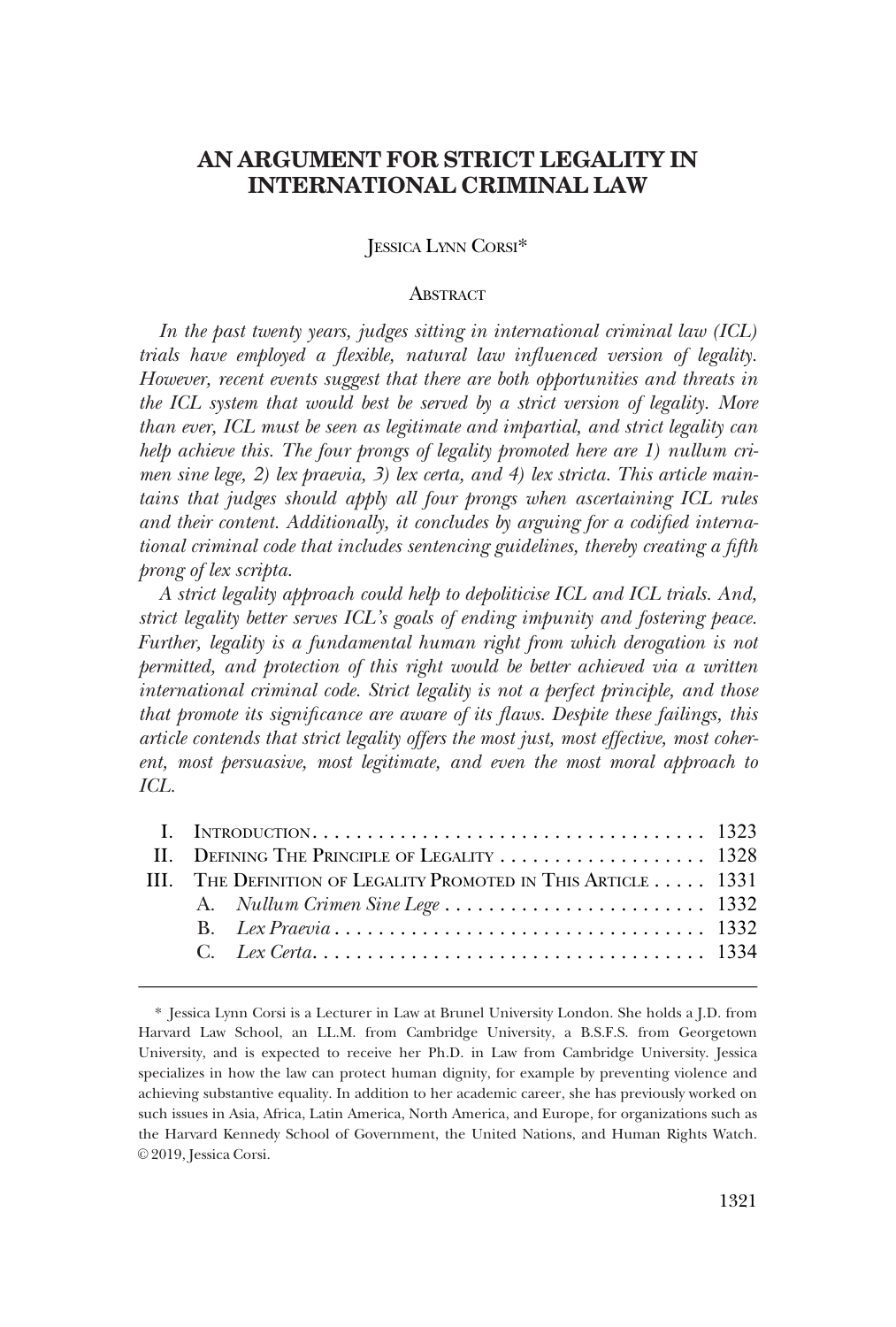|      | D.        |                                                                                      | 1337 |
|------|-----------|--------------------------------------------------------------------------------------|------|
| IV.  |           |                                                                                      | 1339 |
|      | A.        | Legality's Role in Ensuring the Purposes of                                          |      |
|      |           |                                                                                      | 1339 |
|      |           | The Aims of Criminal Law<br>1.                                                       | 1340 |
|      |           | 2.<br>The Purposes of International Criminal Law                                     | 1341 |
|      |           | Legality's Role in Supporting the Purposes of<br>3.                                  |      |
|      |           | International Criminal Law                                                           | 1344 |
|      | В.        | Legitimacy of Governance                                                             | 1345 |
| V.   |           | LEGALITY AS A FUNDAMENTAL HUMAN RIGHTS PRINCIPLE                                     | 1348 |
|      | A.        | Legality in Human Rights Instruments.                                                | 1348 |
|      | <b>B.</b> | Legality Protects Various Human Rights                                               | 1350 |
| VI.  |           | ADDRESSING ARGUMENTS AGAINST STRICT LEGALITY IN                                      |      |
|      |           | INTERNATIONAL CRIMINAL LAW                                                           | 1350 |
|      | А.        | Notice Was Satisfied by Domestic Law, IHL, or Both                                   | 1351 |
|      |           | Domestic Crimes Do Not Satisfy Notice for<br>1.                                      |      |
|      |           | International Criminal Law                                                           | 1351 |
|      |           | Domestic Law is Not Necessarily a Source of<br>$\overline{a}$ .                      |      |
|      |           | International Law $\ldots \ldots \ldots \ldots \ldots \ldots \ldots$                 | 1352 |
|      |           | Domestic Law Does Not Provide Notice of Rape via<br>b.                               |      |
|      |           |                                                                                      | 1353 |
|      |           | Domestic crimes are relevant only in the attendant<br>$\mathcal{C}$ .                |      |
|      |           | domestic jurisdiction                                                                | 1354 |
|      |           | IHL prohibitions do not provide notice<br>2.                                         | 1356 |
|      |           | Scant evidence of rape and sexual violence in IHL<br>$\mathfrak{a}.$                 |      |
|      |           | $treaties \ldots \ldots \ldots \ldots \ldots \ldots \ldots \ldots \ldots$            | 1356 |
|      |           | Prohibition and criminalization should not be con-<br>b.                             |      |
|      |           | $\mathit{flated}. \dots \dots \dots \dots \dots \dots \dots \dots \dots \dots \dots$ | 1357 |
|      |           | IHL Prohibitions are Insufficiently Precise<br>$\mathcal{C}$ .                       | 1359 |
|      |           | IHL Prohibitions and ICL Crimes Can be<br>$d_{\cdot}$                                |      |
|      |           | Meaningfully Distinct                                                                | 1361 |
|      |           | Characterizing Rape as an Act Mala in se is<br>3.                                    |      |
|      |           | Insufficient for Notice                                                              | 1362 |
|      | <b>B.</b> | Legality in ICL Should Be Weaker Than in Domestic                                    | 1369 |
|      |           |                                                                                      | 1371 |
|      | C.        | Nullum Crimen Sine Iure in Place of Sine Lege.                                       |      |
|      |           | Violations of Legality Can Be Mitigated Through                                      | 1372 |
| VII. |           | Sentencing                                                                           | 1375 |
|      |           |                                                                                      |      |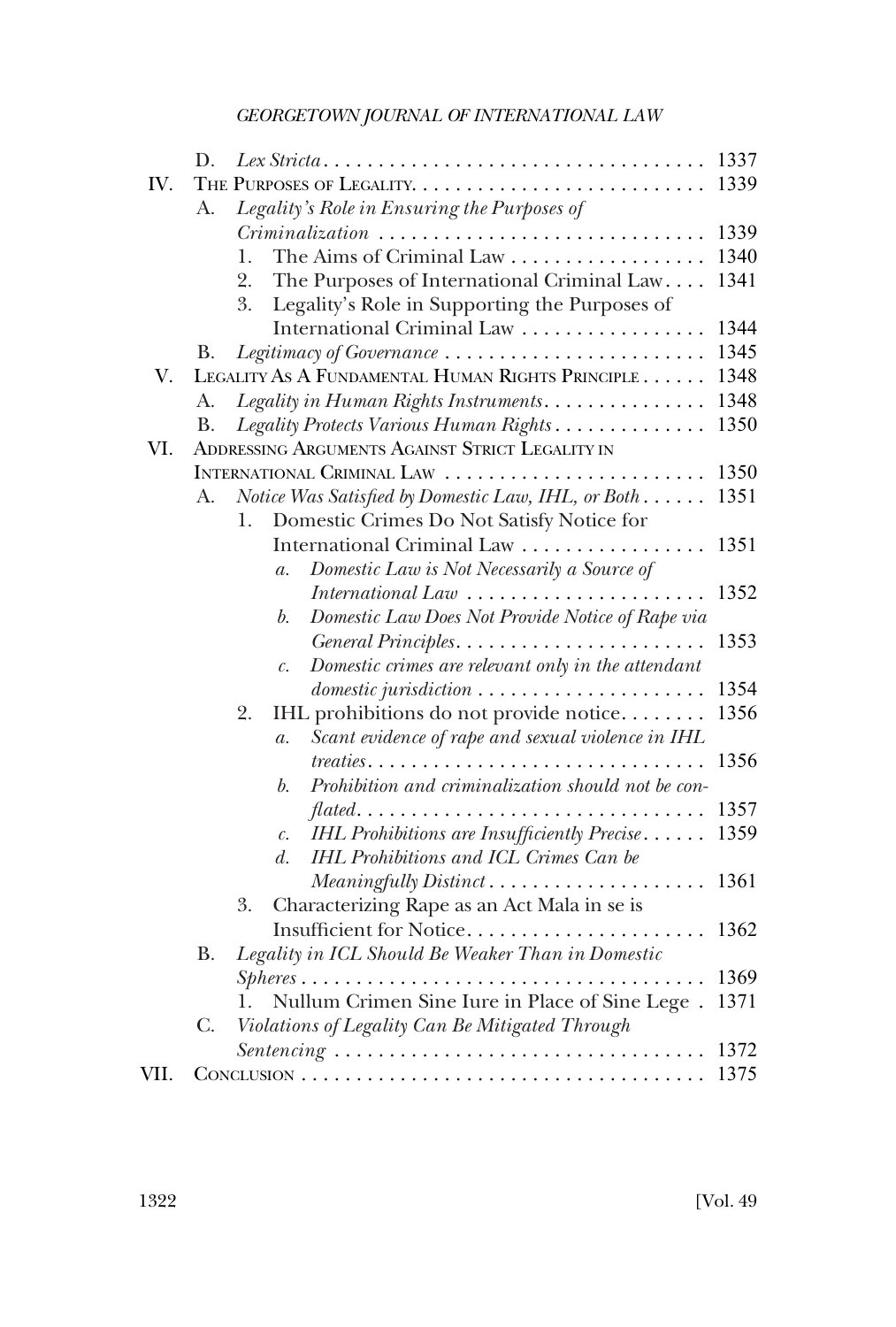### I. INTRODUCTION

<span id="page-2-0"></span>In the past twenty years, judges sitting in international criminal law (ICL) trials have employed a flexible, natural law influenced version of legality.<sup>1</sup> However, recent events suggest that there are both opportunities and threats in the ICL system that would best be served by a strict version of legality. The International Criminal Court (ICC) appears to be going through both an expansion and a contraction, creating the need to revisit the content and application of the principle. On the one hand, given that on December 14, 2017, the 16th Assembly of States Parties to the Rome Statute reached a consensus to activate the ICC's jurisdiction over the crime of aggression from July  $17, 2018$ <sup>2</sup>, the ICC's jurisdiction, and thus its role and power, is expanding. On the other hand, Burundi's recent withdrawal from the ICC, as well as indications from other states and the African Union that more withdrawals might be on the horizon, undermines the reach of the existing ICL system.<sup>3</sup> More than ever, ICL must be seen as legitimate and impartial. Strict legality can help achieve this.

While "the tension between morality and legality is unlikely to ever disappear,"4 strict legality will help ICL trials to rely on positive law. Depoliticising ICL and ICL trials remains an urgent issue. Recent

<sup>1.</sup> *See, e.g*., ROBERT CRYER ET AL., AN INTRODUCTION TO INTERNATIONAL CRIMINAL LAW AND PROCEDURE 19 (2nd ed. 2010); *see also* ALEXANDER GRABERT, DYNAMIC INTERPRETATION IN INTERNATIONAL CRIMINAL LAW: STRIKING A BALANCE BETWEEN STABILITY AND CHANGE 100 (2014) (noting that ICTs treated the standards of foreseeability and accessibility as lower in ICL as compared to municipal law, often in an attempt to distinguish "acceptable" judicial clarification from retroactive crime creation); Beth Van Schaack, Crimen Sine Lege*: Judicial Lawmaking at the Intersection of Law and Morals*, 97 GEO. L.J. 119, 123 (2008) (arguing that "[n] otwithstanding that respect for NCSL is a hallmark of modern national legal systems and a recurrent refrain in human rights instruments, international criminal law (ICL) fails to fully implement this supposed tool against tyranny").

<sup>2.</sup> Assembly of States Parties to the Rome Statute, *Activation of the Jurisdiction of the Court over the Crime of Aggression* (ICC-ASP/16/Res. 5) (Dec. 14, 2017).

*See Burundi First to Leave International Criminal Court*, AL JAZEERA (Oct. 27, 2017), [http://](http://www.aljazeera.com/news/2017/10/burundi-leave-international-criminal-court-171027080533712.html) 3. [www.aljazeera.com/news/2017/10/burundi-leave-international-criminal-court-](http://www.aljazeera.com/news/2017/10/burundi-leave-international-criminal-court-171027080533712.html)

[<sup>171027080533712.</sup>html;](http://www.aljazeera.com/news/2017/10/burundi-leave-international-criminal-court-171027080533712.html) *see also* U.N. Secretary-General, Depositary Notification: South Africa: Withdrawal of Notification of Withdrawal (Mar. 7, 2017), [https://treaties.un.org/doc/](https://treaties.un.org/doc/Publication/CN/2017/CN.121.2017-Eng.pdf) [Publication/CN/2017/CN.121.2017-Eng.pdf;](https://treaties.un.org/doc/Publication/CN/2017/CN.121.2017-Eng.pdf) U.N. Secretary-General, Depositary Notification: Gambia: Withdrawal of Notification of Withdrawal (Feb. 10, 2017), [https://treaties.un.org/](https://treaties.un.org/doc/Publication/CN/2017/CN.62.2017-Eng.pdf) [doc/Publication/CN/2017/CN.62.2017-Eng.pdf](https://treaties.un.org/doc/Publication/CN/2017/CN.62.2017-Eng.pdf); *African Leaders Plan Mass Withdrawal from International Criminal Court*, THE GUARDIAN (Jan. 31, 2017), [https://www.theguardian.com/law/](https://www.theguardian.com/law/2017/jan/31/african-leaders-plan-mass-withdrawal-from-international-criminal-court) [2017/jan/31/african-leaders-plan-mass-withdrawal-from-international-criminal-court.](https://www.theguardian.com/law/2017/jan/31/african-leaders-plan-mass-withdrawal-from-international-criminal-court) 

<sup>4.</sup> Dov Jacobs, *International Criminal Law, in* INTERNATIONAL LEGAL POSITIVISM IN A POST-MODERN WORLD 451, 454 (Jörg Kammerhofer & Jean D'Aspremont eds., 2014).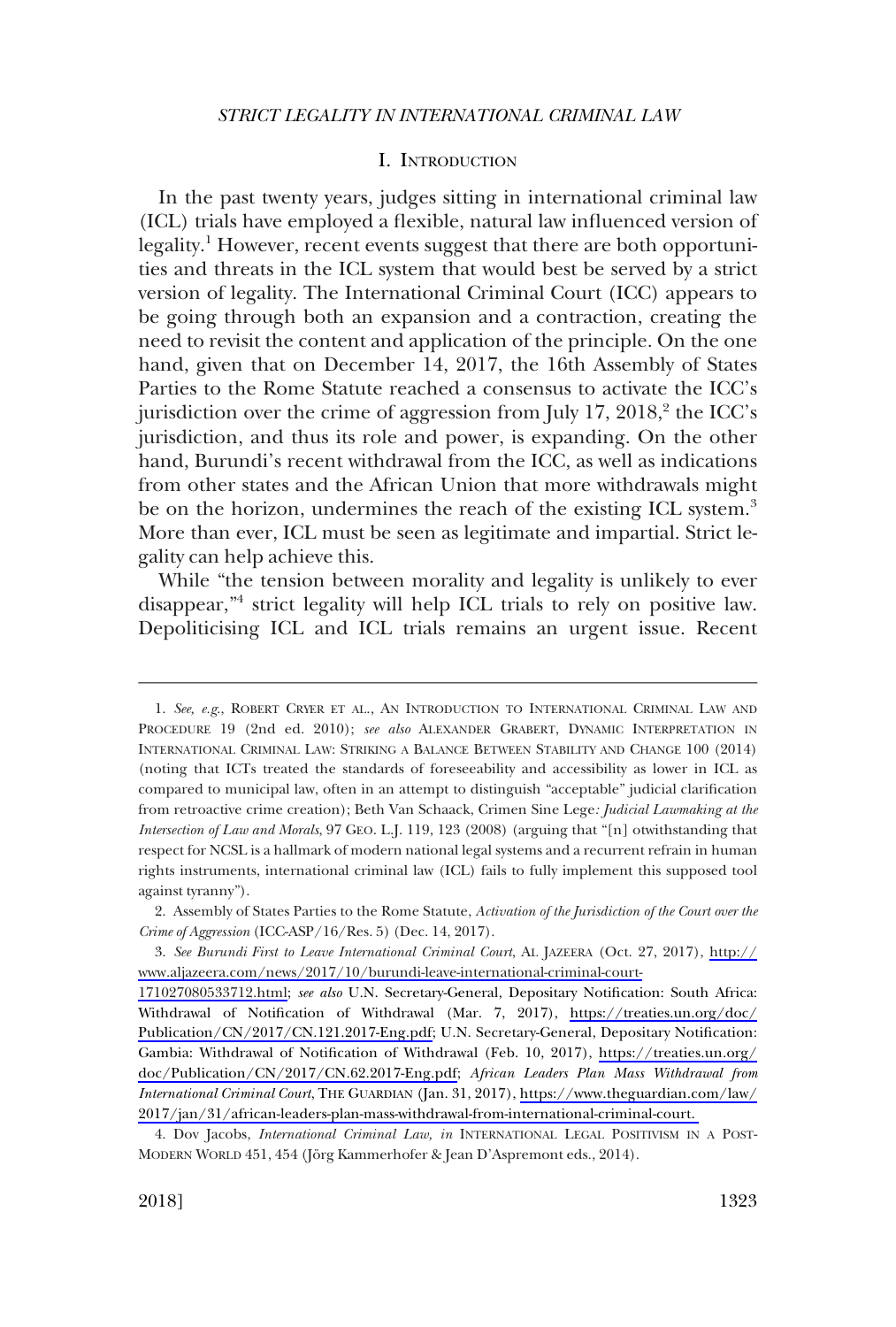examples that strain the system include the politicization of the International Criminal Tribunal for the Former Yugoslavia (the ICTY) recent conviction of Ratko Mladic,<sup>5</sup> the in court suicide of convicted war criminal Slobadan Proljak and the Croatian government's treatment of him as an innocent martyr,<sup>6</sup> Burundi's aforementioned withdrawal from the ICC, and continued controversy over everything from Africa's relationship with the  $ICC<sup>7</sup>$  to the ethics of prosecuting someone who was abducted as a child.<sup>8</sup> Politicization of ICL challenges the system and its capabilities, and therefore threatens to impede its goals. Indeed, the history of ICL is the history of a system deferred due in part to power struggles. Legality operates to legitimize a criminal justice system, and this is one of several ways that strict legality can benefit ICL.

Yet, at the same time that the politicization of ICL undermines its goals, continued efforts to codify ICL indicate a climate ripe for enshrining strict legality. For example, while crimes against humanity are referred to in a number of different treaty texts and were included in the Nuremberg Charter and the International Law Commission's  $(ILC)$  Nuremberg Principles, $9$  states have not yet concluded a comprehensive convention. However, in May 2013, the ILC's Planning Group for its 65th session led to the inclusion of the topic of Crimes against Humanity in the ILC's Long-term Programme of Work.<sup>10</sup> The complete draft with commentaries has been submitted for comments and observations and responses are due by December 1,  $2018<sup>11</sup>$  Given that a

<sup>5.</sup> See, e.g., Marko Milanović, *Some Thoughts on the Mladic Judgment*, EJIL: TALK! (Nov. 27, 2017), <https://www.ejiltalk.org/some-thoughts-on-the-mladic-judgment/> (calling the reactions in the Balkans "nationalist").

*See, e.g*., Owen Bowcott, *Bosnian Croat War Criminal Dies after Taking Poison in UN courtroom*, 6. THE GUARDIAN (Nov. 29, 2017), [https://www.theguardian.com/law/2017/nov/29/un-war](https://www.theguardian.com/law/2017/nov/29/un-war-crimes-defendant-claims-to-drink-poison-at-trial-in-hague-slobodan-praljak)[crimes-defendant-claims-to-drink-poison-at-trial-in-hague-slobodan-praljak;](https://www.theguardian.com/law/2017/nov/29/un-war-crimes-defendant-claims-to-drink-poison-at-trial-in-hague-slobodan-praljak) *Croatian PM Plenkovic Regrets Praljak's Death in The Hague*, REUTERS (Nov. 29, 2017), [https://www.reuters.com/article/](https://www.reuters.com/article/us-warcrimes-bosnia-croatia/croatian-pm-plenkovic-regrets-praljaks-death-in-the-hague-idUSKBN1DT2HW) [us-warcrimes-bosnia-croatia/croatian-pm-plenkovic-regrets-praljaks-death-in-the-hague-idUSKBN](https://www.reuters.com/article/us-warcrimes-bosnia-croatia/croatian-pm-plenkovic-regrets-praljaks-death-in-the-hague-idUSKBN1DT2HW) [1DT2HW](https://www.reuters.com/article/us-warcrimes-bosnia-croatia/croatian-pm-plenkovic-regrets-praljaks-death-in-the-hague-idUSKBN1DT2HW).

*See, e.g*., Mark Kersten, *Between Disdain and Dependency — Uganda's Controversial Place in the ICC-*7. *Africa Relationship*, JUSTICE IN CONFLICT (Mar. 29, 2017), [https://justiceinconflict.org/2017/03/29/](https://justiceinconflict.org/2017/03/29/between-disdain-and-dependency-ugandas-controversial-place-in-the-icc-africa-relationship/)  [between-disdain-and-dependency-ugandas-controversial-place-in-the-icc-africa-relationship/.](https://justiceinconflict.org/2017/03/29/between-disdain-and-dependency-ugandas-controversial-place-in-the-icc-africa-relationship/)

<sup>8.</sup> Jason Burke, *Ex-child Soldier Dominic Ongwen Denies War Crimes at ICC Trial*, THE GUARDIAN (Dec. 6, 2016), [https://www.theguardian.com/world/2016/dec/06/dominic-ongwen-the-hague](https://www.theguardian.com/world/2016/dec/06/dominic-ongwen-the-hague-trial-war-crimes-lra-uganda)[trial-war-crimes-lra-uganda.](https://www.theguardian.com/world/2016/dec/06/dominic-ongwen-the-hague-trial-war-crimes-lra-uganda)

<sup>9.</sup> *See* Roger S. Clark, *History of Efforts to Codify Crimes against Humanity, in* FORGING A CONVENTION FOR CRIMES AGAINST HUMANITY 13 (Leila Nadya Sadat ed., 2011).

<sup>10.</sup> *See* Int'l Law Comm'n, Rep. on the Work of its Sixty-Fifth Session, U.N. Doc. A/68/10, at 165-170 (Aug. 24, 2015).

<sup>11.</sup> *See Analytical Guide to the Work of the International Law Commission – Crimes against Humanity*, INT'L LAW COMM'N (Sep. 22, 2017), [http://legal.un.org/ilc/guide/7\\_7.shtml](http://legal.un.org/ilc/guide/7_7.shtml).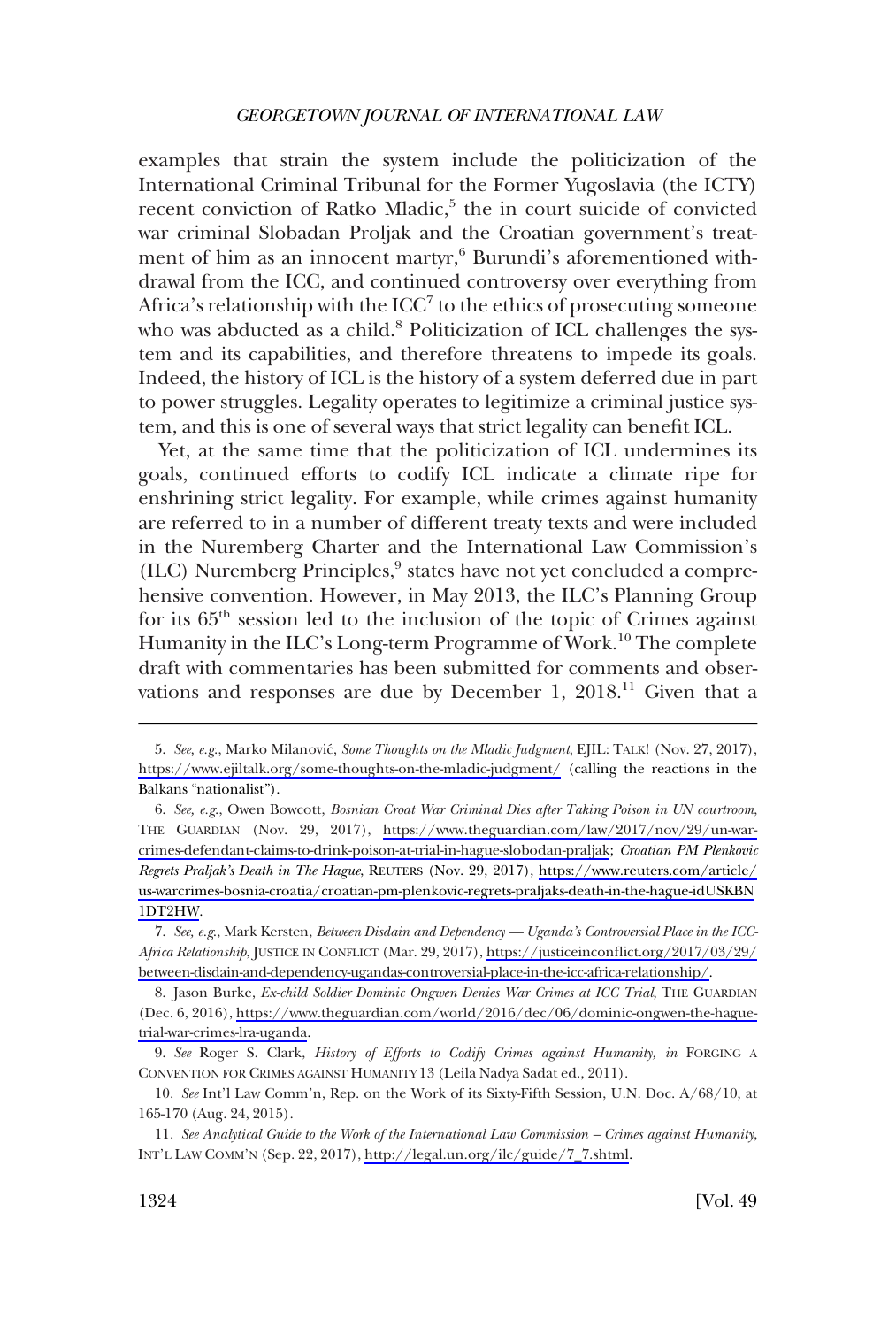second reading of the draft by the ILC will take place during 2018, the UN General Assembly might adopt a convention in 2019 or 2020.<sup>12</sup>

Like the ICC's jurisdiction over aggression, these developments regarding a crimes against humanity convention are additional indicators that ICL continues to develop and mature, and that projects long stalled are finally coming to fruition. There is no reason that, given the current climate for developing ICL, similar advancements couldn't be made to develop a strict legality principle and to enshrine in it in the world's first truly universal international criminal code. The time to build on these advancements is now. This is why, while judges and academics have defended these more "relaxed" applications of legality as appropriate<sup>13</sup> and just,<sup>14</sup> this article argues for a four-pronged understanding of legality that is strict in nature, contending that the strict application of the principle of legality [legality] better serves ICL's goals of ending impunity and fostering peace.15 It also argues that legality is a fundamental human right from which derogation is not permitted, and further that a fifth prong of lex scripta should be achieved via a written international criminal code.

Throughout, it uses the development of the crimes of rape and sexual violence through the judgments of the *ad hoc* international criminal tribunals (the ICTY and the International Criminal Tribunal for Rwanda (ICTR); collectively, the ICTs) as examples of a relaxed interpretation of legality amounting to a violation of the principle. There are several reasons for this. First, it is easier to discuss abstract theoretical concepts via concrete examples. Second, these examples also

<sup>12.</sup> *See id*.

<sup>13.</sup> *See, e.g*., Prosecutor v. Aleksovski, Case No. IT-95-14/1, Appeals Judgment, ¶ 173 (Int'l Crim. Trib. for the Former Yugoslavia Mar. 24, 2000) (arguing that legality does not prevent ICL judges from "interpreting and clarifying elements of a particular crime"); WILLIAM A. SCHABAS, THE UN INTERNATIONAL CRIMINAL TRIBUNALS: THE FORMER YUGOSLAVIA, RWANDA AND SIERRA LEONE (2006) (using "interpreting and clarifying" in a way that functions as judicial crime creation and noting the relaxed legality standards applied at the ICTs).

<sup>14.</sup> For example, the trial judges in Prosecutor v. Furundžija, Case No. IT-95-17/1, Judgment, ¶183-84 (Int'l Crim. Trib. for the Former Yugoslavia Dec. 10, 1998), considered that expanding the definition of rape to include forced oral penetration was the best means for protecting human dignity.

<sup>15.</sup> ICL deals with "prohibitions [of international law] addressed to individuals, violations of which are subject to penal sanction by" the international community of States. *See* CRYER, *supra*  note 1, at 1. There is, however, no settled definition of what the subjects of ICL are. *Id*. at 1-16. While, for the purposes of his own book, Cryer applies the conception of ICL as crimes within the jurisdiction of an international court or tribunal, this paper generally deals with crimes created by international law, examining how these are then dealt with by the various international criminal tribunals. The goals of ICL are discussed further below.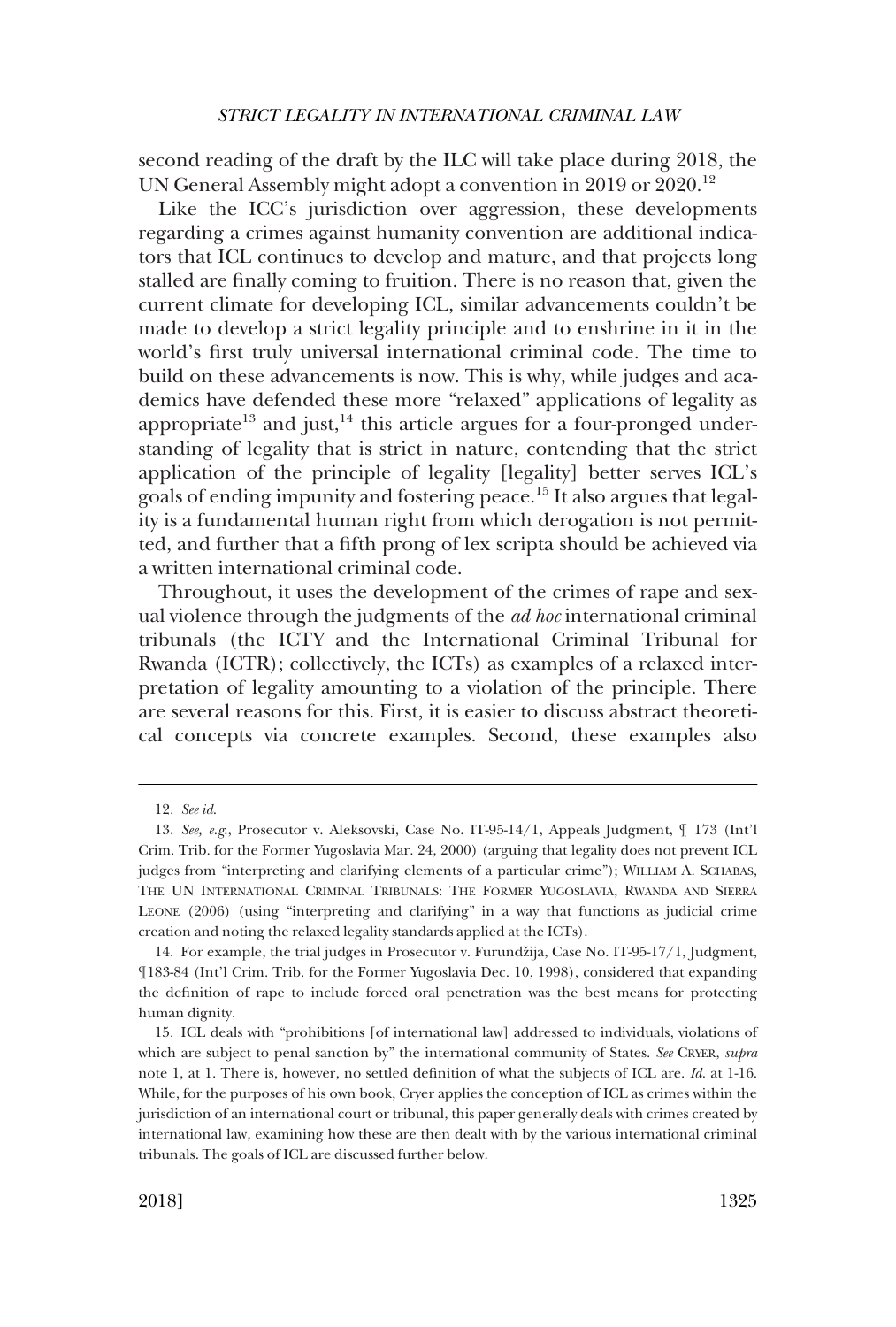provide evidence that the content of the principle is relevant and requires urgent review. Third, the crimes of rape and sexual violence are useful offenses through which to study legality in the international sphere because, prior to the judgments of the ICTs and despite mention in various international law treaties and judgments throughout the  $19<sup>th</sup>$  and  $20<sup>th</sup>$  centuries, no definition of these crimes containing clear *actus rei* and *mentes reae* existed under international law. Accordingly, both the ICTY and the ICTR acknowledged in their judgments that "no definition of rape can be found in international law,"16 and claim to have pioneered groundbreaking international law jurisprudence on sexual violence by offering the first definitions created for ICL.<sup>17</sup> Over time, different chambers have taken distinct approaches to the definitions of rape and sexual violence. Catharine MacKinnon has described this diversity of definitions as a "definitional debate."18 Other commentators have argued that the many definitions of rape and sexual violence within the judgments of the two tribunals violate the principle of legality.19 Because of this, the treatment and development of these crimes under international law serve as helpful, practical examples for discussing the legality principle.

The four prongs of legality promoted here are: 1) *nullum crimen sine lege*, 2) *lex praevia*, 3) *lex certa*, and 4) *lex stricta*. The first two prongs are relatively uncontroversial in ICL, but the latter two as described here might be met with opposition. This article maintains that judges should apply all four prongs when ascertaining ICL rules and their content. While this paper promotes strict legality, it recognizes that this approach has shortcomings. Strict legality is not a perfect principle, and those that promote its significance are aware of its flaws.<sup>20</sup> Despite these failings, this article contends that strict legality offers the most

<sup>16.</sup> *Id*. ¶ 175; Prosecutor v. Akayesu, Case No. ICTR-96-4, Judgment, ¶ 596, 687 (Int'l Crim. Trib. for Rwanda Sep. 2, 1998).

<sup>17.</sup> See Crimes of Sexual Violence, U.N. INT'L CRIMINAL TRIBUNAL FOR THE FORMER YUGOSLAVIA, <http://www.icty.org/sid/10312>(last visited Jan. 17, 2019).

<sup>18.</sup> Catherine A. MacKinnon, *Defining Rape Internationally: A Comment on Akayesu*, 44 COLUM. J. TRANSNAT'L L. 940, 954 (2006).

<sup>19.</sup> Roelof Haveman commented that such a "highly remarkable" number of definitions of sexual violence emerged through this process that scholars have argued that these trials violated the principle of *nullum crimen sine lege*. Roelof Haveman, *Rape and Fair Trial in Supranational Criminal Law*, 9 MAAST. J. EUR. & COMP. L. 263, X (2002) [hereinafter Haveman, *Rape and Fair Trial*].

<sup>20.</sup> For example, Joshua Dressler promotes legality as "the first principle of American criminal law jurisprudence," arguing that it "applies even though its application may result in a dangerous and morally culpable person escaping punishment." UNDERSTANDING CRIMINAL LAW 41 (4th ed. 2006).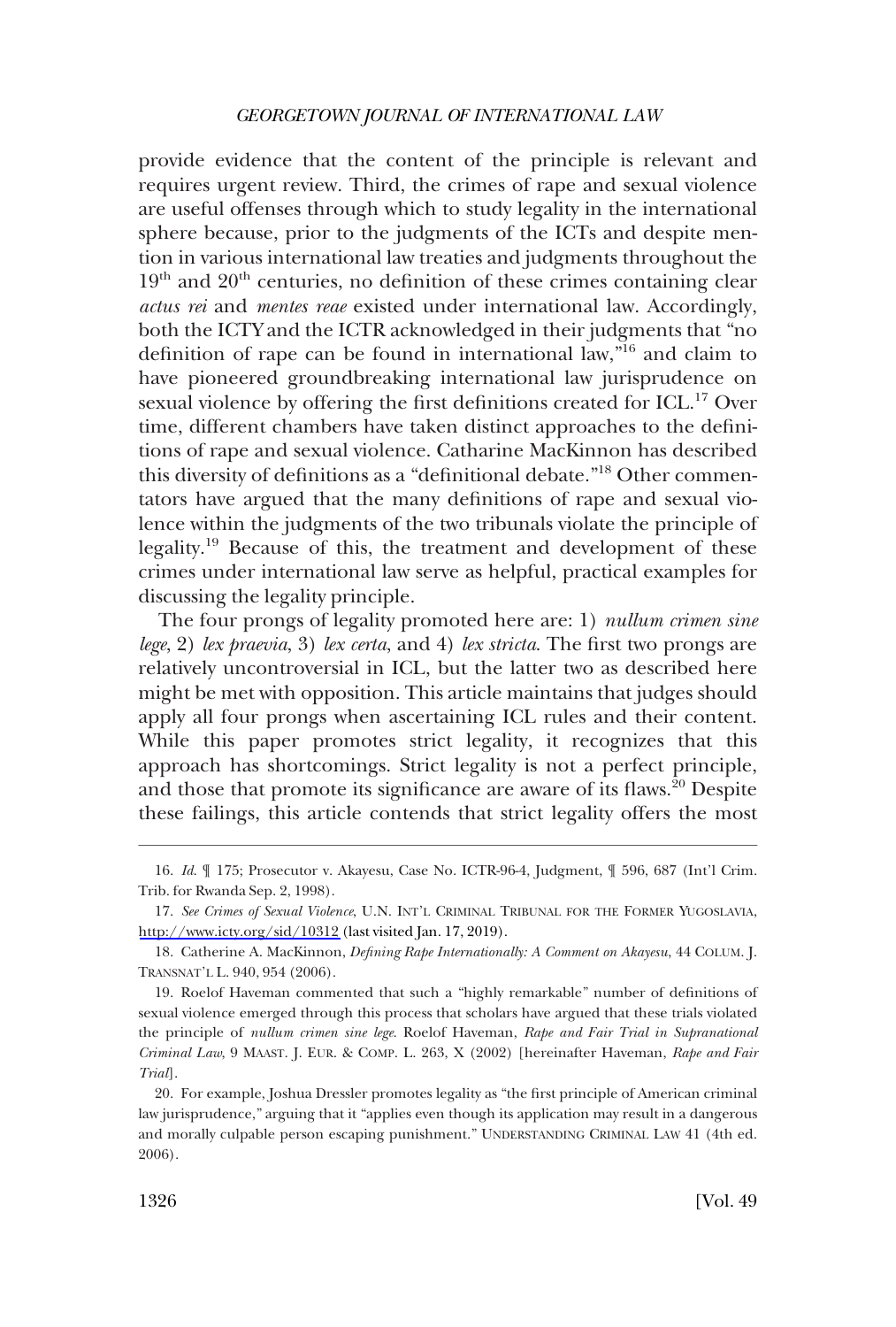just, most effective, most coherent, most persuasive, most legitimate, <sup>21</sup> and even the most moral approach to ICL.

Chief amongst the deficiencies of strict legality is that, when strict legality is applied, in some cases judges cannot use existing criminal law to convict persons accused of committing heinous crimes. Such outcomes draw criticism: opponents of strict legality feel it is unjust, immoral, dangerous, and wrong to let people accused of rape and murder go free based on the "technical" or "procedural'" issue of legality.<sup>22</sup> They argue that the real injustice is to rely on strict maxims if doing so results in impunity.<sup>23</sup> Further, they assert that strict legality does not fit the context of ICL, which addresses creative evils with which state-based international law might not be able to keep up. $24$  Additional concerns might be that the principle of legality promoted here could prove unworkable in a common law system. However, ICL is not a common law system, and *lex scripta*—a written code—could go a long way towards addressing any such concerns.

Moreover, some might wish to oppose the principle as promoted here on the basis that it conflicts with previous and/or existing legal practice. For example, jurisprudence from the European Court of Human Rights (ECtHR) promotes a more flexible version of legality. A prominent example that parallels the ICT cases examined in this article is *S.W. v. United Kingdom*/*C.R. v United Kingdom*, in which ECtHR judges held that the abolition of marital immunity as a shield against a rape charge by UK judges did not violate the legality principle enshrined in Article 7 the European Convention on Human Rights or the

<sup>21.</sup> In this paper, the term "legitimacy" is used in the basic Weberian sense that legality "derives from voluntary agreement of the interested parties" and/or "is imposed by an authority which is held to be legitimate and therefore meets with compliance." *See* MAX WEBER, ECONOMY AND SOCIETY: AN OUTLINE OF INTERPRETIVE SOCIOLOGY 36 (Guenther Roth and Claus Wittich eds. 1978). In Amy Nivette's shorthand, this is the "link between state power and citizens." *Legitimacy*  and Crime: Theorizing the Role of the State in Cross-national Criminological Theory 18 THEORETICAL CRIMINOLOGY 93, 94 (2014).

*See, e.g*., Van Schaack, *supra* note 1, at 140; Kirsten Campbell, *To Render Justice: Models of*  22. *"Justice" in the International Criminal Tribunal for the Former Yugoslavia* (April 4, 2005), [http://](http://escholarship.org/uc/item/8260s3n7) [escholarship.org/uc/item/8260s3n7](http://escholarship.org/uc/item/8260s3n7) (part of the "Papers presented at the UC Berkeley Center for the Study of Law and Society Bag Lunch Speaker Series"); *see also* GABRIEL HALLEVY, A MODERN TREATISE ON THE PRINCIPLE OF LEGALITY IN CRIMINAL LAW 50 (2010).

<sup>23.</sup> *See, e.g*., Van Schaack, *supra* note 1, at 141; Hans Kelsen, *Will the Judgment in the Nuremberg Trial Constitute a Precedent in International Law?*, 1 INT'L L. QUARTERLY 153 (1947) (arguing that punishing the wrongdoers of WWII "is more important than to comply with the rather relative rule against *ex post facto* laws.").

<sup>24.</sup> Alain Pellet, *Applicable Law, in* THE ROME STATUTE OF THE INTERNATIONAL CRIMINAL COURT: A COMMENTARY 1051, 1059 (Antonio Cassese et al. eds., 2002).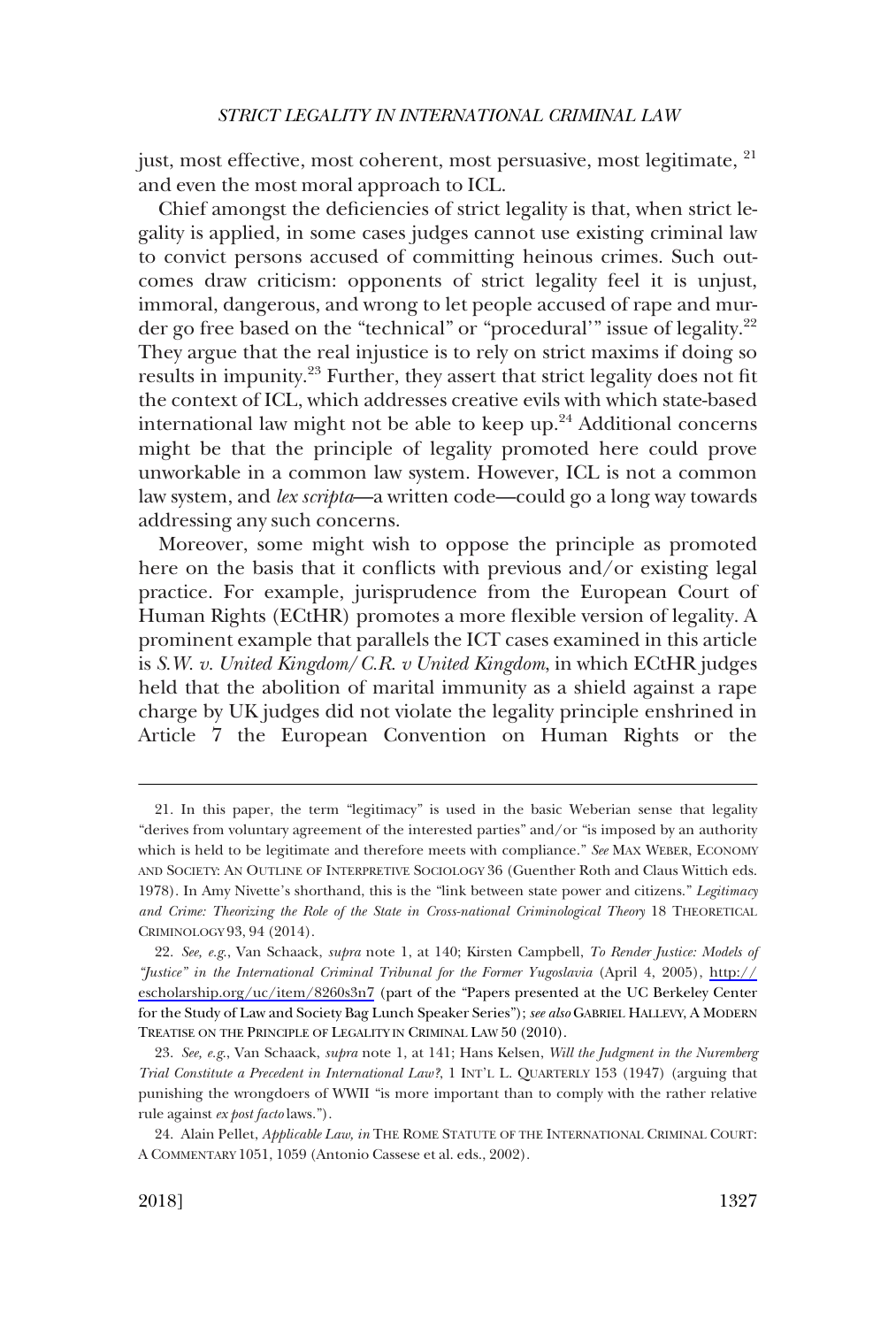<span id="page-7-0"></span>defendant's rights under this article.<sup>25</sup> Admitting that this case reversed extant English law,<sup>26</sup> the judges invoked reasoning similar to that of the ICTY *Furundžija* trial judges, employing "respect for human dignity and human freedom" as a justification for the expansion.<sup>27</sup> However, this article critiques such an approach as incompatible with the both the goals and requirements of criminal law. On top of this, this article argues that strict legality works to ensure human rights. Further, this article is not so much concerned with what has happened or is happening, but rather looks back to previous cases in order to build arguments regarding both what should happen (normatively) and what could happen (pragmatically).

Section II of this article defines the principle of legality, examining its history in ICL and locating it as both a general principle and a rule of customary international law (CIL). Following this, Section III offers a definition of strict legality for ICL, elaborating upon the four prongs endorsed here. The purposes of legality, such as protecting against abuse of power, ensuring the legitimacy of governance, and promoting human rights, are discussed in Section IV. Section V proposes that legality should be viewed as a human rights principle in its own right. Arguments against strict legality are considered and rebutted in Section VI. Finally, Section VII concludes with recommendations for how to achieve the strict legality principle promoted here.

# II. DEFINING THE PRINCIPLE OF LEGALITY

The concept of legality in ICL is fluid and evolving. There is no agreed upon definition or fixed standard. Legality in the international sphere is derived from that of municipal systems,  $28$  as legality is a general principle of law common to almost all legal systems.<sup>29</sup> The drafting history of the Rome Statute characterizes legality as "fundamental to any criminal legal system," notes the link between this general principle and domestic systems, and acknowledges the need to articulate legality clearly in the statute.30

<sup>25.</sup> SW v. United Kingdom, (No. 335-B) Eur. Ct. H.R. (ser. A) (1995); CR v. United Kingdom, (No. 335-C) Eur. Ct. H.R. (ser. A) (1995).

<sup>26.</sup> SW, *supra* note 25, ¶¶ 22-23, 35.

<sup>27.</sup> *Id*. ¶ 42.

<sup>28.</sup> MACHTELD BOOT, GENOCIDE, CRIMES AGAINST HUMANITY, WAR CRIMES: *NULLUM CRIMEN SINE LEGE*AND THE SUBJECT MATTER JURISDICTION OF THE INTERNATIONAL CRIMINAL COURT 18 (2002).

<sup>29.</sup> M. CHERIF BASSIOUNI, INTERNATIONAL CRIMINAL LAW 98 (3d ed. 2008).

<sup>30.</sup> *See* Jun Yoshida (Rapporteur), Rep. of the Preparatory Comm'n on the Establishment of an Int'l Criminal Court, U.N. Doc. A/AC.249/CRP.1/Rev.1 (Apr. 11, 1996).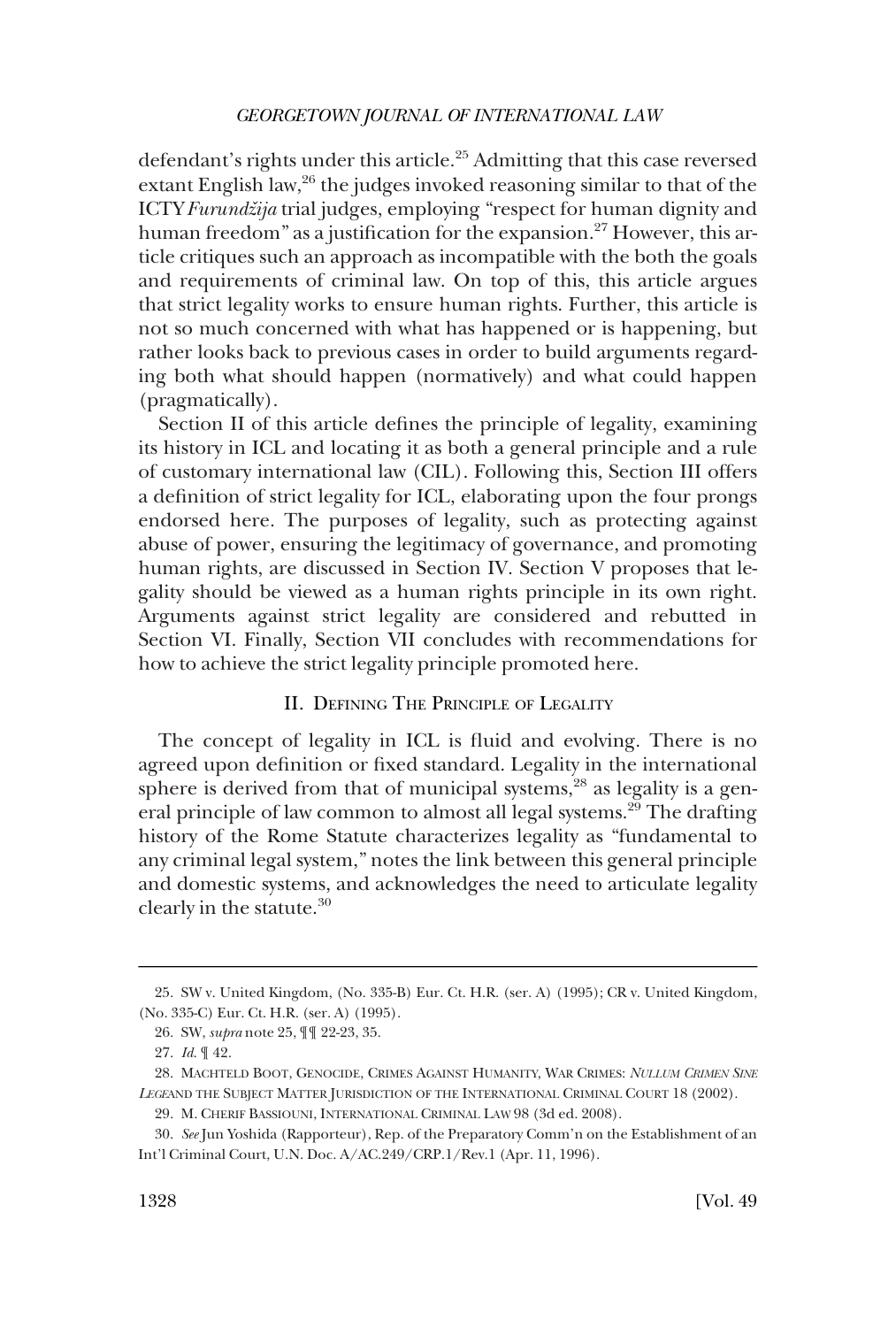The principle of legality rests on ancient bedrock: evidence suggests that it dates back at least as far as  $440$  AD.<sup>31</sup> At the same time, because of the diversity presented in how domestic systems address legality<sup>32</sup> and the relative newness of  $\text{ICL}^{33}$ , there is no one understanding of what it means to uphold or violate the principle under ICL.<sup>34</sup> Roughly 120 mostly civil law countries subscribe to a version of legality similar to the one promoted here.<sup>35</sup> Other, mostly common law countries employ a more flexible principle that allows judges to balance legality against other interests.36 However, even countries that allow this balancing usu- $\text{ally}^{37}$  prohibit retroactive judicial crime creation,<sup>38</sup> articulating the limits of judicial interpretation in criminal law. Multiple material sources of international law articulate the principle of legality. As of 2008, M. Cherif Bassiouni had located 281 international treaties that mention this principle in some way.39 Nevertheless, most international treaties lack specificity as to the content and application of legality.<sup>40</sup> Bassiouni posits two possible reasons for the lack of specificity evidenced in them: 1) the expectation that ICL is to be embodied in national legislation, meaning that "ICL norms need only be declarative" because national legislation will supply the specificity required; and 2) "the lack of technical expertise of the diplomats" who draft ICL instruments.41 He characterizes the first reason as both an unrealized expectation and an incorrect understanding of ICL's applicability to individuals.<sup>42</sup> As to the second reason, it is a barrier to precise drafting that can be corrected

37. A notable exception might be modern Germany, in which courts sometimes use the socalled "Radbruch formula," choosing to protect society against harm rather than the individual against a violation of legality. ANTONIO CASSESE & PAOLA GAETA, CASSESE'S INTERNATIONAL CRIMINAL LAW 22 (3d ed. 2013).

38. GALLANT, *supra* note 36, at 13 ("In such states, it is particularly important that legality limits the unforeseeable retroactive expansion of criminal liability by judicial decision, as well as prohibits retroactive crime creation and statutory penalty increases."). Gallant also argues that case law on the European Convention on Human Rights and U.S. constitutional law confirm this prohibition in common law countries. *Id*.

<sup>31.</sup> For a review of the history of the principle of legality in the ancient world, see JEROME HALL, GENERAL PRINCIPLES OF CRIMINAL LAW 165-67 (2nd ed. 1947).

<sup>32.</sup> BOOT, *supra* note 28, at 81.

<sup>33.</sup> CRYER, *supra* note 1, at 1.

<sup>34.</sup> BASSIOUNI, *supra* note 29, at 98.

<sup>35.</sup> *Id*.

<sup>36.</sup> *Id*.; KENNETH S. GALLANT, THE PRINCIPLE OF LEGALITY IN INTERNATIONAL AND COMPARATIVE CRIMINAL LAW 13 (2009).

<sup>39.</sup> BASSIOUNI*, supra* note 29, at 95.

<sup>40.</sup> *Id*.

<sup>41.</sup> *Id*.

<sup>42.</sup> *Id*.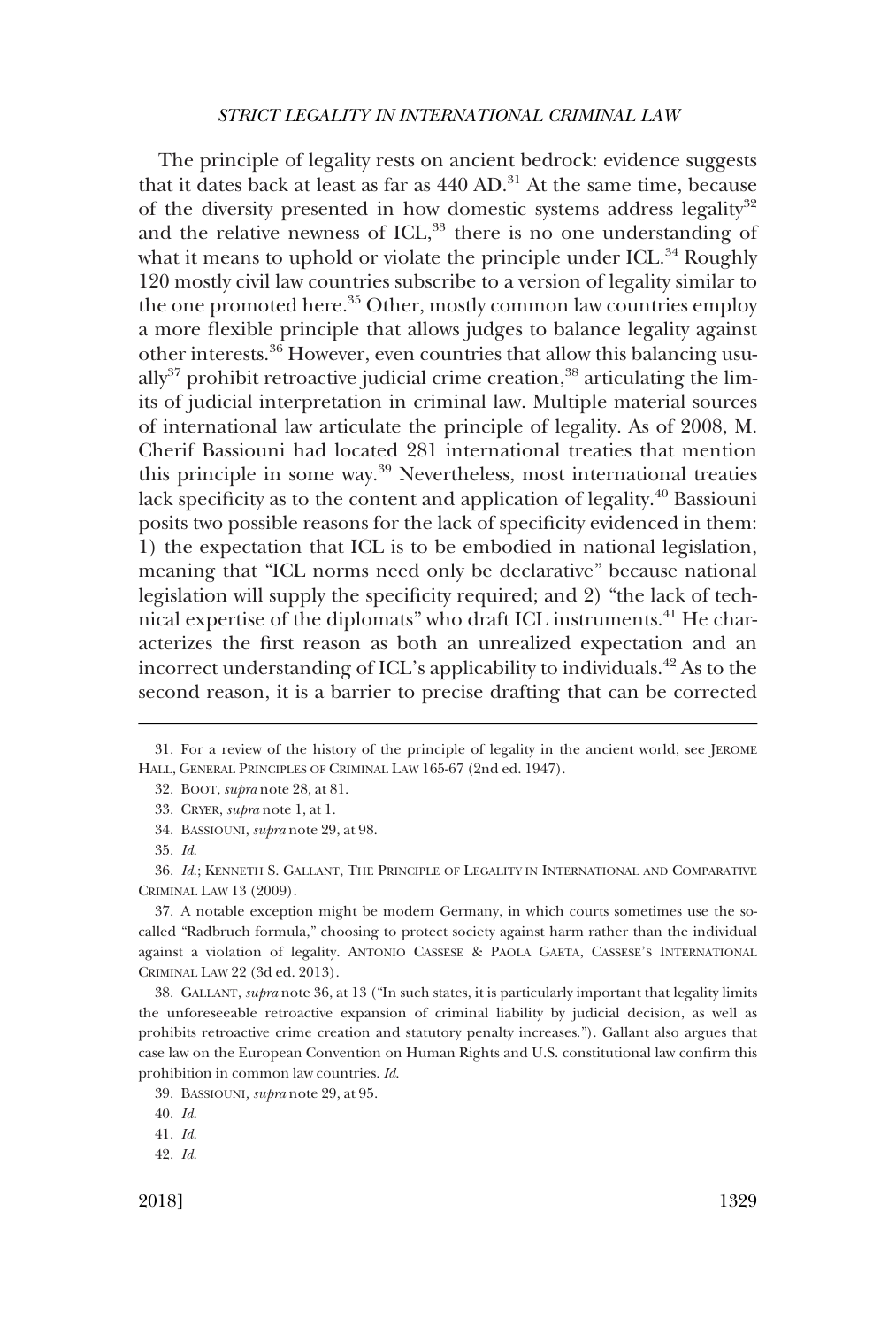going forward. Indeed, the Rome Statute has carefully and clearly articulated its legality principle.<sup>43</sup>

It is highly likely that legality is also a [CIL] principle<sup>44</sup> and that it binds international as well as domestic tribunals.45 It has been present in ICL trials at least since the WWII Tribunals, which chose a substantive justice interpretation of the principle favoring punishment for serious harm in the absence of positive law. $46$  Since then, this approach "was gradually replaced by that of strict legality."47 "[L]egal proscriptions established in ICL must satisfy the requirements of the principles of legality,"48 and thus it follows that any court applying these ICL proscriptions must also comply with legality. The Universal Declaration of Human Rights (UDHR) refers to both domestic and international law when articulating the principle, $49$  as does the International Covenant on Civil and Political Rights  $(ICCPR)^{50}$  and the European Convention on Human Rights (ECHR).<sup>51</sup> The principle exists in the common criminal law system of the European Union.<sup>52</sup> The United Nations established the ICTY as bound by the principle,<sup>53</sup> and the ICTs have acknowledged that they are bound by it numerous times.<sup>54</sup> The Rome

45. GALLANT, *supra* note 33, at 355 ("[L]egality applies as a matter of international human rights law in both national and international tribunals, whether national or international crimes are charged."). He states that the "stronger versions" of legality such as the one promoted in these chapters "have not become customary international law binding states and/or international organizations outside the treaty context."

46. CASSESE & GAETA, *supra* note 37, at 24-26.

47. *Id*. at 26.

48. BASSIOUNI, *supra* note 29, at 33.

50. International Covenant on Civil and Political Rights, Dec. 16, 1966, 999 U.N.T.S. 171 and arts. 15(1), 15(2), 1057 U.N.T.S. 407, Mar. 23, 1976 [hereinafter ICCPR].

51. Convention for the Protection of Human Rights and Fundamental Freedoms arts. 8(1), 8(2), Nov. 4, 1950, 213 U.N.T.S. 221 [hereinafter ECHR].

52. CHRISTINA PERISTERIDOU, THE PRINCIPLE OF LEGALITY IN EUROPEAN CRIMINAL LAW (2015).

53. *See* U.N. Secretary-General, *Rep. of the Secretary General Pursuant to Paragraph 2 of Security Council Resolution 808*, ¶ 29, 34, U.N. Doc. S/25704 (May 3, 1993) [hereinafter Report of the Secretary General].

54. GALLANT, *supra* note 36, at 303.

<sup>43.</sup> Rome Statute of the International Criminal Court art. 22, July 17, 1998, 2187 U.N.T.S. 90 [hereinafter "Rome Statute"].

*See, e.g*., *Rule 101. The Principle of Legality*, INT'L COMM. OF THE RED CROSS, [https://ihl-](https://ihl-databases.icrc.org/customary-ihl/eng/print/v1_rul_rule101)44. [databases.icrc.org/customary-ihl/eng/print/v1\\_rul\\_rule101](https://ihl-databases.icrc.org/customary-ihl/eng/print/v1_rul_rule101); GALLANT, *supra* note 38, at 352-54 (arguing that legality is a customary principle of international humanitarian law); *see also* Section V *infra* at 23, which builds the argument that legality is not only a customary international human rights principle, but that the sources of this principle imply it is meant to be applied in both domestic and international spheres.

<sup>49.</sup> G.A. Res. 217 (III) A, Universal Declaration of Human Rights art. 11(2) (Dec. 10, 1948) [hereinafter UDHR].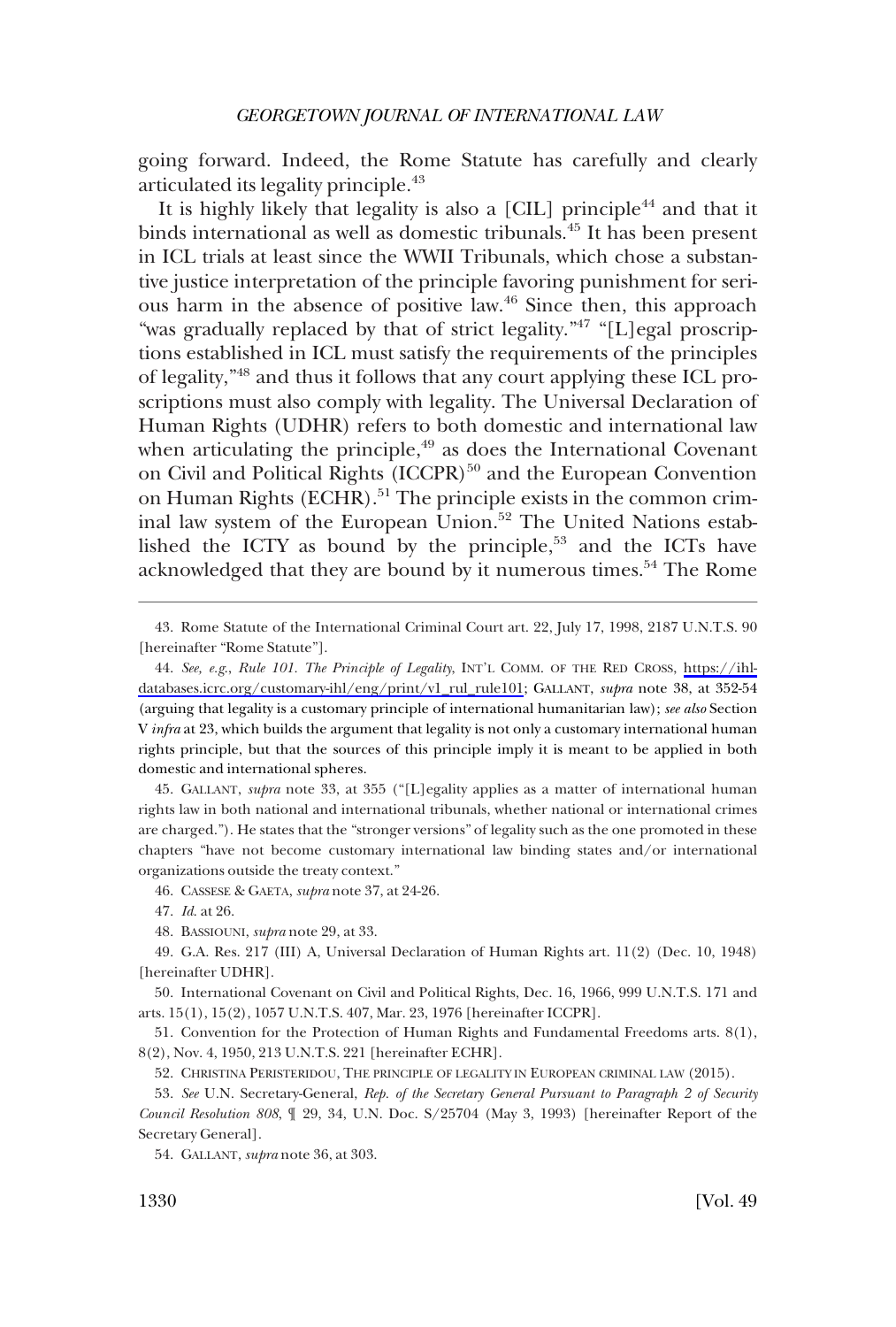<span id="page-10-0"></span>Statute was drafted with a strict legality provision,<sup>55</sup> reflecting contemporary state practice and *opinio juris* that this principle binds ICL tribunals.56

# III. THE DEFINITION OF LEGALITY PROMOTED IN THIS ARTICLE

While the principle of legality is enshrined in CIL, no one definition of legality for the purposes of ICL prevails. Because no definitive understanding of legality exists in international law, this paper proposes a definition that it argues best serves the aims of ICL and best upholds international human rights law. This paper proposes that legality in international criminal law consists of four components: A) *nullum crimen sine lege*, denoting that a crime must have been articulated in law to be a crime; B) *lex praevia*, resulting in the prohibition of *ex post facto* laws and ensuring the foreseeability of prosecution for articulated crimes; C) *lex certa*, guaranteeing the certainty of the elements of the crime; specificity, and D) *lex stricta*, guiding the judge to strict interpretation, a prohibition on interpreting by analogy, and the principle of *in dubio pro reo*. 57 These four components are widely accepted. However, the interpretation of their meaning as promoted in this article might strike some as iconoclast or contrary to practice. Each prong will be discussed in detail in this article, and the "four pronged legality test" will be referred to throughout this article as the lens through which to assess compliance with the principle.58 A fifth element, *lex scripta*, requiring written criminal codes, is both ideal and achievable, and something that the States, tribunals, and individuals crafting ICL should strive towards through progressive codification. The conclusion of this article presents a brief proposal for an universal international criminal code.

<sup>55.</sup> Rome Statute art. 22.

One hundred sixty-three states participated in the final drafting of the Rome Statute. *See* 56. United Nations Diplomatic Conference of Plenipotentiaries on the Establishment of an International Criminal Court, U.N. Doc A/CONF.183/13, at 5-41 (2002), [http://legal.un.org/](http://legal.un.org/icc/rome/proceedings/E/Rome&hx0025;20Proceedings_v2_e.pdf) [icc/rome/proceedings/E/Rome%20Proceedings\\_v2\\_e.pdf.](http://legal.un.org/icc/rome/proceedings/E/Rome&hx0025;20Proceedings_v2_e.pdf) One hundred twenty of these States adopted it on 17 July 1998. *See Home: About*, INT'L CRIMINAL COURT, [https://www.icc-cpi.int/](https://www.icc-cpi.int/about)  [about](https://www.icc-cpi.int/about).

<sup>57.</sup> *See generally* Roelof Haveman, *The Principle of Legality, in* SUPERNATIONAL CRIMINAL LAW: A SYSTEM SUI GENERIS 39, 40 (Roelof Haveman et al. eds., 2003) [hereinafter Haveman, *The Principle of Legality*].

<sup>58.</sup> Claus Kreß presents a very similar version of legality in his entry *Nulla Poena Nullum Crimen Sine Lege, in* THE MAX PLANCK ENCYCLOPEDIA OF PUBLIC INTERNATIONAL LAW (2010). In *General Principles of Criminal Law in the Rome Statute*, 10 CRIM. L. FORUM 1, 4 (1999), Kai Ambos also characterizes legality in the Rome Statute in a way similar to the position in this article, saying it comprises "*lege scripta*, *praevia*, *certa* and *stricta*," the key distinction being *lege scripta* as a necessity for the Rome Statute rather than an urgently needed feature or ICL generally.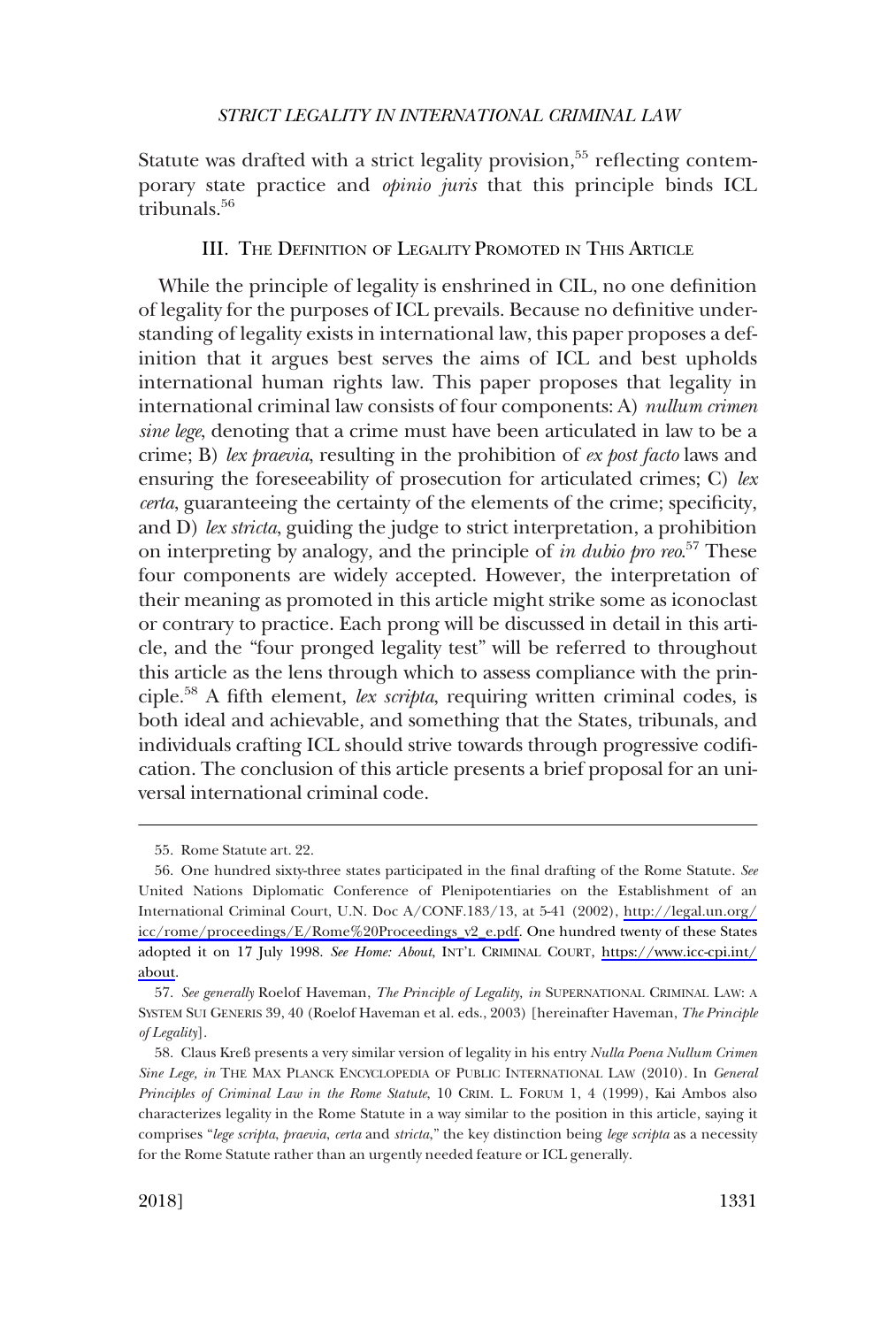<span id="page-11-0"></span>This articulation of legality is at once substantive and procedural.<sup>59</sup> It addresses the element of crimes; the basis for criminal procedures such as arrest, investigation, detention, and prosecution; and concepts such as fair trial rights that join procedural process and substantive rights.

### A. *Nullum Crimen Sine Lege*

The maxim *nullum crimen sine lege* can be translated literally as no crime without law, or more fluently as "nothing is a crime except as provided by law."60 Because "the act must have been criminal at the time committed,"61 locating an act as proscribed by law does not suffice as the basis for criminal liability; a mere prohibition must not be transmuted into criminalization. Rather, legality requires that "the actor is able to recognise the criminality of the act."62 *Nullum crimen* is the core of legality.63 While the maxim often reads *nullum crimen, nulla poena sine lege*—no crime without law, and no punishment without law—this paper is not concerned with penalties or sentencing but with law creation. Therefore, this article will not engage *nulla poena*. The three other aspects of legality promoted here—*lex praevia*, *lex certa*, and *lex stricta* flow from *nullum crimen* and formulate more specific aspects of it.

# B. *Lex Praevia*

*Lex praevia* means that the crime the accused is charged with must have been defined as a crime prior to the commission of the act that forms the basis of the charge. $64$  It provides the temporal aspect of legality. *Nullum crimen* alone does not specify the temporal relationship between the law criminalizing the act and the commission of the act for which a person is on trial. *Lex praevia* adds this further clarification, resulting in a prohibition of retroactive law.65 Jurists have argued that this prohibition was not part of international law at the time of the

<sup>59.</sup> GALLANT, *supra* note 33, at 312, writes that the ICTs have addressed legality as both a jurisdictional and a substantive issue (citing Prosecutor v. Sainović, Case No. IT-05-87, Decision on Dragoljub Ojdanic's Motion Challenging Jurisdiction: Joint Criminal Enterprise, ¶ 10 (Int'l Crim. Trib. for the Former Yugoslavia Mar. 22, 2006)); *see also* Kreß, *supra* note 58, ¶ 1, writing that legality addresses both criminalised conduct and the sanctions for it.

<sup>60.</sup> GALLANT, *supra* note 36, at 12.

<sup>61.</sup> *Id*. at 135.

<sup>62.</sup> *Id*. at 132.

<sup>63.</sup> BASSIOUNI, *supra* note 29, at 89.

<sup>64.</sup> AARON X. FELLMETH & MAURICE HORWITZ, GUIDE TO LATIN IN INTERNATIONAL LAW (2009).

<sup>65.</sup> *See e.g*., Kreß, *supra* note 58, ¶ 22 ("The legality principle finds expression in international conventions through the prohibition of retroactive criminal laws.").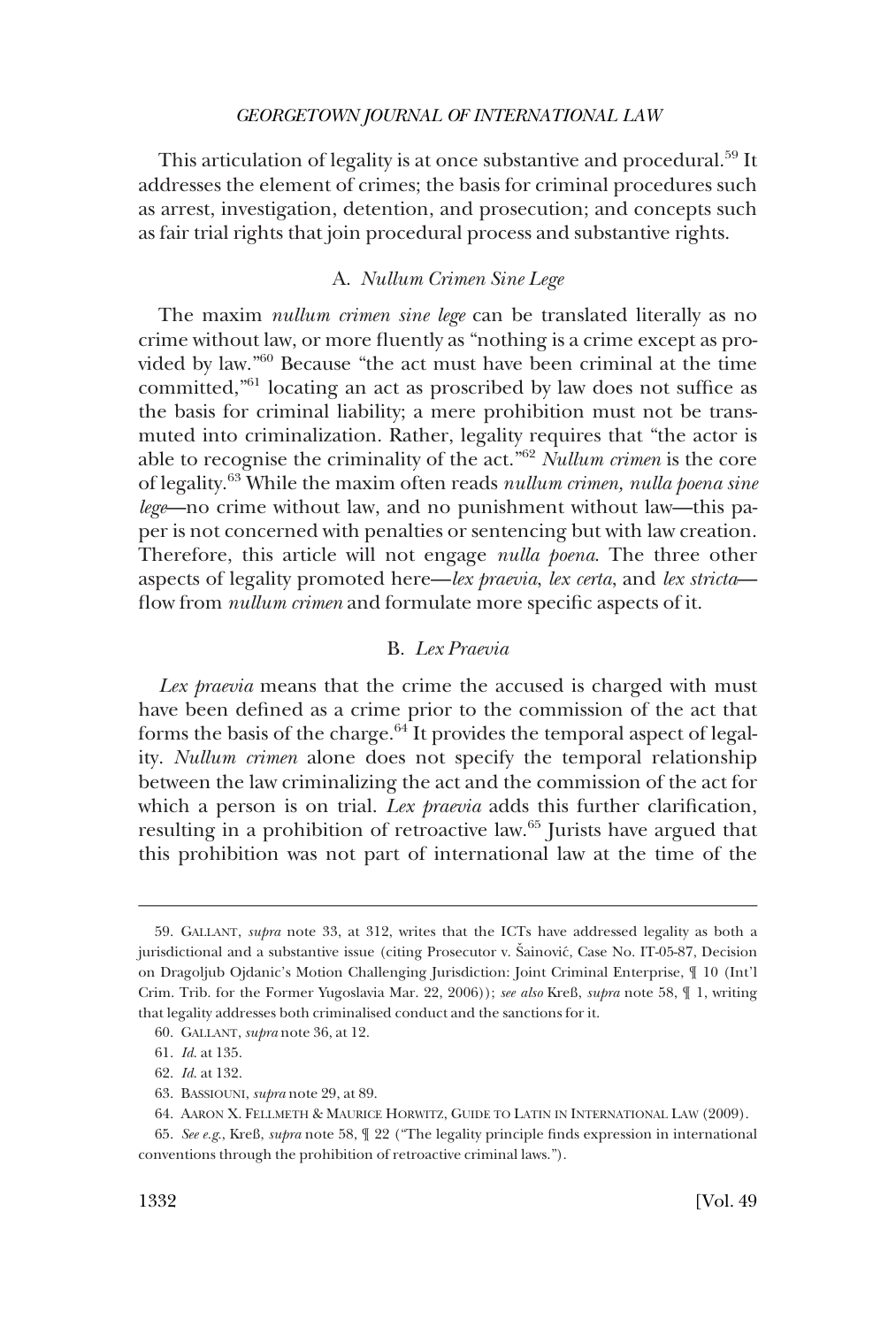World War II tribunals.<sup>66</sup> Gallant calls this prohibition the "most important constituent," of legality in criminal law; $67$  Heller and Dubber contend that in some jurisdictions the prohibition on retroactive law is given more weight than any other aspect of legality.<sup>68</sup> While it is possible to find exceptions to the prohibition on retroactive law, these are anomalies, best characterized as "the use of the coercive legal apparatus in times of crises" as opposed to evidence against the predominance of the prohibition.<sup>69</sup> Importantly, this wording is not meant to denote a justifiable legal response to crisis in which retroactive law serves a beneficial purpose. Instead, the crises are crises of law, and the retroactive application of penal law is a part of this breakdown.

Hallevy has identified four relevant temporal points related to legality. The four points are:

- (1) The time of the criminal event
- (2) The time of the judicial event
- (3) The time of the enactment of the criminal norm
- (4) The time of validation of the criminal norm.<sup>70</sup>

The distinction between enactment and validation refers to the fact that a criminal norm is not valid until it is published widely in order to achieve notice, and also that enactment might not coincide with entry into force.71 Having divided the temporal nature of criminal law into four distinct elements, Hallevy describes six possible arrangements of these four moments in time.<sup> $72$ </sup> Only one of these scenarios complies with the above general rule, and the other five violate it in some way. This article argues that one of these scenarios describes the creation of the crimes of rape and sexual violence under international law. Hallevy calls this the "sixth possible relation between the relevant points in time," a scenario in which "the criminal event takes place first, followed by the judicial decision, the enactment of the procedural criminal norm, and its validation."73

<sup>66.</sup> BASSIOUNI, *supra* note 29; Kelsen, *supra* note 23, at 164.

<sup>67.</sup> GALLANT, *supra* note 36, at 8.

<sup>68.</sup> THE HANDBOOK OF COMPARATIVE CRIMINAL LAW 17 (Kevin Heller & Markus Dubber eds., 2010).

<sup>69.</sup> HALL, *supra* note 31, at 170.

<sup>70.</sup> HALLEVY, *supra* note 22, at 51-52.

<sup>71.</sup> *Id*. at 52-53.

<sup>72.</sup> *Id*. at 61-78.

<sup>73.</sup> *Id*. at 77.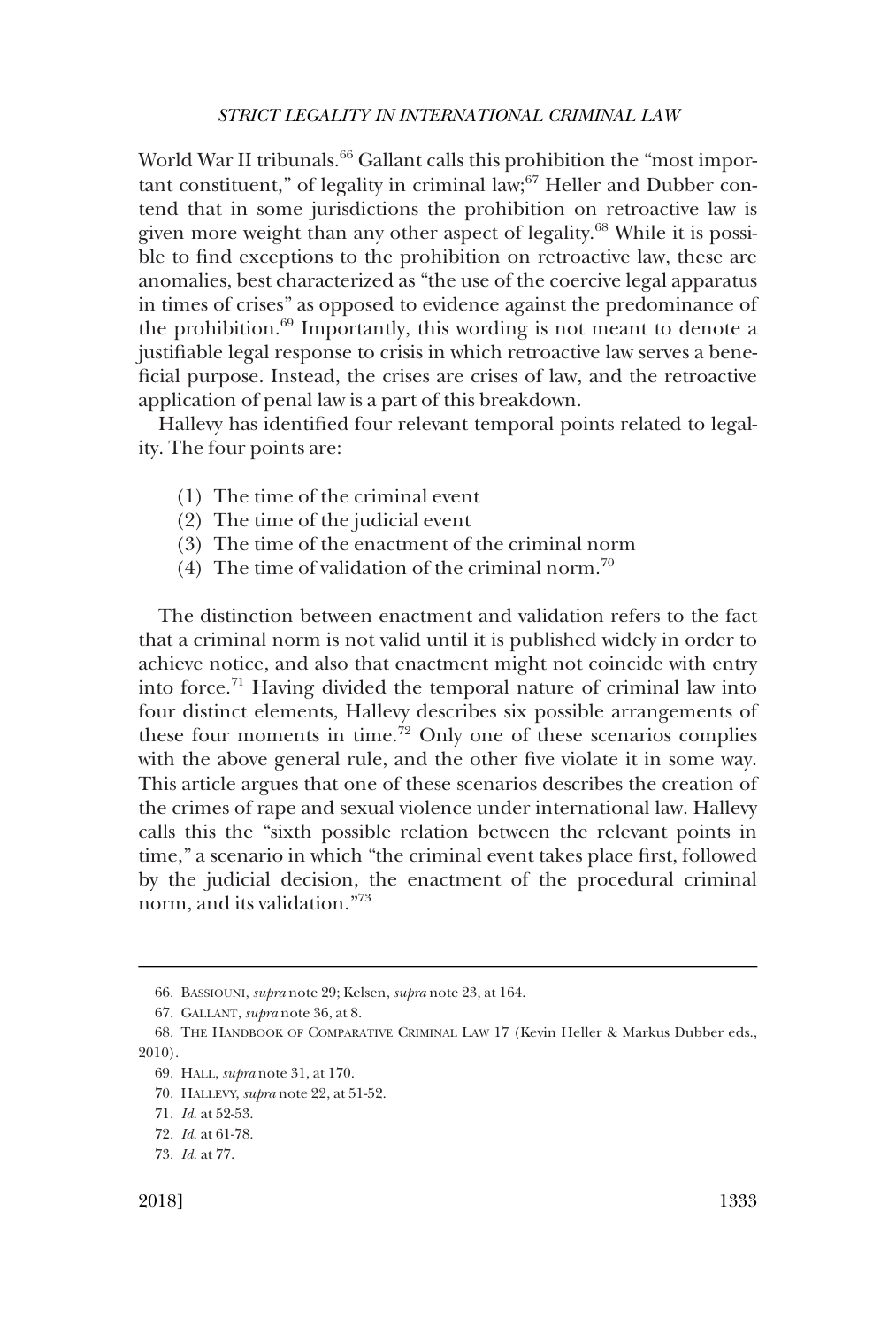<span id="page-13-0"></span>In this scenario, "the substantive criminal norm is not applicable to a criminal event that has taken place before its validation has been completed."74 Therefore, the judgment in this timeline should acquit for any charges against the act. Hallevy's formulation assumes that judges and judgments are not sources of international criminal law.75 Given that Article 38 of the Statute of the ICJ lists judgments as a subsidiary means for identifying the rules of international law, rather than as a source of international law, this seems an accurate restatement of public international law's (PIL) sources doctrine.76 Using Hallevy's formulation, the ICTs should not have created the crimes of rape and sexual violence.

The effects of *lex praevia* include advance notice and foreseeability, two features that in turn serve to uphold the rule of law and fairness.<sup>77</sup> *Lex praevia* also allows a defendant to properly prepare her defense by knowing the details of the crime she is charged with prior to trial. In contrast, the variety of definitions proffered in ICT cases addressing rape, and the fact that these definitions were issued in final judgments as opposed to before trial, undermined fair trial rights.<sup>78</sup>

# C. *Lex Certa*

*Lex certa*, translated as legal certainty, provides that a crime is articulated with sufficiently precise wording so that the criminalized conduct is clear.<sup>79</sup> It has also been translated as "settled law,"<sup>80</sup> demonstrating how *lex praevia* and *lex certa* work together to achieve temporal clarity and precise content. In general, criminal law should be "settling, dispositive, and purposive," rather than leaving open questions; this is necessary for law to function as a system of planning and authority capable of guiding action and achieving goals.<sup>81</sup> In criminal law, the need for certainty is amplified, due to the threat of deprivation of liberty and the role of criminal law in preventing actions considered dangerous and harmful.

<sup>74.</sup> *Id*.

<sup>75.</sup> *Id*. at 44.

<sup>76.</sup> JAMES CRAWFORD, BROWNLIE'S PRINCIPLES OF PUBLIC INTERNATIONAL LAW 57-58 (8th ed. 2012); *see also* MALCOLM SHAW, INTERNATIONAL LAW 37-38 (5th ed. 2003).

<sup>77.</sup> GALLANT, *supra* note 33, at 15-17.

<sup>78.</sup> Haveman, *Rape and Fair Trial*, *supra* note 19, at 264.

<sup>79.</sup> *See, e.g*., Michael Faure et al., *The Regulator's Dilemma: Caught between the Need for Flexibility and the Demands of Foreseeability—Reassessing the Lex Certa Principle*, 24 ALBANY L. J. SCI. & TECH. 283 (2014).

<sup>80.</sup> FELLMETH & HORWITZ, *supra* note 64, at 174.

<sup>81.</sup> SCOTT J. SHAPIRO, LEGALITY 201-02 (2011).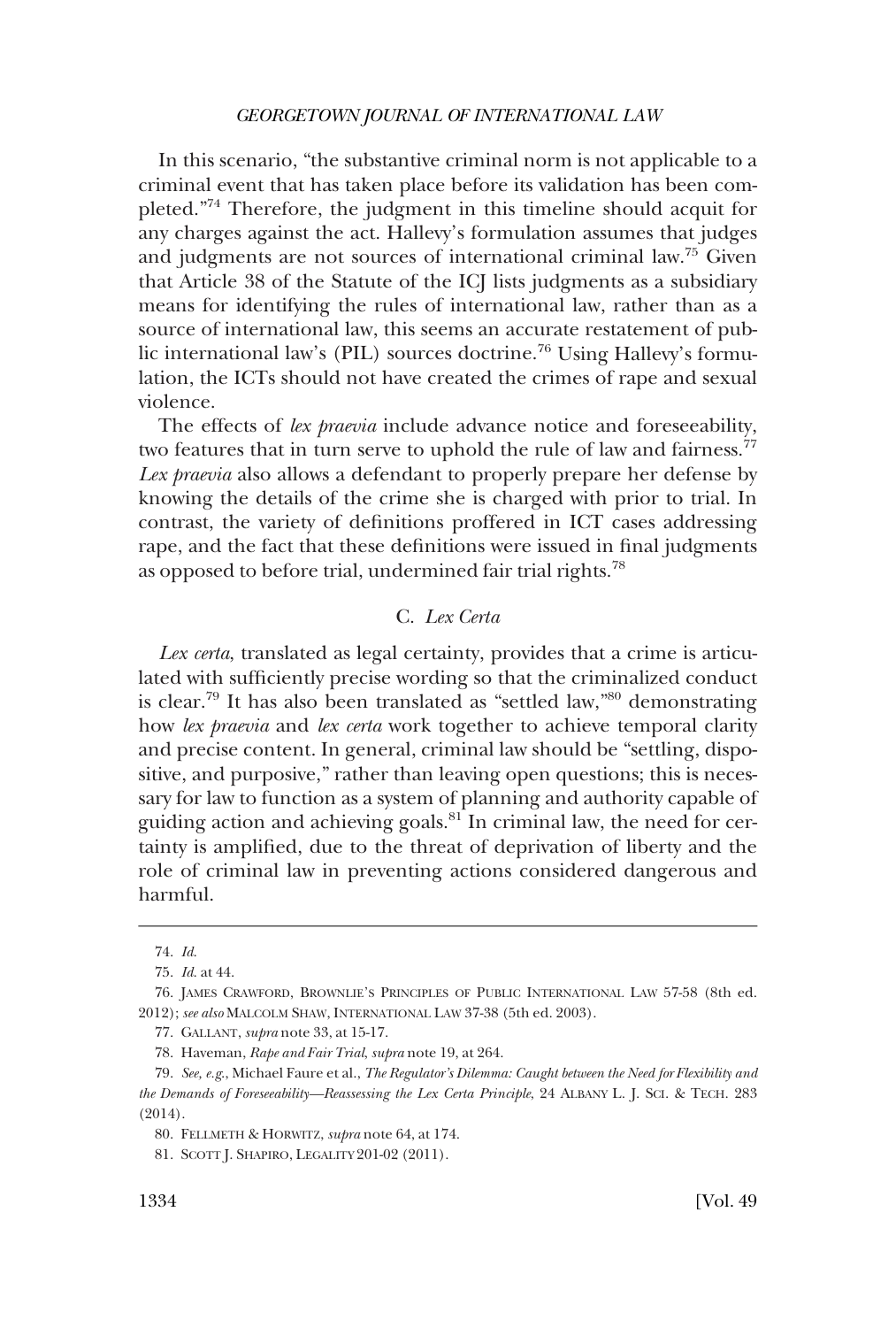Sufficient clarity has been interpreted to mean "the individual can know from the wording of the relevant provision and, if need be, with the assistance of the courts' interpretation of it, what acts and omissions will make him liable."<sup>82</sup> This clarity allows people to foresee the criminal sanction attached to the specified conduct and to avoid criminal behavior.83 The basic structure of a crime includes both the objective element (*actus reus*) and subjective element (*mens rea*).<sup>84</sup> Therefore, lex *certa* indicates that for the law to be sufficiently precise, both the criminalized act and the attendant mental state should be specified. Until the advent of the Rome Statute and its detailed Elements of Crimes, 85 the absence of prospectively specified elements of international crimes had been a major shortcoming in ICL.

Thus, *lex praevia* and *lex certa* combine to create notice, which in turn safeguards additional goods. Bassiouni articulates how legality provides notice, helping to prevent both prosecutorial and judicial overreaching and crime creation. He argues that "[t]he goals of principles of legality are to provide notice as part of general prevention, as well as notice to the accused as part of fairness.'"86 Continuing, he elaborates that notice provides clarity, which in turn limits both prosecutorial and judicial discretion, because clarity creates boundaries for their action.<sup>87</sup> Absent these clear boundaries, the accused is placed in the doubly unfair position of confusion regarding what she is charged with and the threat that the imprecisely delimited crime will be extended and her punishment concomitantly expanded.88 Legality safeguards against such outcomes.<sup>89</sup>

While perfect notice—the idea that all persons know and understand all laws—is a legal fiction, law makers and those with the power to punish are instructed by these two tenets to take all steps necessary to ensure maximum notice. *Lex certa* also functions to protect individual liberty not infringed by law. Packer describes the principle of specificity as:

<sup>82.</sup> Kokkinakis v. Greece, No. 260-A, Eur. Ct. H.R. (ser. A) ¶ 52, (1993). The court declared *lex certa* as integral an element of legality as the prohibition on retroactive law creation.

<sup>83.</sup> FELLMETH & HORWITZ, *supra* note 64, at 7.

<sup>84.</sup> IRYNA MARCHUK, THE FUNDAMENTAL CONCEPT OF CRIME IN INTERNATIONAL CRIMINAL LAW: A COMPARATIVE ANALYSIS 112 (2014).

<sup>85.</sup> Rep. of the Preparatory Comm'n for the Int'l Criminal Court (Addendum), *Part II: Finalized Draft Text of the Elements of Crimes*, U.N. Doc. PCNICC/2000/1/Add.2 (2000).

<sup>86.</sup> BASSIOUNI, *supra* note 29, at 98.

<sup>87.</sup> *Id*.

<sup>88.</sup> *Id*.

<sup>89.</sup> *Id*.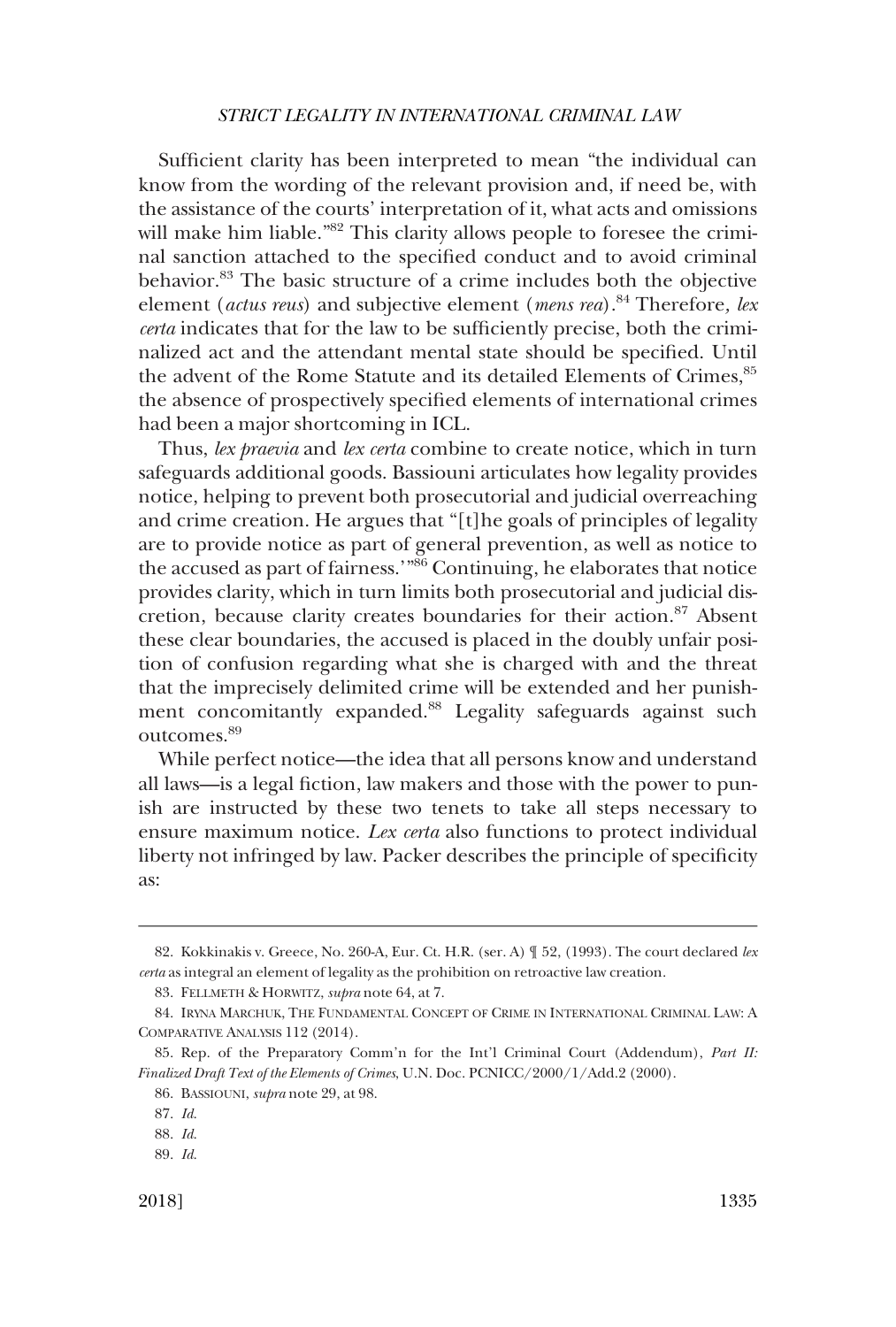[A]n injunction to take care in the framing of criminal statutes, that no more power be given to call conduct into question as criminal, with all the destruction of human autonomy that this power necessarily imports, than is reasonably needed to deal with the conduct the lawmakers seek to prevent.<sup>90</sup>

Accordingly, *lex certa* circumscribes law makers' ability to cast a wide net on human behavior via criminal law and reminds drafters to craft law as precisely as possible. Critique of the ways in which ICL lacks specificity abound, focused on an absence of details and a level of vagueness that render elements of crimes unclear.91 Despite the fact that "there is no express void for vagueness doctrine in international law"92 a finding that *lex certa* was violated should result in acquittal for the charge based on uncertain law.93

Fair labelling is an attendant principle of *lex certa*. It entails that the nomenclature of a criminal offense clearly expresses the wrongdoing and stigma attached to the sanctioned conduct.<sup>94</sup> While a relatively new concept, fair labelling existed as a principle in municipal law for at least a decade prior to the founding of the ICTs,<sup>95</sup> and is widely accepted as fundamental to criminal law.<sup>96</sup> Fair labelling "fulfils the fundamental requirement of fairness to the offender, the victim, and the public."97 Robinson argues that some ICTY judgments exhibit reference to upholding this principle.<sup>98</sup> ICT cases addressing rape seem to demonstrate a disregard for the concept, for example by expanding the definition of rape to include forced oral penetration, which had previously

<sup>90.</sup> HERBERT L. PACKER, THE LIMITS OF THE CRIMINAL SANCTION 94-95 (1968).

<sup>91.</sup> LEENA GROVER, INTERPRETING CRIMES IN THE ROME STATUTE OF THE INTERNATIONAL CRIMINAL COURT 106 (2014) ("(1) prohibited conduct is not described in detail; (2) some prohibited conduct is especially vague (e.g., 'other inhumane acts' as a crime against humanity); and (3) mental elements for crimes are not accurately defined.").

<sup>92.</sup> Van Schaack, *supra* note 1, at 137; *see also* GALLANT, *supra* note 36, at 363.

<sup>93.</sup> GALLANT, *supra* note 36, at 363 (observing that currently, how *lex certa* "is enforced [in international law] is largely left to the legal systems concerned.").

<sup>94.</sup> *See, e.g*., Darryl Robinson, *The Identity Crisis of International Criminal Law*, 21 LEIDEN J. INT'L L. 925, 927 (2008).

<sup>95.</sup> *See, e.g*., James Chalmers & Fiona Leverick, *Fair Labelling in Criminal Law*, 72 MODERN L. REV. 217, 218-19 (2008).

<sup>96.</sup> *See, e.g*., ANDREW ASHWORTH & JEREMY HORDER, PRINCIPLES OF CRIMINAL LAW 77-78 (7th ed. 2013).

<sup>97.</sup> Justice T.A. Doherty, *Preface* to HILMI M. ZAWATI, FAIR LABELLING AND THE DILEMMA OF PROSECUTING GENDER-BASED CRIMES AT THE INTERNATIONAL CRIMINAL TRIBUNALS, at xii (2014).

<sup>98.</sup> Robinson, *supra* note 95, at 927 n.9.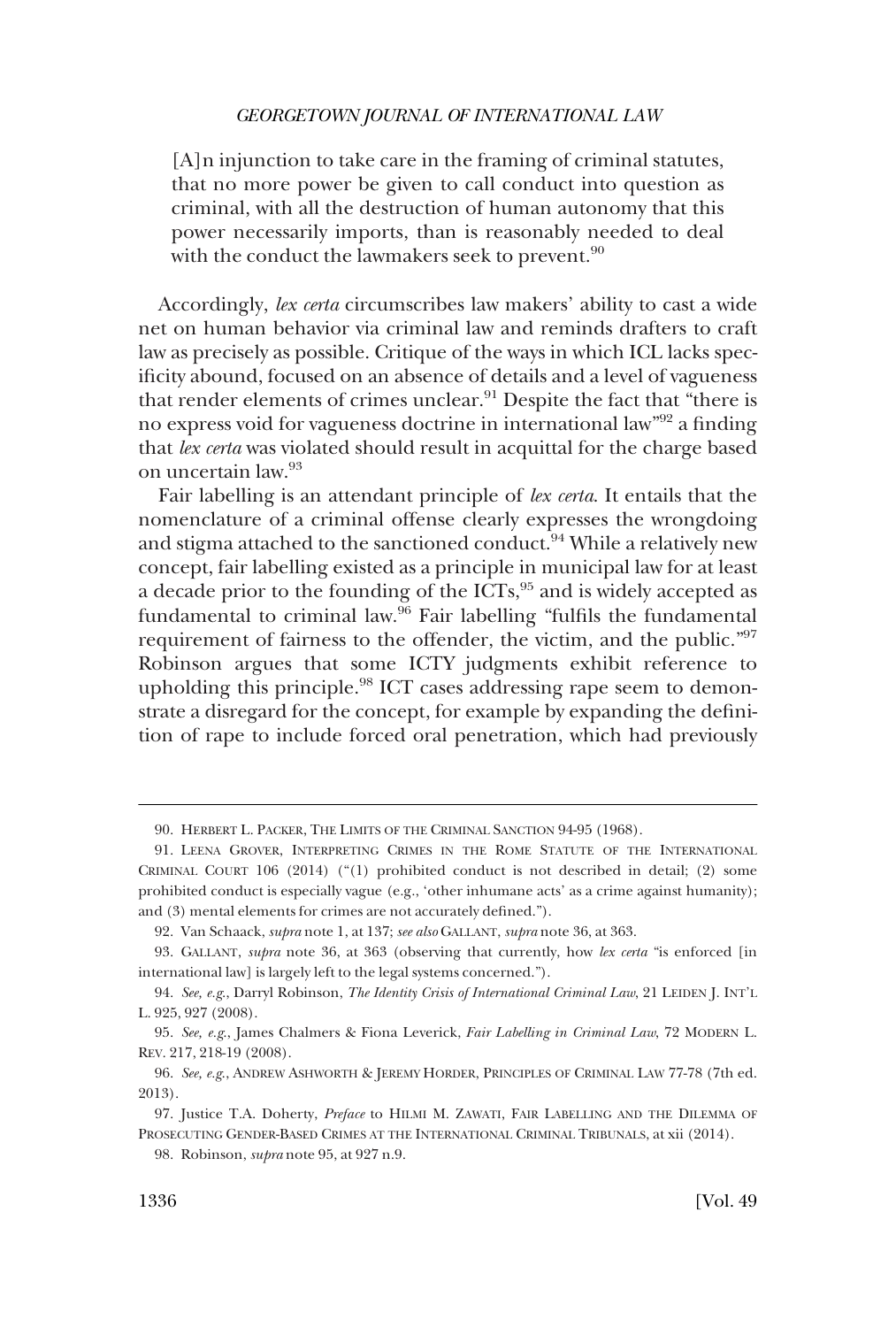<span id="page-16-0"></span>been labelled as sexual assault in many jurisdictions.<sup>99</sup> Gallant has similarly observed what he calls "retroactive re-characterisation of crime,"<sup>100</sup> noting how the ICTs classified acts as crimes through judicial argument that such acts were "criminal in the sense generally understood."<sup>101</sup> Such practices violate *lex certa* and fair labelling. When adhered to, fair labelling functions to effectively communicate and thus deter, and to limit judicial discretion regarding what constitutes a criminal  $act.^{102}$ . Fair labelling helps deter by ensuring "that the censure that attaches to the conviction and the punitive response that follows is proportionate to the wrong done."103 Proportionality enhances procedural legitimacy, which in turn augments deterrence. Arguments allowing judges to develop crimes as long as the essence of a previously articulated crime is respected violate the fair labelling principle.

### D. *Lex Stricta*

The maxim *lex stricta* instructs the judge to use strict interpretation, which can have several meanings. One meaning is that reasoning by analogy is prohibited and another is that, when in doubt, things must be construed in the accused's favour (*in dubio pro reo*.) The Rome Statute links both of these aspects of *lex stricta*, suggesting a related meaning and usage.<sup>104</sup> *In dubio pro reo* can refer to judicial interpretation of trial evidence, $105$  as opposed to interpretation of law. However, the ICTs have applied *in dubio pro reo* beyond assessment of evidence, resulting in a broader meaning.106 Thus, *in dubio pro reo* can also function as a general safeguard against judicial crime creation. The doubt

103. ANDREW ASHWORTH & LUCIA ZEDNER, PREVENTIVE JUSTICE 179 (2014).

104. Rome Statute art. 22(2).

105. *See, e.g*., WAR CRIMES JUSTICE PROJECT, MANUAL ON INTERNATIONAL CRIMINAL DEFENSE: ADC-ICTY DEVELOPED PRACTICES, ¶¶ 30-34, at 15 (2011).

<sup>99.</sup> See Prosecutor v. Furundžija, Case No. IT-95-17/1, Judgment,  $\P\P$  179-82 (Int'l Crim. Trib. for the Former Yugoslavia Dec. 10, 1998).

<sup>100.</sup> GALLANT, *supra* note 36, at 320-24.

<sup>101.</sup> *Id*. at 322 (citing Prosecutor v. Hadzihasanovic, Case No. IT-01-47, Decision on Interlocutory Appeal Challenging Jurisdiction in Relation to Command Responsibility, ¶ 34 (Int'l Crim. Trib. for the Former Yugoslavia Jul. 16, 2003)).

<sup>102.</sup> *See, e.g*., Findlay Stark, *It's Only Words: On Meaning and Mens Rea*, 72 CAMBRIDGE L. J. 155 (2013).

<sup>106.</sup> *See, e.g*., Prosecutor v. Tadic´, Case No. IT-94-1, Sentencing Judgment, ¶ 31 (Int'l Crim. Trib. for the Former Yugoslavia Nov. 11, 1999) (holding that *in dubio pro reo* necessitates that where the record was unclear as to which of two charges Tadic was to be held criminally liable for, the court must choose the lesser charge); Prosecutor v. Galić, Case No. IT-98-29, Appeals Judgment, ¶ 74 (Int'l Crim. Trib. for the Former Yugoslavia Nov. 30, 2006) (considering *in dubio pro reo* to address the specificity of the charges so that "that the accused has to be properly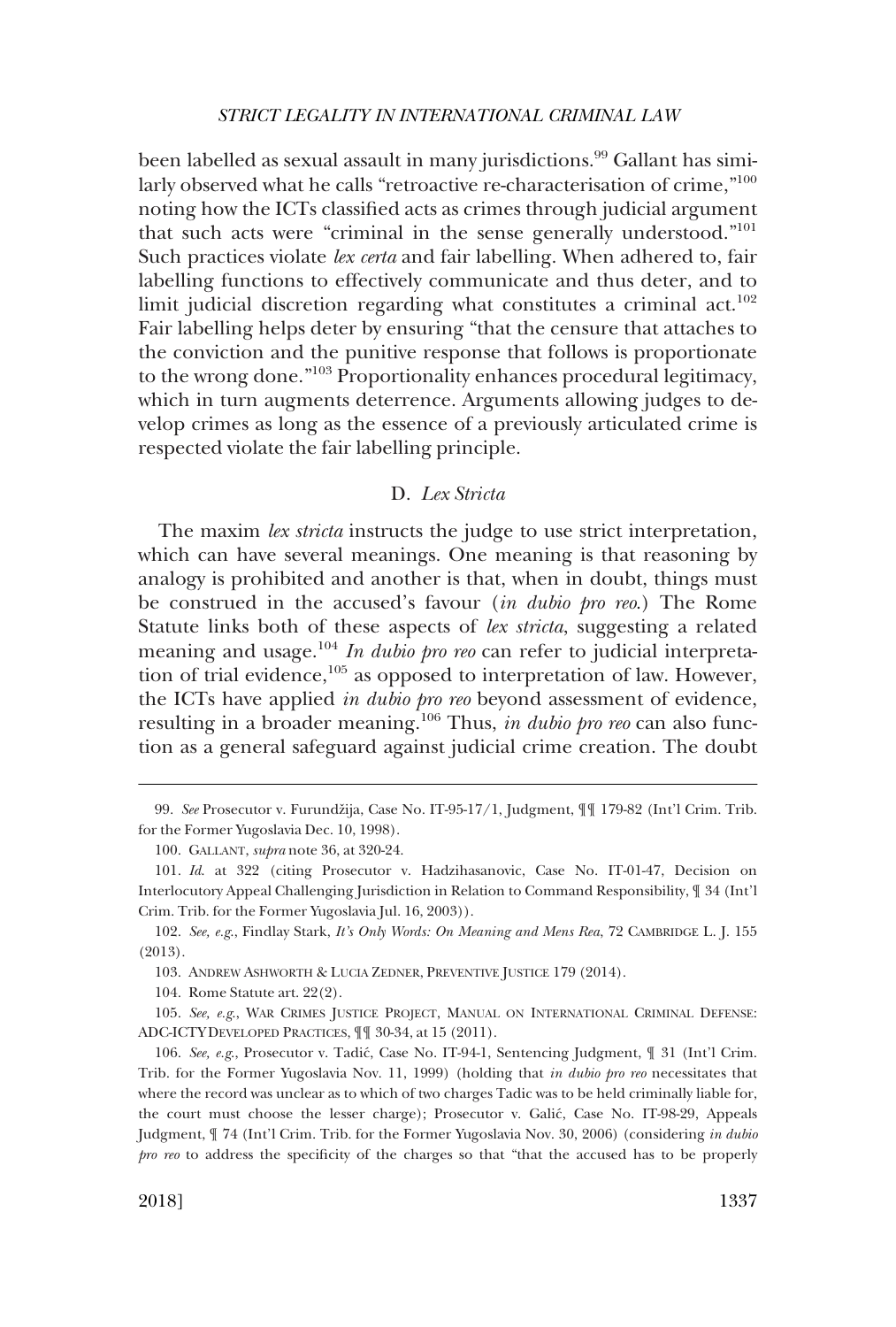to which it refers might include doubt regarding the temporal element or content of a crime. This meaning fits with the principle's origins in English law, in which medieval judges developed a rule of mitigating interpretation in order to turn the tide of capital punishment.<sup>107</sup> This origin demonstrates the protective function of the principle, and the role of the judge in protecting defendants against excessive punishment.

In contrast, failure to adhere to *lex stricta*'s prohibition against reasoning by analogy can result in judicial crime creation. A strict prohibition on reasoning by analogy is favored by civil law jurists.<sup>108</sup> However, common law jurists are more likely to refer to the principle as "strict construction" without reference to a prohibition on reasoning by analogy.109 Strict construction is a judicially created canon of interpretation designed to protect the defendant from overreaching punishment by the State.110 American law includes the right to fair notice and a prohibition on judge made crime in the canon of strict construction.<sup>111</sup> Nevertheless, this canon is silent on reasoning by analogy.

There are several ways in which legality functions as a rule of judicial interpretation, and *lex stricta* in particular is a key constraint: "the basic rule of interpretation embodying the principle of legality is the prohibition or limitation on the use of analogy in judicial interpretation."<sup>112</sup> The line between acceptable judicial interpretation and reasoning by analogy in a way that amounts to "judicial legislation" can be very thin, presenting problems of accurate categorization.<sup>113</sup> One way to distinguish between acceptable application of a rule and prohibited reasoning by analogy is the degree of difference or similarity between the acts in question.114 However, this approach still leaves substantial discretion in the hands of the judge. A strict prohibition on reasoning by analogy discourages judicial overreaching because it takes away one avenue

107. *See* HALLEVY, *supra* note 22, at 160-61.

109. HALL, *supra* note 31, at 165.

110. HALLEVY, *supra* note 22, at 160-161.

111. *Id*. at 161.

112. M. Cherif Bassiouni, *Principles of Legality in International and Comparative Criminal Law, in*  BASSIOUNI, *supra* note 29, at 73.

114. HALL, *supra* note 31, at 173.

informed of the nature and cause of the charges against him so that he can properly prepare his defence.").

<sup>108.</sup> *See, e.g*., BOOT, *supra* note 28, at 94, 100-02; Haveman, *The Principle of Legality*, *supra* note 57, 46-48.

<sup>113.</sup> HALL, *supra* note 31, at 173; BOOT, *supra* note 28, at 108-09; BASSIOUNI, *supra* note 29, at 98 n.81 ("The doctrine and jurisprudence of many such legal systems [that prohibit resort to analogy] reveals that what is called interpretation is in some cases slightly less than analogy.").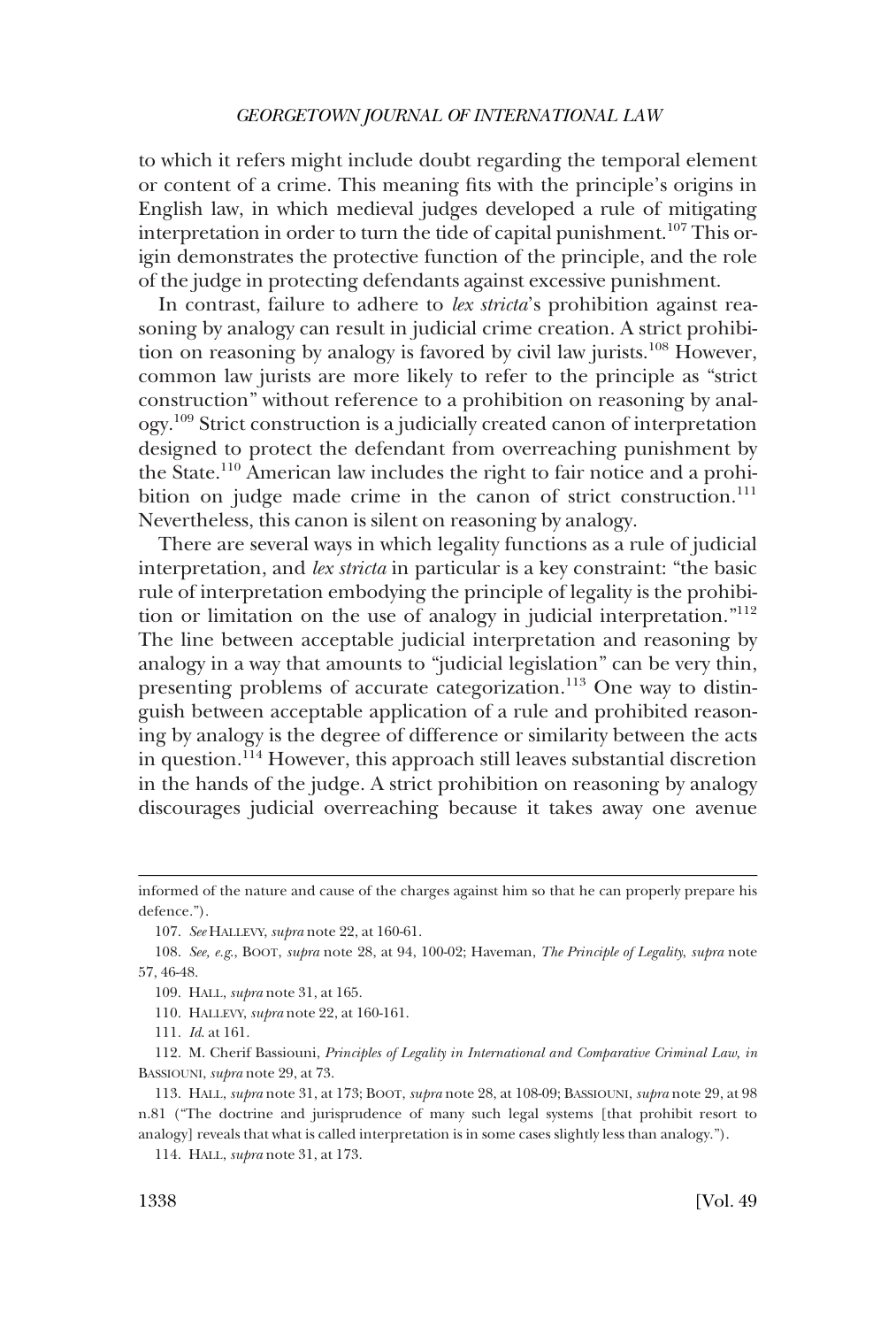<span id="page-18-0"></span>through which judges could enlarge the scope of a previously defined crime. The prohibition on reasoning by analogy also encourages the promulgation of clear and prospective criminal law. This embargo is particularly necessary given that, even in jurisdictions that prohibit reasoning by analogy, it remains difficult to entirely prevent such expansions from occurring.<sup>115</sup> Even in systems with the most defined principles of *lex stricta*, the ultimate decision between what is permissible and impermissible interpretation is in the hands of the judge. Thus, setting the bar high by entirely prohibiting analogy creates the best conditions for achieving this goal and the purposes it serves, articulated in the next section.

# IV. THE PURPOSES OF LEGALITY

Legality serves several purposes. Some of these functions have been articulated in the preceding section's explication of legality's core tenets, such as prior notice as to what constitutes criminal behavior. Additionally, legality secures higher order goods of the utmost importance, such as rule of law and other aspects of good governance.<sup>116</sup> This section addresses how legality ensures (A) the purposes of criminalization and (B) creates legitimacy of governance.<sup>117</sup> Determining the legitimacy of criminal sanction depends upon understanding the purpose of criminal law, therefore these purposes are discussed first.<sup>118</sup>

# A. *Legality's Role in Ensuring the Purposes of Criminalization*

Legality is designed to serve as a constant force within criminal law. Its purposes do not change across criminal law scenarios. These purposes include giving prior and clear warning regarding behaviour that society both condemns and punishes, thereby potentially allowing individuals to avoid both the behavior and attendant consequences.

<sup>115.</sup> *See* BOOT, *supra* note 25, 100-09 for a review of German criminal law doctrines.

<sup>116.</sup> Jeremy Waldron describes the rule of law as "one of the most important political ideals of our time." *The Concept and the Rule of Law*, 43 GEO. L. REV. 1, 3 (2008). This assessment is based on the other goods it secures and the harms it protects against.

<sup>117.</sup> Van Schaack similarly emphasizes the governance purposes and the criminal law purposes of legality. Van Schaack, *supra* note 1, at 121.

<sup>118.</sup> Gallant has outlined similar purposes, namely "[1] [T]he protection of individual human rights. . . [;] [2] legitimacy of governance. . .[;] [3] [protection of] the structure of democratic governance by assigning law-making authority to the correct organ of government. . .[;] [and] [4] the promotion of the purposes of criminalization." *See* GALLANT, *supra* note 36, at 19-20; *see also* Kreb, *supra* note 58, ¶ 4 (categorizing the four theoretical foundations of legality as 1) the guarantee of individual liberties against state arbitrariness; 2) the need for fairness in criminal law; 3) democracy and separation of powers; and 4) the purposes of criminal law).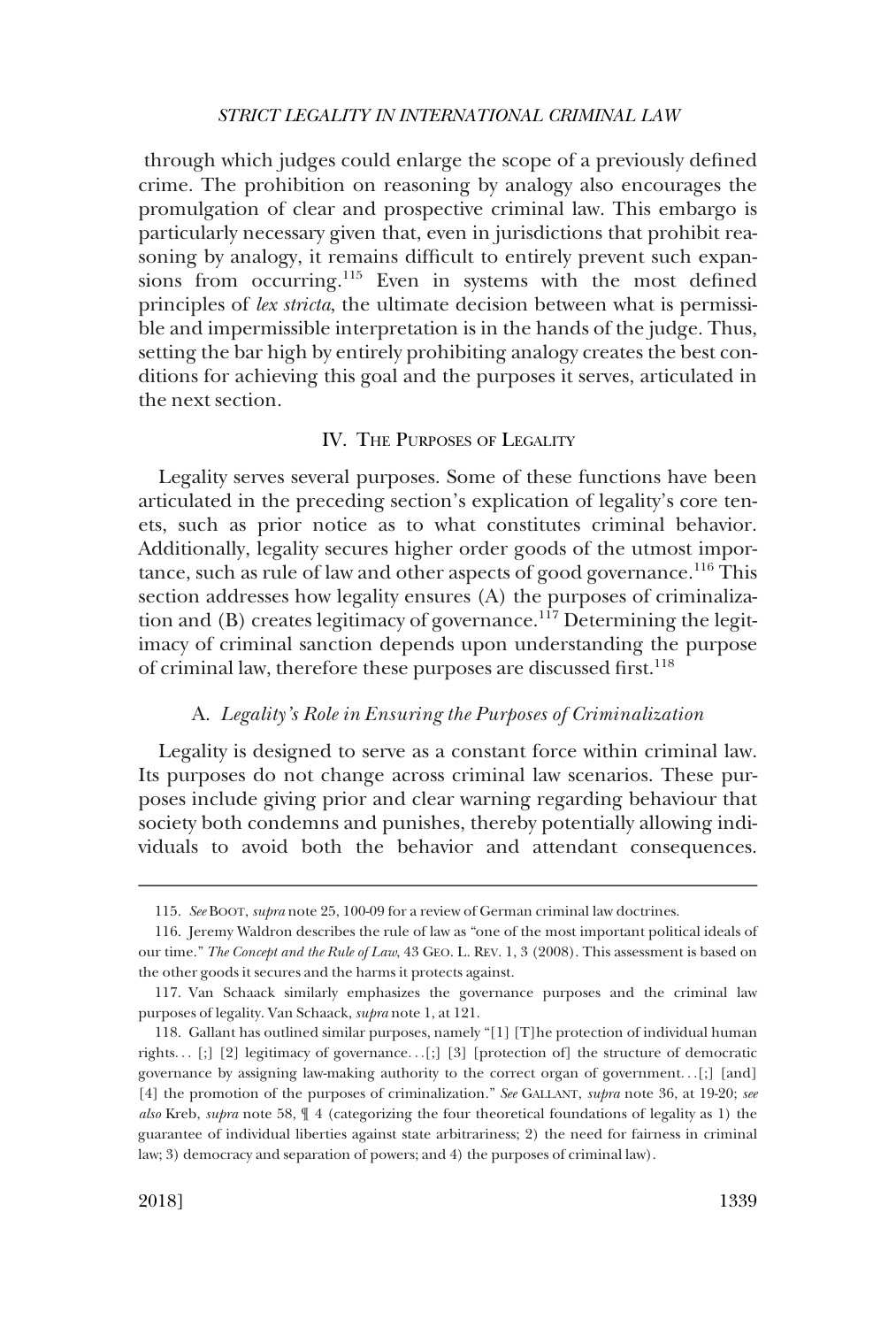<span id="page-19-0"></span>Legality is thus an essential ingredient in crime prevention. Key goods such as deterrence, rule of law, and fairness depend on legality. To support this claim, it is first necessary to establish (1) the purposes of criminal law generally; (2) the purposes of ICL specifically; and (3) legality's role in supporting these purposes.

# 1. The Aims of Criminal Law

Criminal law is a tool for social control.<sup>119</sup> Lawmakers label conduct criminal because they consider these acts egregiously harmful and significantly dangerous for society.120 These harms are deemed to threaten "all members of the polity."<sup>121</sup> Correspondingly, crimes merit public censure and the threat of prison.<sup>122</sup> While "[v]iews vary as to the precise list of purposes of the criminal law"123 broadly speaking, criminal law exists to prevent and punish serious harm. More specifically, societies use criminal law for (at least) the following five reasons:

- (a) to forbid and prevent conduct that unjustifiably and inexcusably inflicts or threatens substantial harm to individual or public interests;
- (b) to subject to public control persons whose conduct indicates that they are disposed to commit crimes;
- (c) to safeguard conduct that is without fault from condemnation as criminal; to give warning of the nature of conduct declared to be an offence;
- (d) to differentiate on reasonable grounds between serious and minor offences.124

<sup>119.</sup> HEATHER KEATING ET AL., CLARKSON & KEATING'S CRIMINAL LAW: TEXT AND MATERIALS 1-2 (8th ed. 2014).

<sup>120. &</sup>quot;Crime is crime because it consists in wrongdoing which directly and in serious degree threatens the security or well-being of society, and because it is not safe to leave it redressable only by compensation of the party injured." Carleton Kemp Allen, *The Nature of a Crime*, 13 J. COMP. LEGISLATION & INT'L L. 1, 11 (1931).

<sup>121.</sup> *See* R.A. DUFF, ANSWERING FOR CRIME: RESPONSIBILITY AND LIABILITY IN THE CRIMINAL LAW 123 (2007).

<sup>122.</sup> *Id*.; *see also* MICHAEL ALLEN, TEXTBOOK ON CRIMINAL LAW 4 (13th ed. 2015).

<sup>123.</sup> RICHARD CARD & JILL MOLLOY, CARD, CROSS & JONES CRIMINAL LAW 3 (20th ed. 2012). *See, e.g*., DUFF, *supra* note 121, at 139 (stating that there are "a diversity of reasons for criminalization, matching the diversity of kinds of wrong which can legitimately be the criminal law's business.").

<sup>124.</sup> MODEL PENAL CODE § 1.02(1) (AM. LAW. INST., Proposed Official Draft 1962).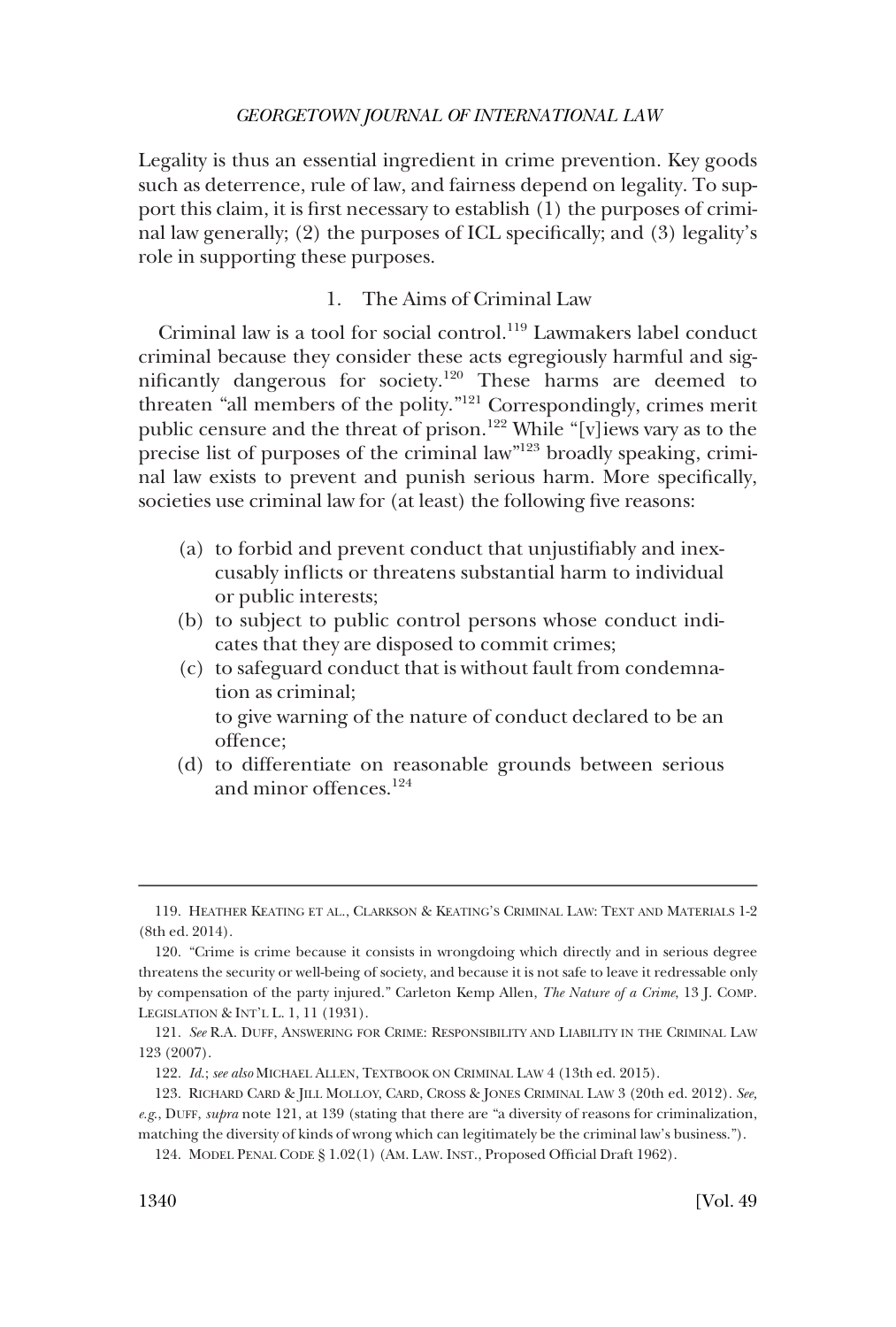<span id="page-20-0"></span>Substantive criminal law thus reflects what society deems most harmful at any given moment.<sup>125</sup> Trifling matters fall outside its scope. Rather, "[t]he wrongdoing which the criminal law seeks to punish is that which threatens the fundamental values upon which a society is founded."126 Punishing wrongdoers via criminal law "operates then as a form of social control both punishing the offender and reasserting the mores of that society."<sup>127</sup> Various theories justify this imposition, such as deterrence, retribution, or expression.<sup>128</sup> All of these theories hinge on the gravity of the act deemed criminal, and each of these justifications communicates society's core values. Criminal law seeks to achieve a peaceful equilibrium when a crime has thrown things off balance. It is only by concerning itself with the most serious threats to society can criminal law justify the deprivation of liberty and the negative impact of being labelled a criminal. Because criminal sanction is the most coercive operation available, criminal law correspondingly demarcates the limits of this power and the scope of its operation.<sup>129</sup>

# 2. The Purposes of International Criminal Law

ICL bears a strong resemblance to its municipal counterpart. The general aim of preventing, punishing, and denouncing severe harms remains the same, although the gravity threshold is higher under international law, which does not concern itself with the majority of domestic crimes, focusing instead on "mass criminality"130 or aggravated crimes such as war crimes.131 This is true as a statement both with respect to the field of ICL and to the rules and practice that apply to

<sup>125.</sup> Allen, *supra* note 120, at 4.

<sup>126.</sup> *Id*.

<sup>127.</sup> *Id*.

<sup>128.</sup> MARK DRUMBL, ATROCITY, PUNISHMENT AND INTERNATIONAL LAW 60-63 (2007) (analyzing the invocation of these justifications at the ad hoc tribunals); GROVER, *supra* note 91 (listing such ad hoc tribunal cases); BASSIOUNI, *supra* note 91, at 681, 689 (2003) (noting a tendency for *ad hoc*  tribunals to emphasize retribution over other justifications).

<sup>129.</sup> Allen, *supra* note 120, at 1-2.

<sup>130.</sup> *See* CRYER, *supra* note 1, at 22.

<sup>131.</sup> An exception to the idea of this gravity threshold might be specific war crimes. For example, in most circumstances "destroying or seizing the property of an adversary," as stipulated in article  $8(e)$ (xii) of the Rome Statute, will not be considered as egregious as most crimes perpetrated against other human beings directly. Indeed, the ICC has expressed the view that "even if inherently grave, crimes against property are generally of lesser gravity than crimes against persons." Prosecutor v. Al Mahdi, Case No. ICC-01/12-01/15, Judgment and Sentence, ¶ 77 (Int'l Crim. Court Sep. 27, 2016). Arguably it was the particular nature of the property destroyed in that case – World Heritage-listed religious sites – that founded the grave nature of the crime, rather than the destruction itself.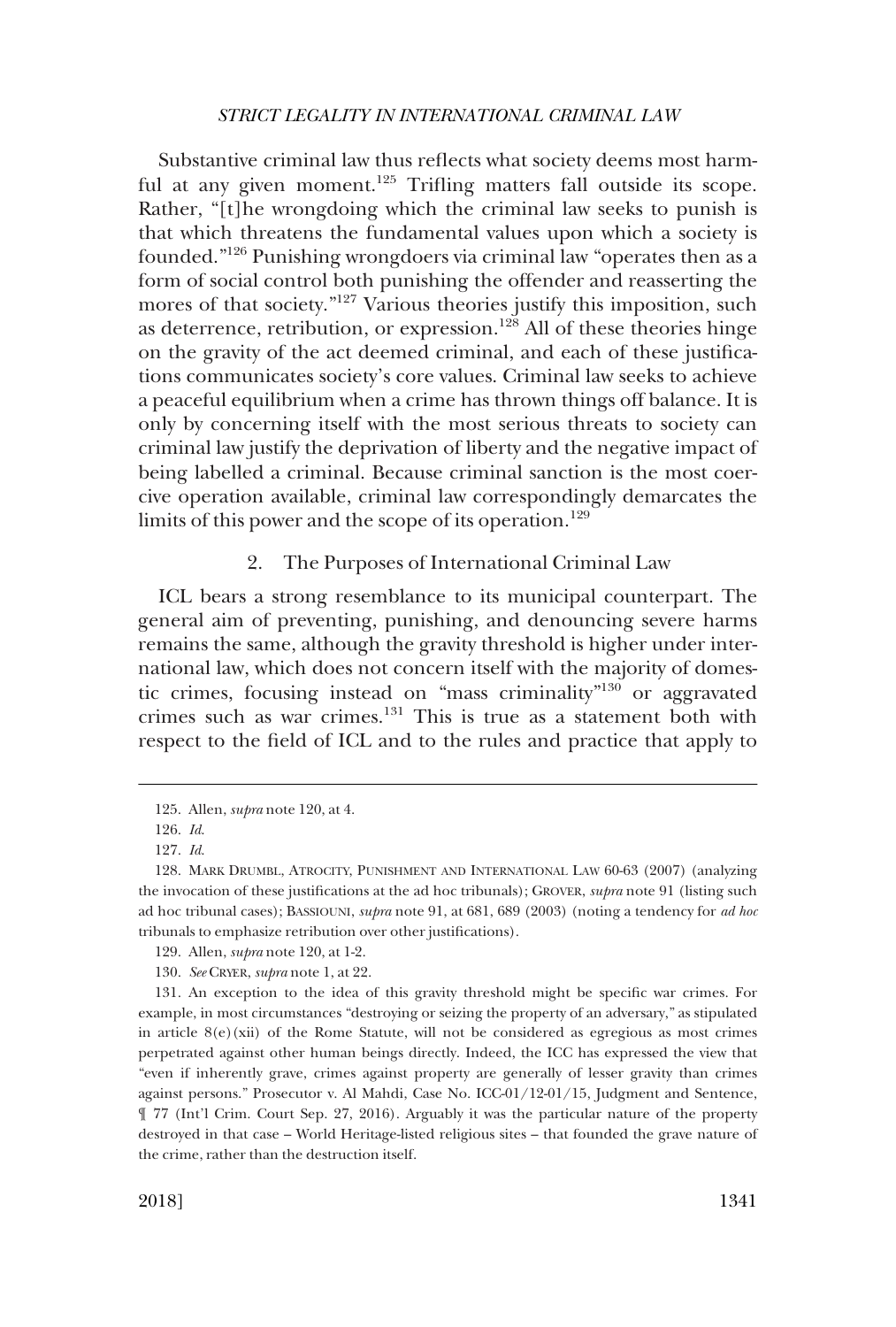the various international criminal tribunals, although the manifestations of and bases for these may be distinct. Thus, deGuzman describes the "gravity of international crimes" as "the primary conceptual foundation of international law's authority to administer criminal justice."132 Indeed, ICL effectively developed as a reaction to crimes considered across the globe to be egregious, the gravity of which "was invoked as the primary justification for establishing the tribunals."<sup>133</sup>

However, the concept of gravity for the purposes of ICL generally is ill-defined.134 Further, it is only ever a subject of interpretation within particular instances of adjudication, defined by the rules of the particular forum. For example, the ICTY and the ICTR Statutes, Arts 1, articulate that the Tribunals' competence regards "serious violations of international humanitarian law."135 The Rome Statute preamble states that it is concerned with "the most serious crimes of concern to the international community as a whole," and states "that such grave crimes threaten the peace, security and well-being of the world."<sup>136</sup>

Cryer identifies the core aims of ICL as retribution, deterrence, incapacitation, rehabilitation, and education.<sup>137</sup> He also names "broader goals" in addition to the core purposes, such as justice for victims, recording history, and post-conflict reconciliation,<sup>138</sup> to which Cassese adds capacity building in domestic justice systems.139 The focus of this paper is the "core aims." ICL may be "broader" in what it can contribute to peace and justice, and to society at large. However, legality is a principle to be applied by courts sitting in international criminal trials. For the present moment, international criminal tribunals impose a gravity threshold on crimes within their jurisdiction.<sup>140</sup> Furthermore, even

138. CRYER, *supra* note 1, at 23-26.

139. Antonio Cassese, *Reflections on International Criminal Justice*, 61 MODERN L. REV. 1, 6-7 (1998).

140. *See* Rome Statute, pmbl., art. 17(1)(d); Statute of the International Criminal Tribunal for the Former Yugoslavia art. 1, May 25, 1993, S.C. Res. 827 (May 25, 1993) [hereinafter ICTY Statute]; Statute of the International Criminal Tribunal for Rwanda art. 1, Nov. 6, 1994, S.C. Res. 955 (Nov. 6, 1994) [hereinafter ICTR Statute]. However, as deGuzman, *supra* note 132 observes, gravity tends in practice to be used not as a limiting factor on admissibility but as a means of extending jurisdiction.

<sup>132.</sup> Margaret M. deGuzman, *How Serious are International Crimes? The Gravity Problem in International Criminal Law*, 51 COLUM. J. TRANSNAT'L L. 18, 20 (2012).

<sup>133.</sup> *Id*. at 21.

<sup>134.</sup> *Id*.

<sup>135.</sup> Rome Statute, Preamble.

<sup>136.</sup> Rome Statute, Preamble.

<sup>137.</sup> CRYER, *supra* note 1, at 18-23; *see also* Robert Cryer, *Witness Tampering and International Criminal Tribunals*, 27 LEIDEN J. INT'L L. 191, 191 n.1 (2014).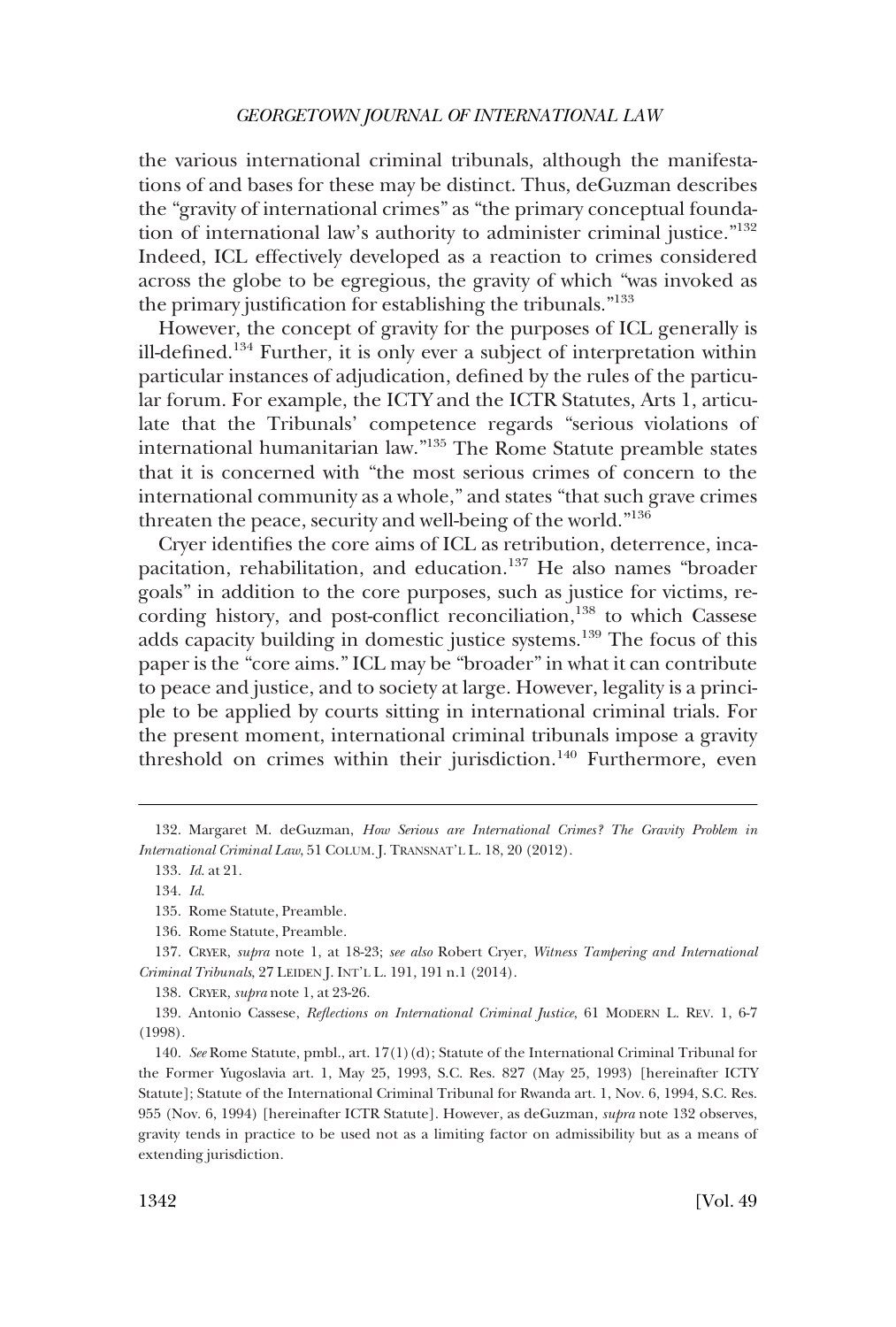tribunals concerned with knowledge and capacity transfer to domestic governments<sup>141</sup> and reparations for victims<sup>142</sup> seem to have retained the punishment of serious crimes as their primary purpose. Thus, the argument presented here favoring strict legality is premised on the role of courts in punishing such crimes.

The multitude and magnitude of ICL's goals open it to criticism.<sup>143</sup> Mirjan Damaška argues that what he deems an "overabundance"' of goals creates tensions between them,144 and that these frictions are exacerbated by the absence of a rank order of goals.145 This is nothing new to criminal law—clashes between goals, such as retribution versus rehabilitation, or defendant's rights versus victim's interests—abound in the municipal sphere, and no criminal justice system can claim complete coherence. Yet some of the tensions seem unique to ICL; for example, the strain caused by the requirement of individual liability and the goal of achieving a collective historical record,<sup>146</sup> characterized by Koskenniemi as a dangerous oscillation between individual liability and show trials.<sup>147</sup> Damaška opines that a greater sense of cohesion could be gained by focusing on the goal of accountability for egregious human rights abuses $^{148}$  and further by creating a hierarchy of goals.<sup>149</sup> He places accountability through education at the top of the pyramid.<sup>150</sup> Arguing that deterrence is unlikely,<sup>151</sup> he envisions a normcreation role for ICL.152 Crucially, the power of international criminal tribunals to spread ideas in a persuasive way depends on their

<sup>141.</sup> *See* Statute of the Special Court for Sierra Leone, 16 January 2002, 2178 U.N.T.S. 138 (entered into force 12 April 2002).

<sup>142.</sup> *See* Rome Statute, art. 75.

<sup>143.</sup> See, e.g., Mirjan Damaška, *What is the Point of International Criminal Justice?*, 83 CHI.-KENT L. REV. 329, 331 (2008) (criticizing the scope of ICL's professed aims).

<sup>144.</sup> *Id*. at 331-35.

<sup>145.</sup> *Id*. at 339-40.

<sup>146.</sup> *Id*. at 332-33.

<sup>147.</sup> Martti Koskenniemi, *Between Impunity and Show Trials*, 6 MAX PLANCK Y.B. U.N. L. 1, 2-3 (2002).

<sup>148.</sup> Damaška, *supra* note 143, at 330-31.

<sup>149.</sup> *Id*. at 334-37.

<sup>150.</sup> *Id*. at 345. *Cf*. Koskenniemi, *supra* note 147 (strongly implying that the truth telling and thus educative function of ICL is a near impossibility, given the nature of law, politics, history, and truth).

<sup>151.</sup> Damaška, *supra* note 143, at 344-45. *Cf. Payam Akhavan, Beyond Impunity: Can International Criminal Justice Prevent Future Atrocities?* 95 AM. J. INT'L L. 7, 12 (2001).

<sup>152.</sup> Damaška, *supra* note 143 at 345-47.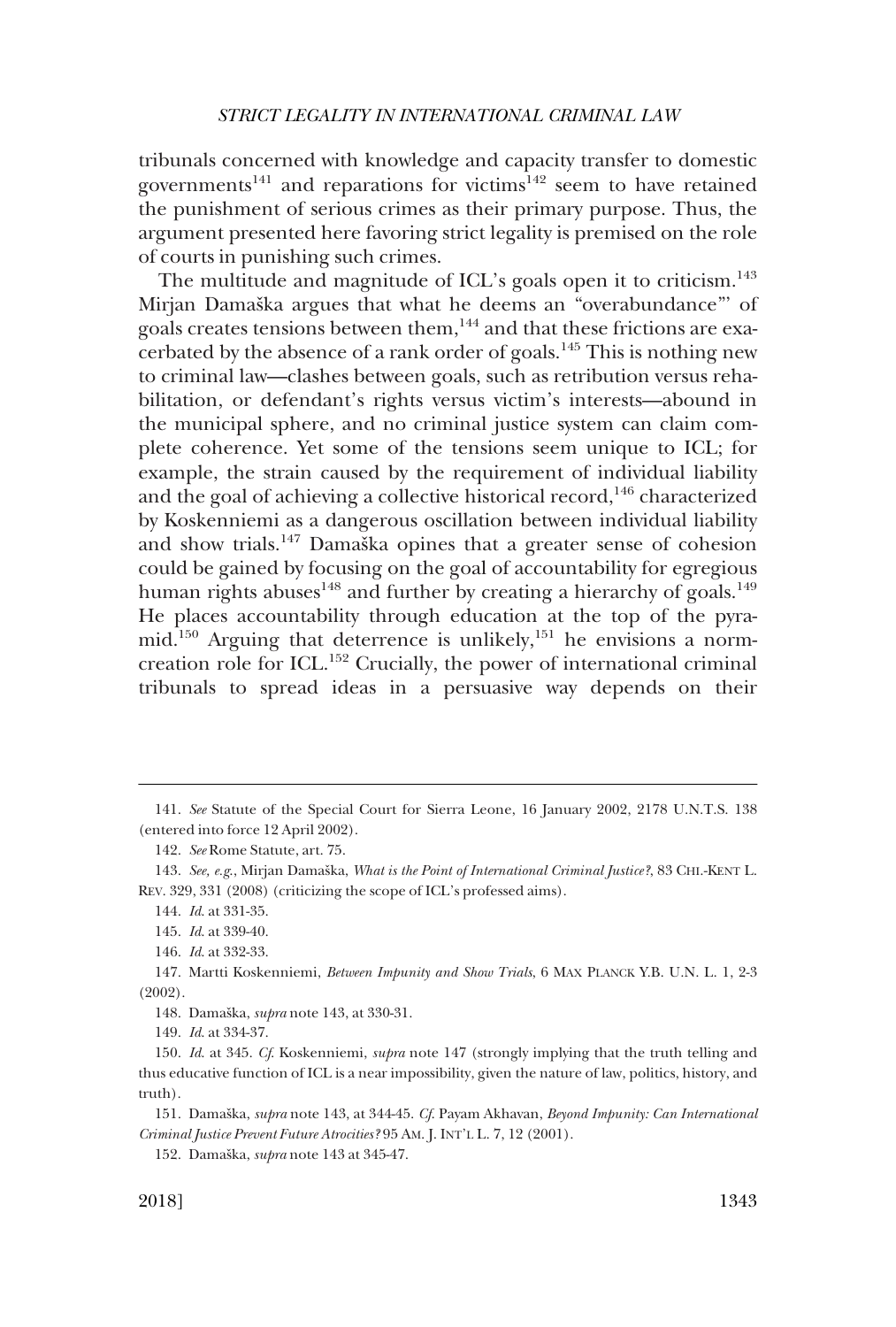<span id="page-23-0"></span>legitimacy.153 This paper argues that their legitimacy depends in part on their adherence to legality.

# 3. Legality's Role in Supporting the Purposes of International Criminal Law

The purposes of legality are closely linked to certain purposes of ICL. Both international and municipal criminal law are understood as "the pursuit of social ends through the exercise of legitimate power."<sup>154</sup> Although such aims may be diverse, legality helps ICL achieve its goals of preventing, punishing, and denouncing crimes in the unique context of international politics, where leaders are often on trial and suffering spreads through countries and regions. It helps justify ICL's application of force against people themselves condemned for using force. Adhering to the principle of legality is one of the indicators that criminal law is indeed a legitimate use of, rather than an abuse of, power. This indicator of legitimacy depends upon the process: "how problem-solvers in fact (as a psychological process) arrive at their solutions is less important than whether they are able to justify those solutions by reference to legal rules."155

Because legality requires criminal law to be prospectively predetermined and verifiable, it provides a coherent and corresponding means of justifying criminal sanctions. The purpose of legality stays the same regardless of the particular criminal law scenario: by prior and clear warning, all individuals are on notice that society condemns, and will endeavour to punish, the criminalized act. Without prior warning there can be no influence on future behavior (deterrence);156 without clarity and notice there can be no societal condemnation (expression); and

<sup>153.</sup> *Id*. at 345.

<sup>154.</sup> Oscar Schachter, *International Law in Theory and Practice*, 178 RECUEIL DES COURS - ACADE´MIE DE DROIT INTERNATIONAL DE LA HAYE 24 (1982) (defining law and contextualizing it as "an aspect of the broader political process").

<sup>155.</sup> MARTTI KOSKENNIEMI, FROM APOLOGY TO UTOPIA: THE STRUCTURE OF INTERNATIONAL LEGAL ARGUMENT 10 (1989).

<sup>156.</sup> *Cf*. LESLIE P. FRANCIS & JOHN G. FRANCIS, *International Criminal Courts, the Rule of Law, and the Prevention of Harm: Building Justice in Times of Injustice, in* INTERNATIONAL CRIMINAL LAW AND PHILOSOPHY, 58, 66-67 (Larry May & Zachary Hoskins eds., 2010) (arguing that robust and rigid "due process guarantees" can "dilute" deterrence by, for example, requiring witnesses when they are rare in mass killings and mass rapes, or when they may be killed to prevent such testimony). It is also important to separate evidentiary and investigative standards from judicial implementation of legality. Such material due process constraints do not apply to legality, which relies only on good faith determinations of pre-existing criminal law and not on witnesses.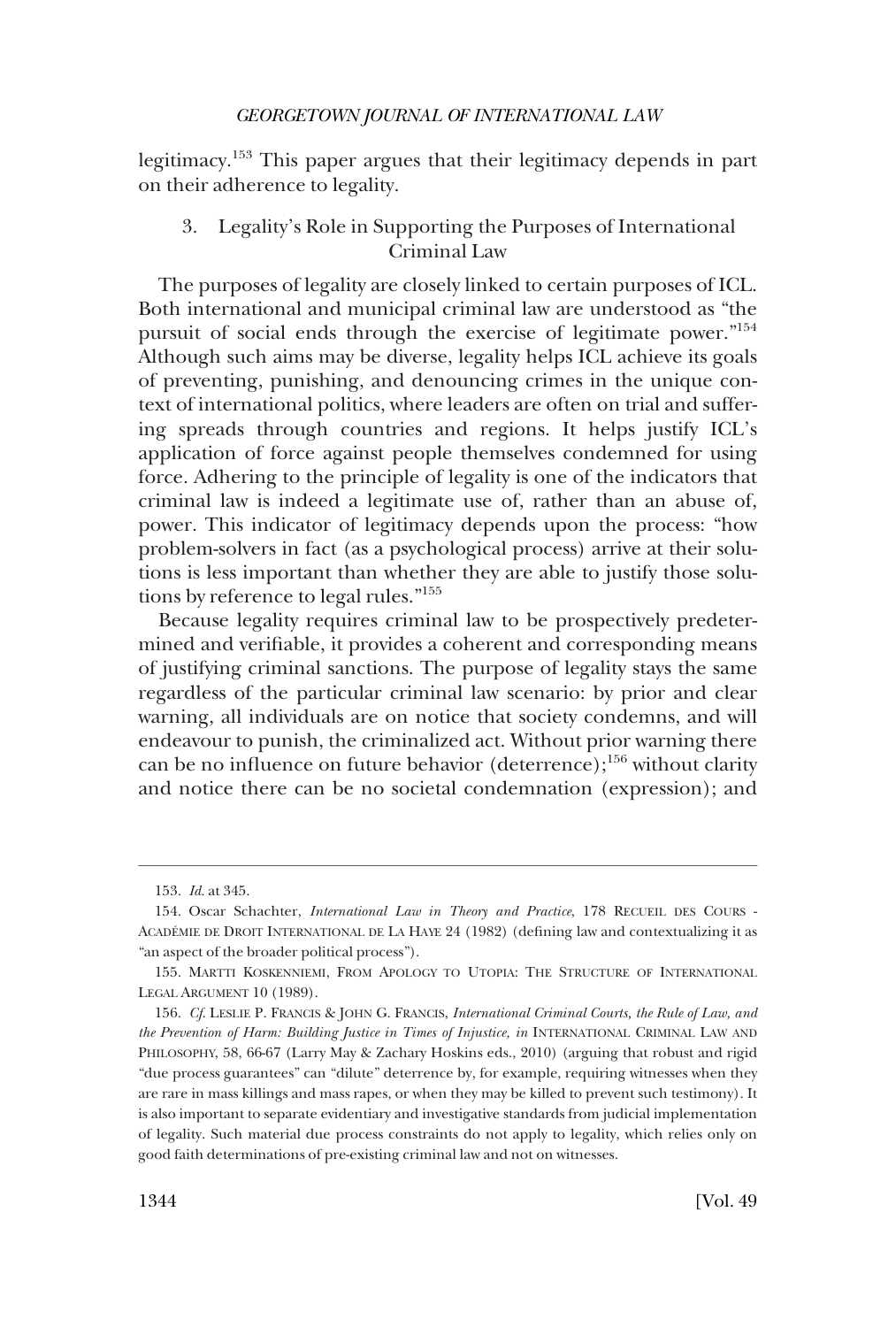<span id="page-24-0"></span>without clear prior warning, punishment is no longer justified as deserved (retribution), but becomes pure and random violence.

### B. *Legitimacy of Governance*

Legality is a tool for ensuring good governance and the legitimacy of governance. One way legality secures this is by enhancing the rule of law.157 A natural corollary to criminal law's constraints upon individuals is its constraints upon government. In domestic law, "rule of law" often means "imposing law on government."158 The international sphere lacks a central government upon which international law can impose itself. This decentralization means that multiple international institutions and actors are bound by legality, including international criminal tribunals.159 Legality also functions as a boundary on judicial power relative to other branches of government.<sup>160</sup> Correspondingly, international criminal courts are bound by legality. If they were not, they would be mouthpieces for judges or anyone that controls them rather than fair arbiters of law and justice. Ensuring that judges adhere to, rather than expand, criminal law is particularly important for the criminal trials of leaders who abused power or ignored international law.

One effect of legality is the limitation upon tribunals' abilities to circumscribe and punish conduct.<sup>161</sup> This in turn preserves freedom for individuals and society at large, because legality marks the boundary between permitted and prohibited behavior.<sup>162</sup> This concept is sometimes represented in the maxim, "everything not prohibited by law is permitted."163 For any society organized around the principle that individuals are free to choose their actions, this dividing line is an essential guide. *Lex praevia* and *lex certa* function to help individuals consciously avoid criminal conduct. By providing previous notice, individuals are

<sup>157.</sup> *See* BASSIOUNI, *supra* note 29, at 74. Koskenniemi characterizes ICL's project as applying domestic categories and concepts, including the idea that no one is above the law, to a formerly unregulated sphere of international politics. Koskenniemi, *supra* note 147, at 2.

<sup>158.</sup> HALL, *supra* note 31, at 168.

<sup>159.</sup> Like states, international organizations are subjects of international law. *See* CRAWFORD, *supra* note 76, at 175-77.

<sup>160.</sup> *See* Gallant, *supra* note 36, at 19-20; Kreß *supra* note 58, ¶ 1-4; David Dyzenhaus & Renato Cristi, *Legality & Legitimacy: Carl Schmitt, Hans Kelsen & Hermann Heller in Weimar*, 68 U. TORONTO Q. 514-16; John Calvin Jeffries*, Legality, Vagueness, and the Construction of Penal Statutes*, 71 VA. L. REV.189 (1985).

<sup>161.</sup> GROVER, *supra* note 91, at 104 (citing ASHWORTH & HORDER, *supra* note 96, at 70).

<sup>162.</sup> MODEL PENAL CODE, *supra* note 124.

<sup>163.</sup> Comm'n on Human Rights Drafting Committee, Draft Outline of an Int'l Bill of Human Rights (Jul. 1, 1947) U.N. Doc. E/CN.4/21, Annex A, art. 25.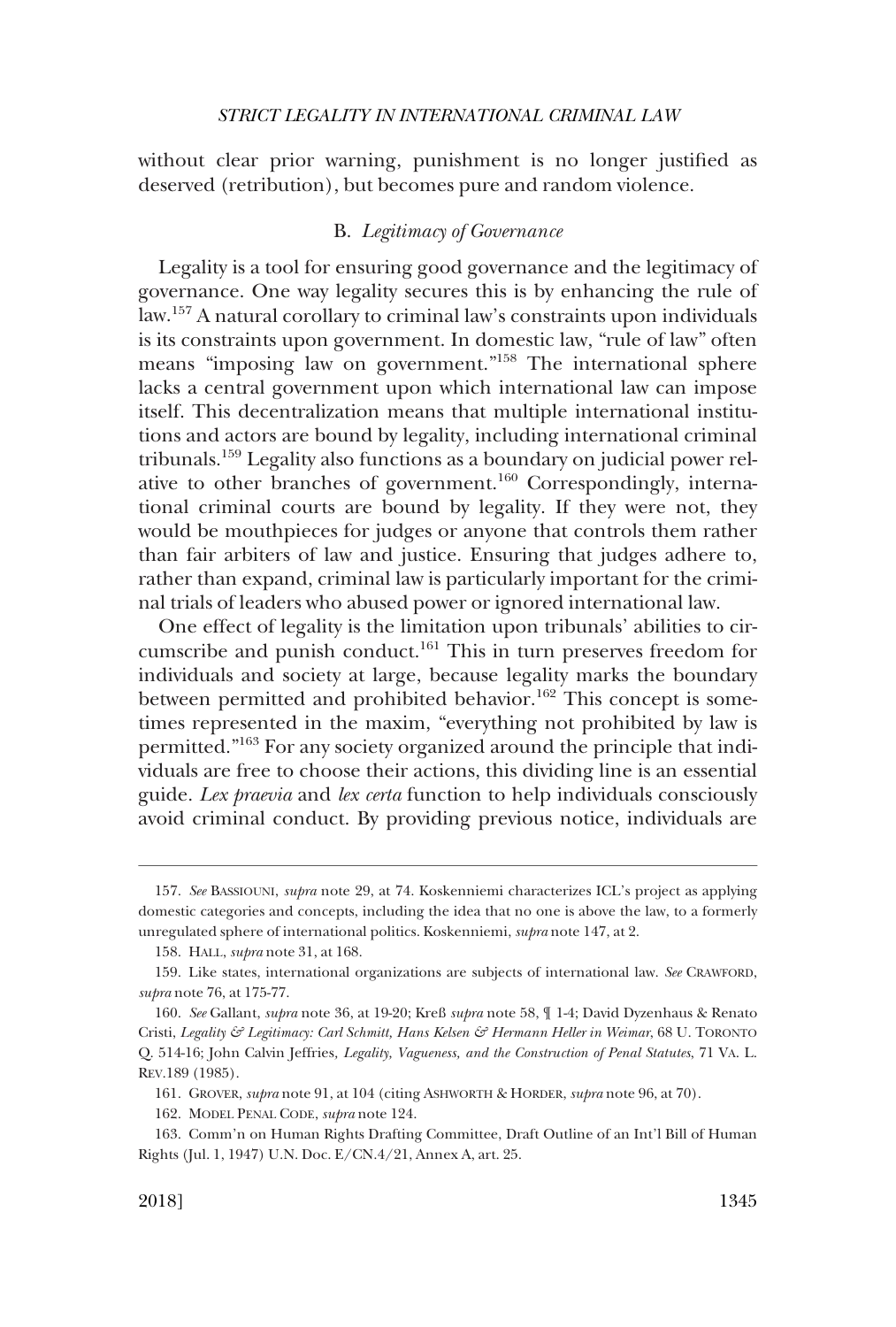given the option of abstaining from criminal behaviour and, in order for individuals to understand the behaviour they are meant to avoid, the law must be clear. While this explanation excludes considerations of structure, outside influence, and individual deficiencies, it remains an essential framework for a criminal justice system predicated upon autonomy and choice. In contrast, "[i]n a context that lacks a clear borderline, there is no meaning to free choice."164 Accordingly, the criminal justice system must be limited in order to protect this freedom.<sup>165</sup> Legality's role in preserving freedom stems from free choice's role as the "supra-principle of criminal law theory."166 This principle demands that "no criminal liability can be imposed on an individual unless the individual has chosen to commit a criminal offense."167 Were a justice system to ignore this tenet, it would abuse its own power, thus curtailing individual freedom without justification.<sup>168</sup>

ICL must be legitimate, legal, and robust if it is to counter the cruelties to which it directs its attention. David Luban writes that "[t]ribunals bootstrap themselves into legitimacy by the quality of justice they deliver; their rightness depends on their fairness."169 Because ICL directs itself to the "abuses of power by tyrannical ruler and ruling-regime elites,"170 it should be impervious to the criticisms applicable to the domestic despot. To be impervious, it must "deliver champagnequality due process and fair, humane punishments."171 The principle of legality demarcates liberal and illiberal approaches to governance and justice, distinguishing tyrants and authoritarianism from systems espousing democracy and the rule of law. The international principle of legality is based on that found in liberal domestic governments,<sup>172</sup> and manifests an interesting interplay between the domestic and the

168. CASSESE & GAETA, *supra* note 37, at 37.

169. David Luban, *Fairness to Rightness: Jurisdiction, Legality, and the Legitimacy of International Criminal Law* 13 (Jan. 7, 2008), [http://scholarship.law.georgetown.edu/fwps\\_papers/67.](http://scholarship.law.georgetown.edu/fwps_papers/67)

<sup>164.</sup> HALLEVY, *supra* note 22, at 5.

<sup>165.</sup> *See* Haveman, *Rape and Fair Trial*, *supra* note 19, at 265-66.

<sup>166.</sup> HALLEVY, *supra* note 22, at 3.

<sup>167.</sup> *Id*. This supra-principle is based on the idea that "[t]he individual autonomy of the human being is the social concept behind the supra-principle." *Id*. In other words, the state and its criminal law apparatus may only interfere with individual autonomy on a limited and defined basis. For more on free choice, see RONALD DWORKIN, DISTINGUISHING POLICIES, PRINCIPLES, AND RULES, TAKING RIGHTS SERIOUSLY 180 (1978); JOSEPH RAZ, THE MORALITY OF FREEDOM 425 (1986).

<sup>170.</sup> M. CHERIF BASSIOUNI, CRIMES AGAINST HUMANITY: HISTORICAL EVOLUTION AND CONTEMPORARY APPLICATION 51 (2011).

<sup>171.</sup> Luban, *supra* note 169, at 14.

<sup>172.</sup> This mirrors political theory that states replicate their domestic values in international affairs. *See, e.g*., GARY J. BASS, STAY THE HAND OF VENGEANCE: THE POLITICS OF WAR CRIMES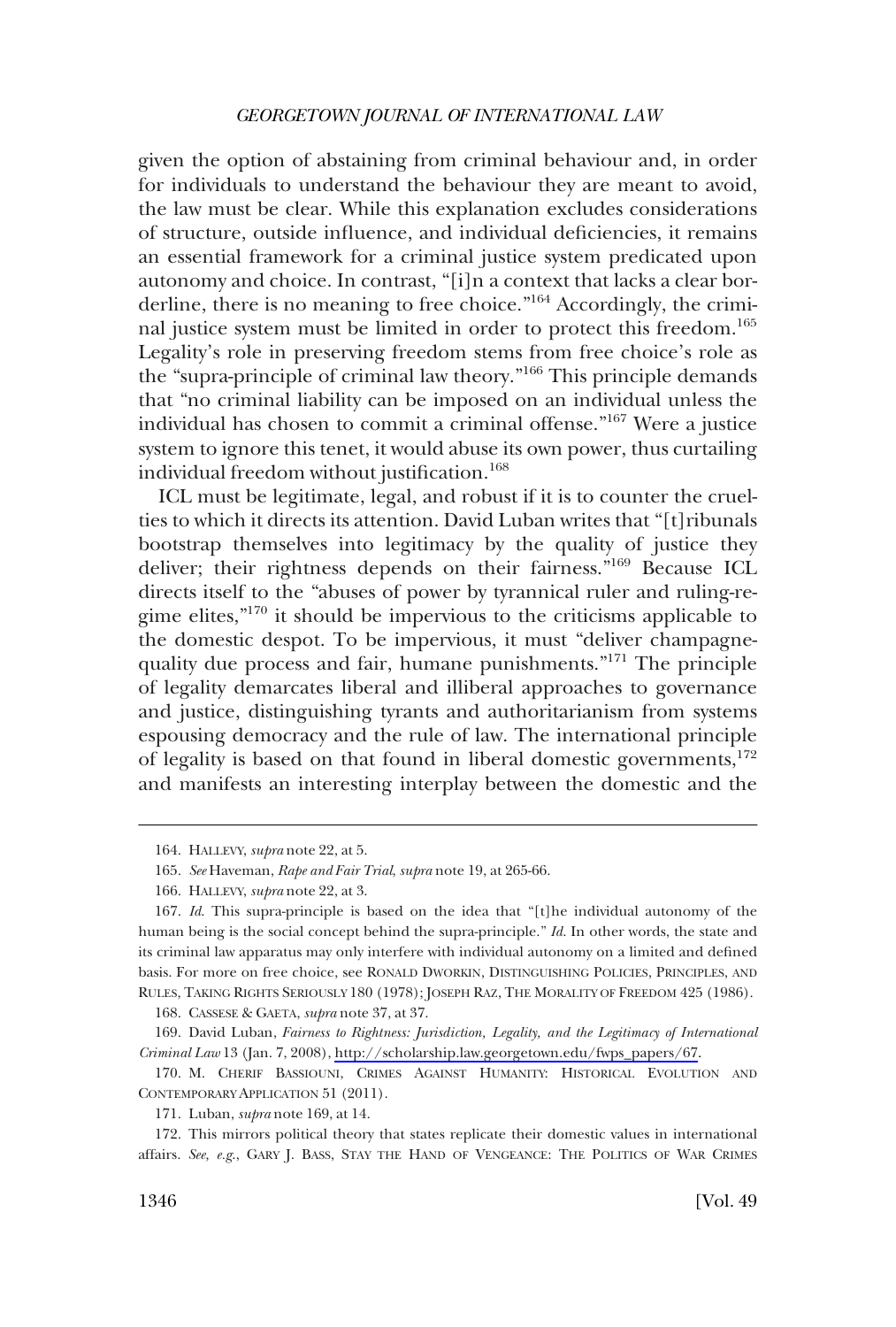international. For example, Germany has both "the oldest and most consistent tradition of recognizing and applying the principles of legality"173 and, under the Nazi regime, amongst the most egregious and famous instances of abandoning the principle and inverting it for harm.<sup>174</sup> The transgression of legality allowed the horrors of the Holocaust, which were addressed at the first modern ICL trials. Thus, the international principle of legality not only derives from domestic iterations based at least in part on the project of liberal states to promote their particular concept of justice in the international sphere, but can also operate to hold domestic transgressions of legality to account through the trials of the leaders that have violated this principle and abused their power. Therefore, legality in international law must be held as a fixed principle in order to fulfil liberal norms of governance that stand in contrast to authoritarianism and totalitarianism that bend this principle to the will of individuals.<sup>175</sup>

Legality, then, is the dividing line between "liberal justice" and arbitrary power.<sup>176</sup> Adherence to it is thus essential to maintaining a liberal and just international criminal legal system. Legality sets "the parameters within which the coercive State apparatus operates," creating limits to arrest, police searches, charges, trials, and convictions.<sup>177</sup> These constraints are achieved by clearly and prospectively defining "what acts, omissions, or states of affairs amount to crimes" and, based on these

175. *See also* BASS, *supra* note 172, at 35 ("[T]he pursuit of war criminals can only be explained with reference to domestic political norms in liberal states. Authoritarian and totalitarian powers may seek to punish defeated foes, or they may choose to do business with them. When they have chosen punishment, they did not use legal methods; rather, they took arbitrary steps like shooting their enemies, or at best putting on an obviously rigged show trial.").

176. GALLANT, *supra* note 33, at 21 ("Legality also protects the individual against the arbitrary power of the political, the prosecutorial, or the judicial departments to punish through the substantive creation of new crimes."). The notion that legality can protect against arbitrary power is at least several centuries old. BOOT, *supra* note 28, at 83 (tracing the origins of *nullum crimen* and noting Montesquieu's promotion of the concept in his DE L'ESPRIT DES LOIS (1748) as a "reaction to the absolute rule and arbitrary exercise of sovereign power.").

TRIBUNALS 16-18 (2000) (explaining international justice as project of liberal states exporting their versions of rule of law).

<sup>173.</sup> BASSIOUNI, *supra* note 29, at 79.

<sup>174.</sup> Descriptions of how this occurred may be found in the transcript of the "*Justice Trial*," involving the prosecution of prosecutors, judges, and officials of the Nazi Ministry of Justice before the Nuremberg Military Tribunal in 1949. *See* 3 TRIALS OF WAR CRIMINALS BEFORE THE NUREMBERG MILITARY TRIBUNALS UNDER CONTROL COUNCIL LAW NO. 10 (1949), [https://www.loc.](https://www.loc.gov/rr/frd/Military_Law/pdf/NT_war-criminals_Vol-III.pdf) [gov/rr/frd/Military\\_Law/pdf/NT\\_war-criminals\\_Vol-III.pdf.](https://www.loc.gov/rr/frd/Military_Law/pdf/NT_war-criminals_Vol-III.pdf)

<sup>177.</sup> Allen, *supra* note 120, at 1.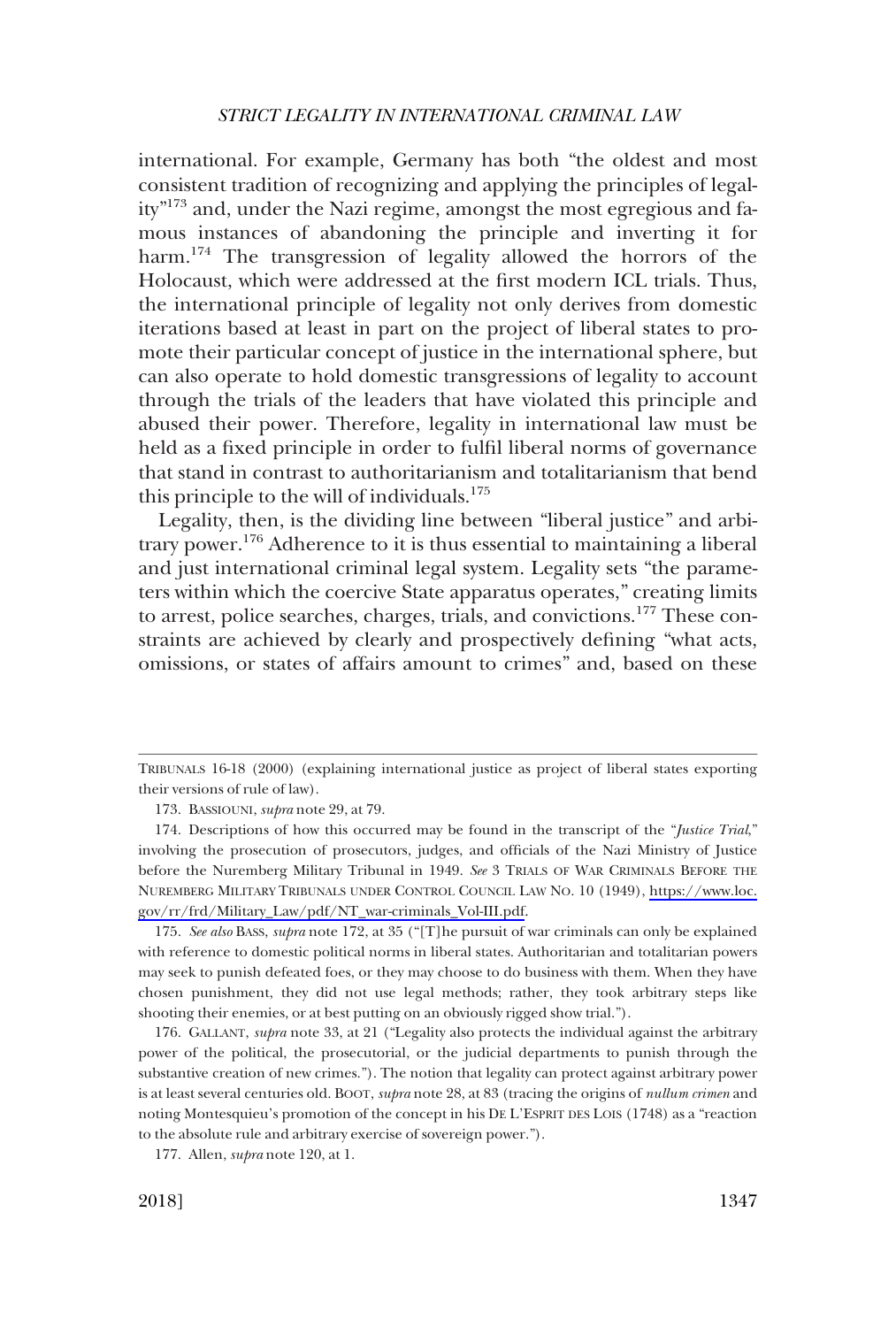<span id="page-27-0"></span>definitions, outlining "all the other powers, procedures, and sanctions of the criminal justice system."178

If the purpose of ICL were solely to punish, this objective could perhaps be reached more efficiently and effectively if the victors were to skip trials and instead torture or kill those whom they accused. The history of war crimes tribunals shows that the "victors were not just trying to dispose of enemies. . .Victorious liberals saw their foes as war criminals deserving of just punishment."179 The key distinction is between law as objective and politics as subjective, and criminal law is justified when it provides solutions to societal ills in an objective manner.<sup>180</sup> Legality is one standard by which to judge whether or not the ICTs have achieved this outcome.

# V. LEGALITY AS A FUNDAMENTAL HUMAN RIGHTS PRINCIPLE

Legality is not only a principle of criminal law, it is also a fundamental human rights principle and likely a *jus cogens* principle.<sup>181</sup> The reason for this is fourfold. First, various human rights instruments articulate a legality principle, clarifying its place in human rights law, including its non-derogability. Second, legality functions to protect a variety of human rights, ranging from fair trial rights to the right not to be arbitrarily deprived of life. Third, legality is itself a human right: it articulates a bundle of substantive rights protecting personal freedom and autonomy. Fourth, the reason it is useful and indeed necessary to classify legality as a *jus cogens* principle is that no valid legal system can exist without it.

#### A. *Legality in Human Rights Instruments*

Several international and regional human rights treaties articulate the principle of legality. The UDHR-considered CIL en bloc<sup>182</sup>enshrined legality in Article 11(2), which reads:

<sup>178.</sup> *Id*.

<sup>179.</sup> BASS, *supra* note 172, at 12. Studying the trials of "Leipzig, Constantinople, Nuremberg, Tokyo, The Hague, and Arusha," Bass argues that war crimes tribunals defy realist and neorealist views that they are "epiphenomenal. . . veils over state power." *Id*. at 11.

<sup>180.</sup> *See* Koskenniemi, *supra* note 147, at 9-11, regarding "the law's identity *vis-a`-vis* politics" as relying on its objectivity and problem-solving capabilities.

<sup>181.</sup> *See, e.g*., GALLANT, *supra* note 33, at 399-402; THEODOR MERON, WAR CRIMES LAW COMES OF AGE 244 (1999).

<sup>182.</sup> Bruno Simma & Philip Alston, *The Sources of Human Rights Law: Custom, Jus Cogens, and General Principles*, 12 AUST. Y.B. INT'L L. 82, 90 (1989).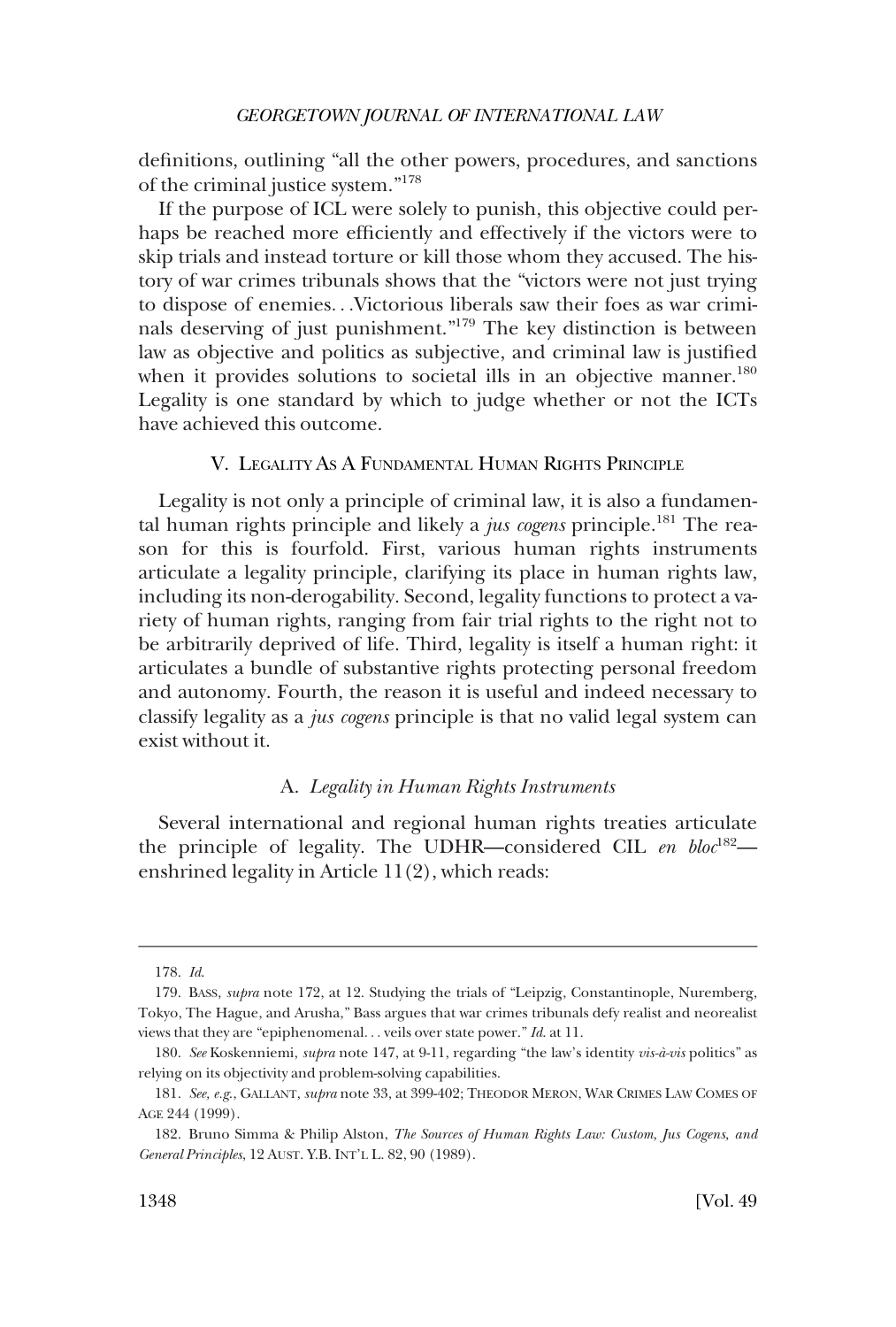No one shall be held guilty of any penal offence on account of any act or omission which did not constitute a penal offence, under national or international law, at the time when it was committed. Nor shall a heavier penalty be imposed than the one that was applicable at the time the penal offence was committed.

The first part of the article expresses a prohibition on retroactive law. By specifying that previously established law must articulate an offence as criminal before a person can be criminally sanctioned, this article prohibits judicial interpretation that transmutes a non-criminal offence into a criminal one. Thus, extending existing crimes to include acts previously afforded lower penalties is a violation of legality.

The ICCPR,<sup>183</sup> the ECHR,<sup>184</sup> the IACHR,<sup>185</sup> and the ACHPR<sup>186</sup> all contain articles articulating legality. Additionally, the first three conventions affirm the non-derogability of the principle of legality.<sup>187</sup> The Human Rights Committee of the ICCPR has declared that even in times of emergency—criminal law must be "limited to clear and precise provisions in the law that was in place and applicable at the time the act or omission took place."188 Article 15 of the ICCPR is very similar to Article 11(2) of the UDHR, with the noted addition of specifying that legality applies in both national and international law. Articles 4(1) and 4(2) of the ICCPR, Articles 15(1) and 15(2) of the ECHR, and Articles 27(1) and 27(2) of the IACHR prohibit derogation from the legality principle even in times of public emergency that threaten the life of the nation. The implications of this for judges sitting in ICL trials is that they cannot derogate from this principle.

<sup>183.</sup> ICCPR, *supra* note 50, art. 15.

<sup>184.</sup> ECHR, *supra* note 51, art. 7.

<sup>185.</sup> Organization of American States, American Convention on Human Rights art. 9, Nov. 22, 1969, O.A.S.T.S. No. 36, 1144 U.N.T.S. 123 [hereinafter IACHR].

<sup>186.</sup> Organisation of African Unity, African Charter on Human and Peoples' Rights art. 7(2), June 27, 1981, 1520 U.N.T.S. 217 [hereinafter "ACHPR"].

<sup>187.</sup> ICCPR, *supra* note 50, arts. 4(1), 4(2); ECHR, *supra* note 51, art. 15(1); IACHR, *supra* note 185, art. 27(1).

<sup>188.</sup> Human Rights Committee, General Comment No. 29: Art. 4: Derogations during a State of Emergency, at ¶ 7, CCPR/C/21/Rev.1/Add.11 (Aug, 31, 2001).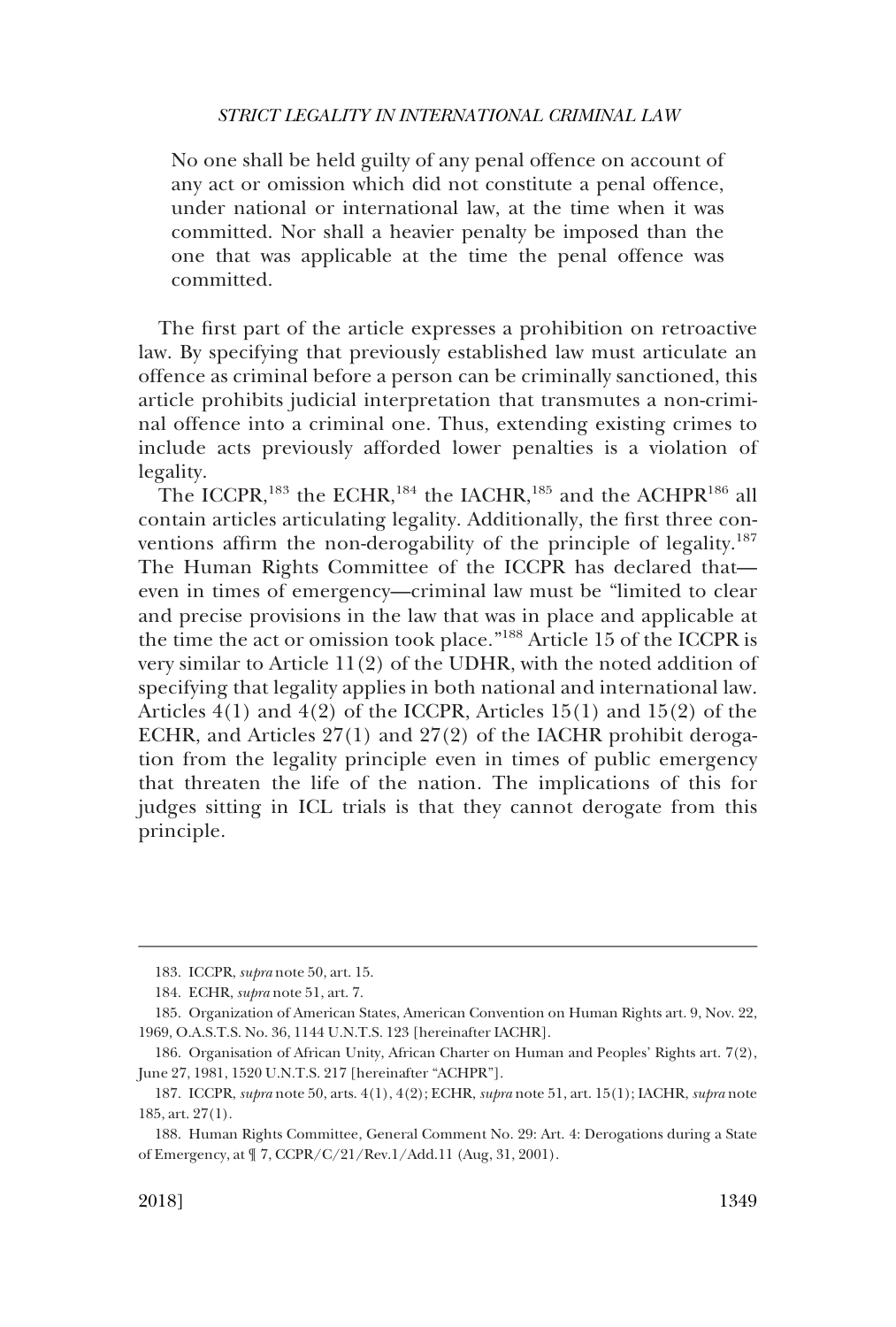### B. *Legality Protects Various Human Rights*

<span id="page-29-0"></span>Legality functions to protect a number of human rights. This principle protects the right to life;<sup>189</sup> the right to liberty;<sup>190</sup> and the right to fair trial.<sup>191</sup> By creating limits on the application of criminal law, legality safeguards against arbitrary application of criminal law resulting in deprivation of life either through life imprisonment or the death penalty. Legality ensures limits on arbitrary application of criminal law in several ways: 1) prior and precise creation of criminal law by bona fide actors; 2) publication and communication of the tenets of the law; and 3) strict interpretation of criminal law during arrest, detention, trial, and sentencing. Similarly, legality protects against the deprivation of liberty. Legality additionally safeguards liberty by drawing the dividing line between criminalized acts and acts all peoples are free to engage in without threat of penal sanction. In this way, legality protects liberty both when a person is on trial, and when a person is living her daily life.

Legality protects fair trial rights in a number of ways. *Nullum crimen*  and *lex praevia* allow defendants to locate the legal provisions via which they are charged with criminal acts. *Lex certa* allows defendants to understand the specific aspects of the charges against them, and to prepare a defense that responds directly to relevant elements. *Lex stricta*  governs arrest, detention, prosecution, and trial proceedings by ensuring that the law is interpreted narrowly and thus does not catch acts that do not meet a narrow interpretation of crimes articulated in law. It also ensures that in the judgment and sentencing phases of trial, judges do not expand the law beyond its construction at the time of the act(s) for which the defendant(s) are accused, and that, if there is doubt as to the meaning of the law, the interpretation most favourable to the defendant is chosen.

# VI. ADDRESSING ARGUMENTS AGAINST STRICT LEGALITY IN INTERNATIONAL CRIMINAL LAW

It would be unwise to make a case for strict legality in ICL without considering, and then rebutting, arguments that tribunals and scholars have made against it. This section considers and then critiques (A) the ideas that domestic law and/or IHL prohibitions provided notice for

<sup>189.</sup> UDHR, *supra* note 49, art. 3; ICCPR, *supra* note 50, art.6; ECHR, *supra* note 51, art. 2; IACHR, *supra* note 185, art. 4; ACHPR, *supra*, note 186, art. 4.

<sup>190.</sup> UDHR, *supra* note 49, art. 3; ICCPR, *supra* note 50, art.9; ECHR, *supra* note 51, art. 5; IACHR, *supra* note 185, art. 7; ACHPR, *supra* note 186, art. 6.

<sup>191.</sup> UDHR, *supra* note 49, arts. 7-11; ICCPR, *supra* note 50, art. 14; ECHR, *supra* note 51, art. 6; IACHR, *supra* note 185, art. 8; ACHPR, *supra* note 186, art. 7.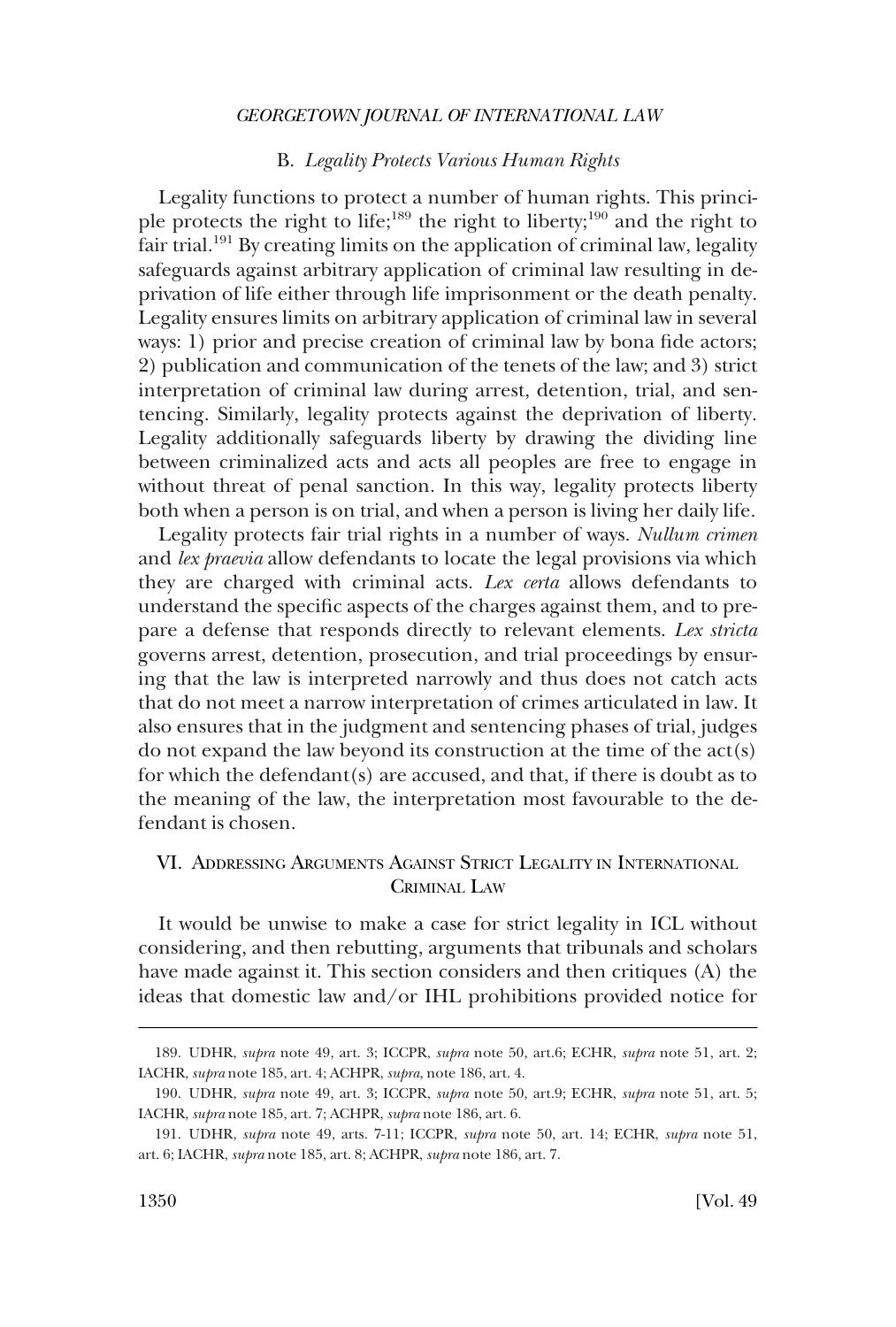<span id="page-30-0"></span>the purposes of legality in international law; (B) arguments that the structural shortcomings of ICL should result in a weaker legality principle; and (C) the notion that violations of legality can be mitigated through sentencing.

# A. *Notice Was Satisfied by Domestic Law, IHL, or Both*

ICT judges and commentators have at times justified judicial crime creation in ICL via the argument that extant law provided notice of the illegality of such actions for the purposes of international law. One strand of this argument states that domestic law provided notice, another that IHL did. The underlying rationale is that notice for the purposes of international law is satisfied when the accused knew the act was either criminalized *or* prohibited under *some* law, whether the law of her/his country and/or the location in which the acts took place or the laws and customs of war. These are tempting arguments that nevertheless suffer several deficiencies. This section considers each of these arguments in turn. First, it considers whether legality's requirement for prior notice was satisfied via domestic law, IHL, or both. It contends that (a) domestic law is not necessarily a source of international law; that it (b) fails to serve as a source for rape and sexual violence as international crimes, and that (c) historical State practice regarding extradition underscores that crimes do not simply jump jurisdictions. Second, it addresses in more detail some of the reasons that IHL prohibitions on rape and sexual violence did not satisfy legality for the purposes of ICL, such as the distinction between prohibition and criminalization. Third, it takes on the argument that rape and sexual violence are acts *mala in se*, and that legality is satisfied for all *mala in se* crimes. Fourth, it responds to arguments that legality should be more flexible in the international as opposed to the domestic sphere, and addresses some suggested alternatives to legality in ICL. Like any area of law, there are numerous arguments to marshal in favor of one standard as opposed to another. The purpose of this section is to select the most compelling arguments against strict legality in ICL and to review them thoroughly and systematically. Each of these arguments against strict legality in ICL is taken seriously. In the end, however, this paper concludes that the arguments for strict legality outweigh the arguments against it.

1. Domestic Crimes Do Not Satisfy Notice for International Criminal Law

There are several reasons why the existence of similar domestic crimes does not satisfy notice for the purposes of ICL. The first (a) is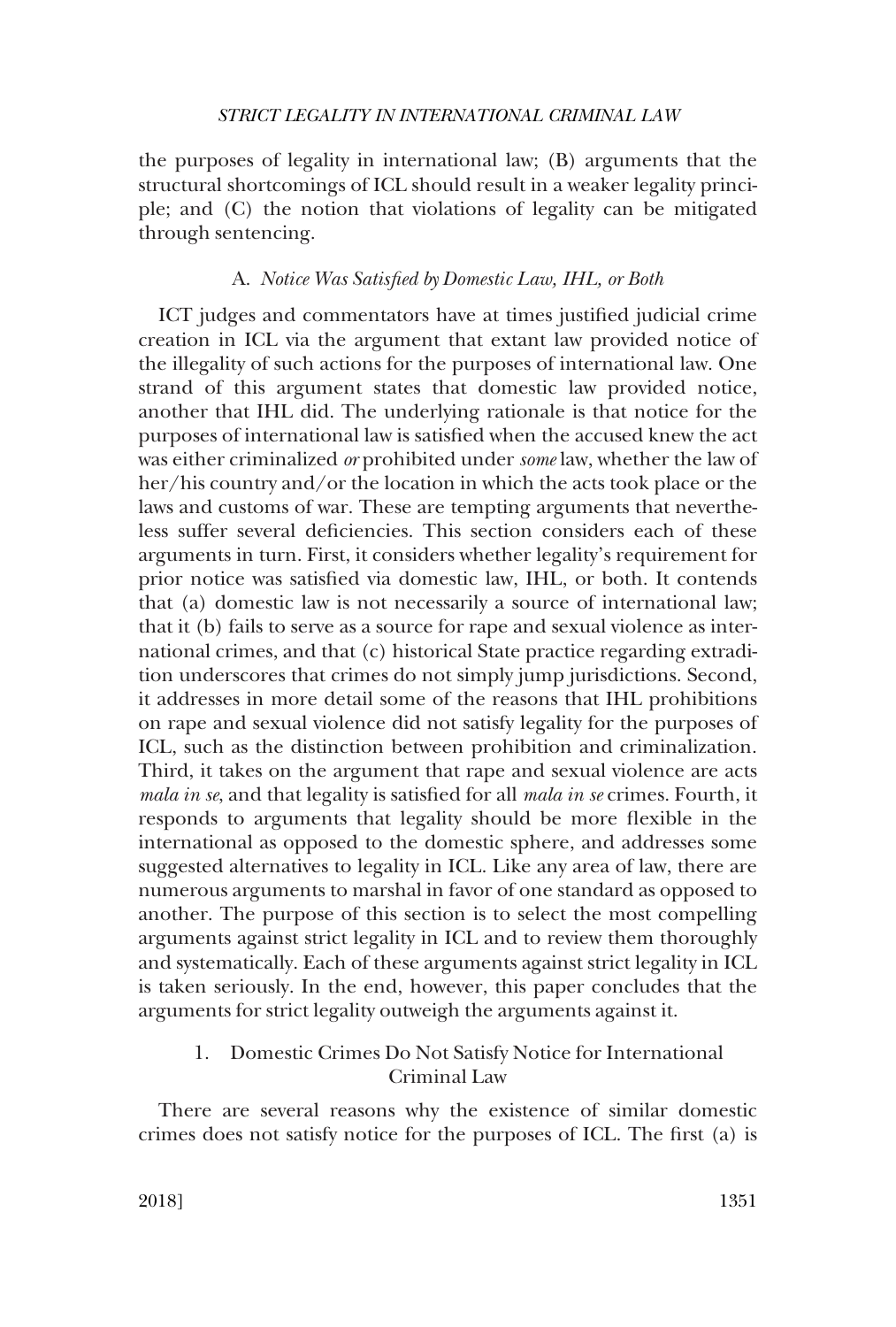<span id="page-31-0"></span>that domestic law is not necessarily a source of international law and should be treated cautiously for these purposes. Second, (b) even if domestic law could possibly be a source of international law via general principles, the examples of the crimes of rape and sexual violence demonstrate that a diversity of domestic crime definitions will render this challenging or in some cases impossible. Third, (c) historical State practice regarding extradition underscores that crimes do not simply jump jurisdictions.

### *a. Domestic Law is Not Necessarily a Source of International Law*

At times the ICTs employed domestic law in an attempt to satisfy legality. For example, the *Celebic*i trial judgment stated that the accused were on notice via the criminal codes of the Socialist Federal Republic of Yugoslavia.192 Considering the relationship between legality and notice, the *Celebici* Trial Chamber judges wrote that:

The purpose of this principle is to prevent the prosecution and punishment of an individual for acts which he reasonably believed to be lawful at the time of their commission. It strains credibility to contend that the accused would not recognize the criminal nature of the acts alleged in the Indictment.<sup>193</sup>

Thus, the *Celebici* judgment proposed that it would be fictitious for the accused to claim that they did not know their acts were criminal at the time they committed them. However, domestic notice from a former country is insufficient for notice under international law. Domestic law is not necessarily a source of international law. Municipal law, whether court cases, legislation, or executive acts, can serve as a material source of customary international law,<sup>194</sup> but importantly, not any domestic law will do; it must refer to international law.195 Early ICL was

<sup>192.</sup> Prosecutor v. Delalic´, Case No. IT-96-21-T, Judgement, ¶ 312 (Int'l Crim. Trib. for the Former Yugoslavia Nov. 16, 1998).

<sup>193.</sup> *Id*. at ¶ 313.

<sup>194.</sup> See Jurisdictional Immunities of the State (Germany v. Italy: Greece intervening), Judgment, 2012 I.C.J. Rep. 99, ¶ 55 (Feb. 3, 2012), [https://www.icj-cij.org/files/case-related/](https://www.icj-cij.org/files/case-related/143/143-20120203-JUD-01-00-EN.pdf)  [143/143-20120203-JUD-01-00-EN.pdf;](https://www.icj-cij.org/files/case-related/143/143-20120203-JUD-01-00-EN.pdf) Arrest Warrant of 11 April 2000 (Democratic Republic of the Congo v. Belgium), Judgment, 2002 I.C.J. Rep. 3, ¶ 58 (Feb. 14, 2002), [https://www.icj-cij.](https://www.icj-cij.org/files/case-related/121/121-20020214-JUD-01-00-EN.pdf) [org/files/case-related/121/121-20020214-JUD-01-00-EN.pdf](https://www.icj-cij.org/files/case-related/121/121-20020214-JUD-01-00-EN.pdf).

<sup>195.</sup> *See, e.g*., Certain German Interests in Polish Upper Silesia (Germany v. Poland), 1926 P.C. I.J. (ser. A) No.7, ¶ 52 (May 25) (characterizing national judicial acts as "facts which express the will and constitute the activities of States"); S.S. Lotus (Fr. v. Turk.), 1927 P.C.I.J. (ser. A) No. 10, ¶¶ 23, 26 (Sept. 7) (examining national legislation and decisions of national higher courts as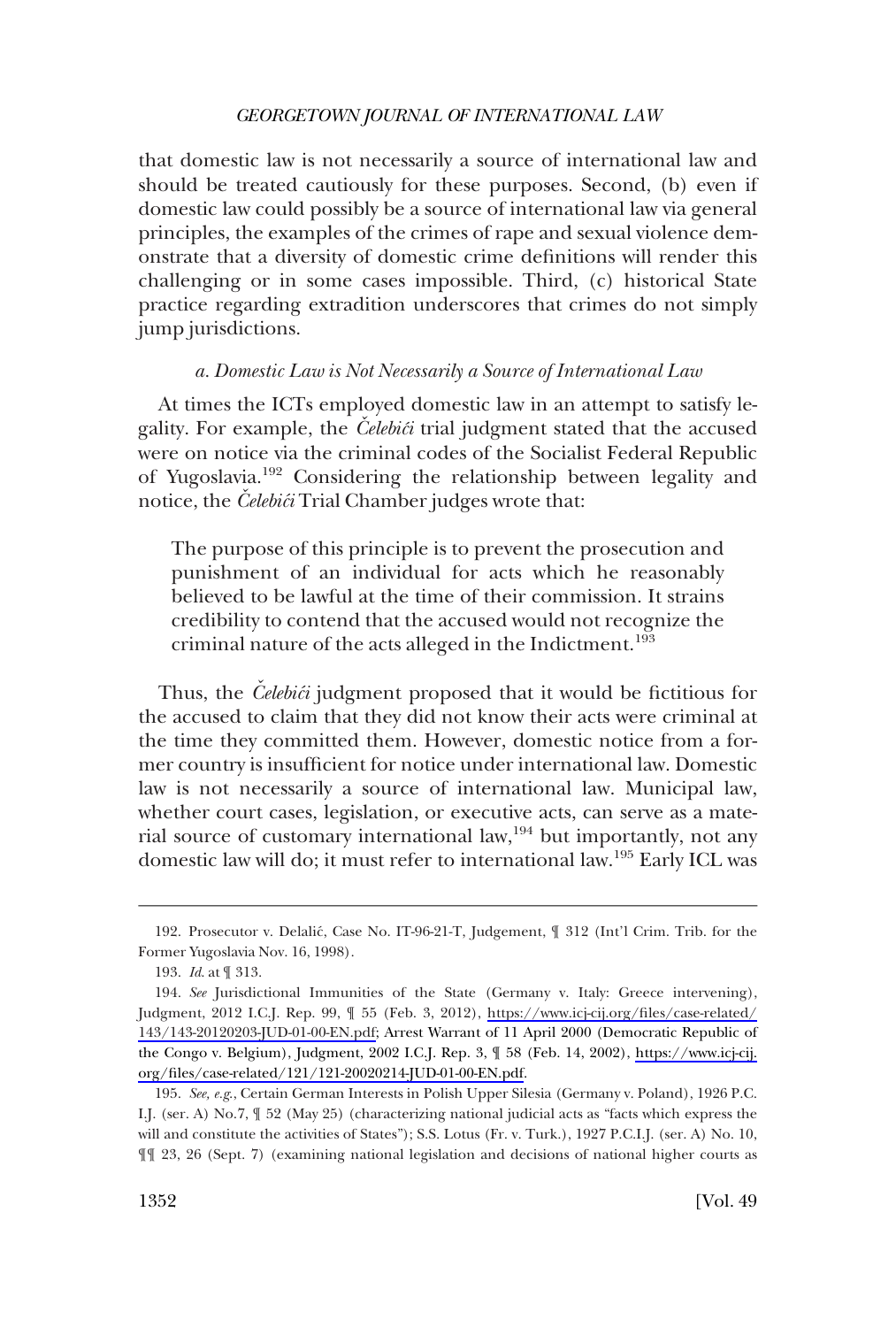<span id="page-32-0"></span>comprised primarily of international treaties instructing States Parties to enact domestic legislation and engage in domestic prosecutions where relevant. Examples include treaties addressing slavery,<sup>196</sup> narcotrafficking,<sup>197</sup> terrorism,<sup>198</sup> and apartheid.<sup>199</sup> In such instances, it was international law that served as a source of domestic law, and not the other way around. Historically, there has been no evidence that domestic criminal law provided notice for ICL purposes.

# *b. Domestic Law Does Not Provide Notice of Rape via General Principles*

The *Celebici* Trial Judgment argued that the criminalization of rape is embodied in "general principles of law," in the sense of Article 15(2) to the ICCPR, thereby providing notice.<sup>200</sup> While domestic law may prove a source of international law via general principles, it fails to do so for rape and sexual violence. Both the diversity of domestic law regarding rape and the lack of precision provided by general principles as a

196. Slavery, Servitude, Forced Labour and Similar Institutions and Practices Convention (Slavery Convention), Sept. 25, 1926, 212 U.N.T.S. 17 (*entered into force* July 7, 1955); Supplementary Convention on the Abolition of Slavery, the Slave Trade, and Institutions and Practices Similar to Slavery, Sept. 7, 1956, 266 U.N.T.S. 3 (*entered into force* April 30, 1957).

*See* Single Convention on Narcotic Drugs, Mar. 30, 1961, 520 U.N.T.S. 151 (entered into 197. force Dec. 13, 1964), *amended by* G.A. Res. 3444(XXX), 1972 Protocol Amending the Single Convention on Narcotic Drugs, 1961, Dec. 9, 1975, [https://www.refworld.org/docid/3b00f1c118.](https://www.refworld.org/docid/3b00f1c118.html)  [html;](https://www.refworld.org/docid/3b00f1c118.html) Convention on Psychotropic Substances, Feb. 21, 1971, 1019 U.N.T.S. 175 (entered into force Aug. 16, 1976); United Nations Convention against Illicit Traffic in Narcotic Drugs and Psychotropic Substances, Dec. 20, 1988, 28 ILM 493 (1989) (entered into force Nov. 11, 1990).

198. *See* Convention on Offences and Certain other Acts Committed on Board Aircraft, Dec. 14, 1963, 924 U.N.T.S. 177 (entered into force Dec. 4, 1969); Convention for the Suppression of Unlawful Seizure of Aircraft, Dec. 16, 1970, 106 U.N.T.S. 1973 (entered into force Oct. 14, 1971); Convention for the Suppression of Unlawful Acts against the Safety of Civilian Aviation, Sep. 23, 1971, 178 U.N.T.S. 1975 (entered into force Jan. 26, 1973); Protocol for the Suppression of Unlawful Acts of Violence at Airports Service International Civil Aviation, Feb. 24, 1988, 474 U.N.T. S. 1990, (entered into force Aug. 6, 1989).

199. *See* International Convention on the Suppression and Punishment of the Crime of Apartheid, Nov. 30, 1973, 1015 U.N.T.S. 243 (entered into force July 18, 1976).

200. Delalic´, *supra* note 192, ¶ 313.

evidence of a rule of customary international law); *see also* Prosecutor v. Furundžija, Case No. IT-95-17/1, Judgment, ¶196 (Int'l Crim. Trib. for the Former Yugoslavia Dec. 10, 1998), (holding that "the law applied was domestic, thus rendering the pronouncements of the British courts less helpful in establishing rules of international law on the issue"); Streletz, Kessler & Krenz v. Germany, 2001-II Eur. Ct. H.R. 230 (finding international criminal liability and no legality violation via international law obligations); Kolk and Kislyiy v. Estonia, Eur. Ct. H.R. App. Nos. 23052/04 and 24018/04, Decision on Admissibility (Jan. 17, 2006) (citing international law obligations as the basis for dismissing a legality violation claim). This is not to say that domestic law as such cannot contribute to the *formation* of CIL, but in the search for material evidence that a rule of CIL exists, the domestic law in question must refer to international law.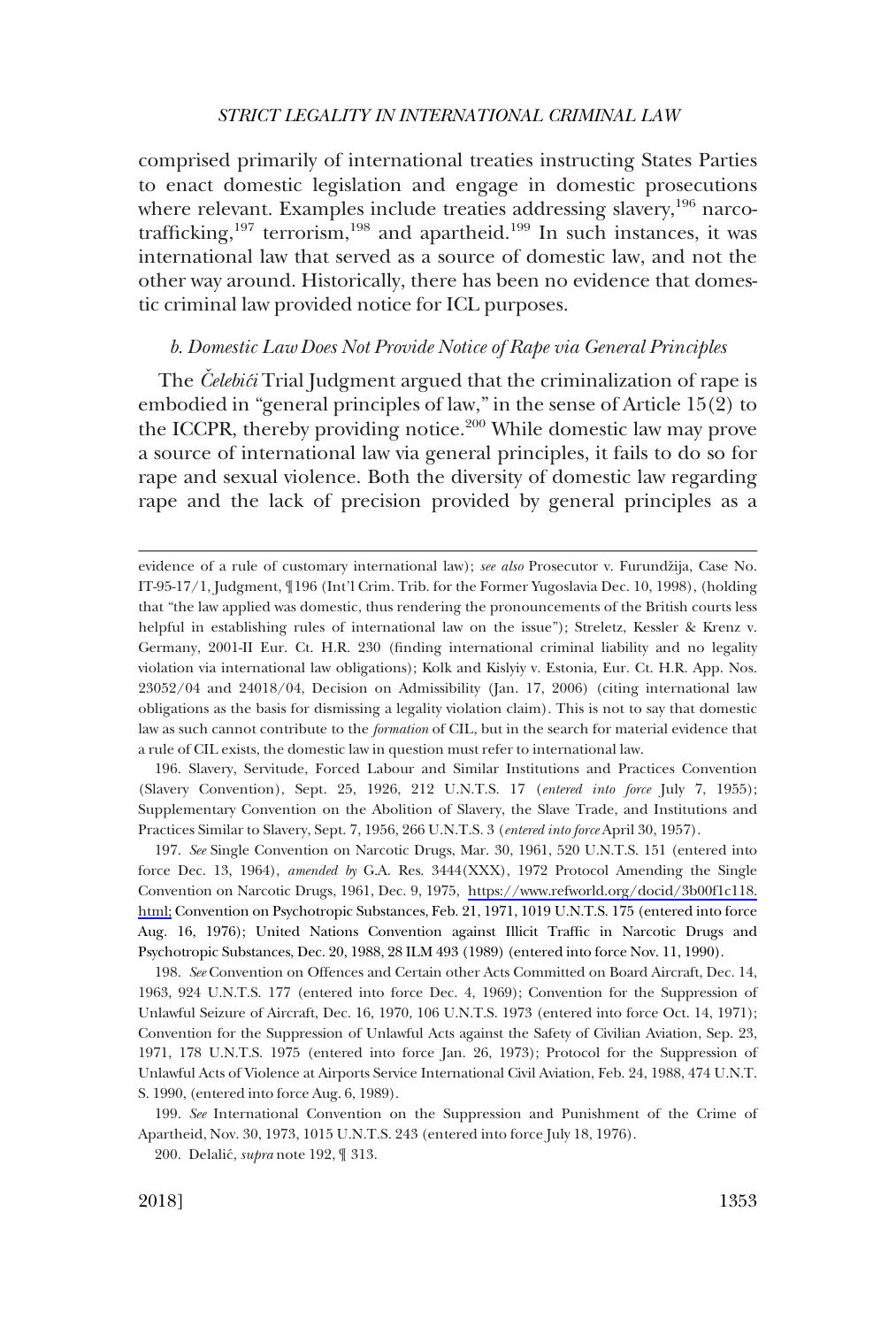<span id="page-33-0"></span>source of law fail to provide adequate notice. On the first point, because no one definition is clearly and prospectively available, the foreseeability principle of legality remains unmet. The diversity amongst definitions both between and within domestic jurisdictions is so great that "no foregone conclusions" can be drawn about the definition of rape under international law by reference to these laws.<sup>201</sup> That both *Furundžija* and *Kunarac* undertook a similar survey of domestic laws yet reached different conclusions about what their content meant for the crimes of rape and sexual violence under international law underscores this point.

# *c. Domestic crimes are relevant only in the attendant domestic jurisdiction*

For centuries, domestic criminal law has remained discrete, defined by sovereign jurisdiction, and therefore cannot provide notice in ICL. The absence of universal rules or agreements regarding extradition underscores that states wish to distinguish crimes within their jurisdiction from the crimes of other states.<sup>202</sup> The widely held extradition principles of double criminality and speciality offer evidence of state practice that crimes remain jurisdiction specific. Double criminality entails that "a person may be extradited only for conduct which is criminal in both requested and requesting jurisdictions."203 Strict interpretation of this rule requires that the label and elements of the crime be the same.204 This demonstrates that notice does not necessarily travel. On this basis double criminality has also been characterized as an application of *nullum crimen sine lege*. 205 Speciality is the principle that, following extradition, a person may be tried "only for the criminal conduct for which his surrender has been made," unless the requested State gives permission for more.206 By prospectively limiting the requesting

<sup>201.</sup> The Hon. David Hunt AO QC, *Foreword to* INTERNATIONAL CRIMES AND THE AD HOC TRIBUNALS XI, xi-xii (Guénaël Mettraux ed., 2005). Similarly, "[t]he same difficulties have arisen in relations to a range of other crimes within the jurisdiction of the two tribunals, such as the crimes of enslavement or terror, which were devoid of any clear definition as an international *crime* until they first came to be considered by the Yugoslav Tribunal." *Id*. at xii.

<sup>202.</sup> Extradition law remains primarily organized via bilateral treaties and conventions on specific crimes. *See, e.g*., Zdzislaw Galicki (Special Rapporteur on the Obligation to Extradite or Prosecute (*Aut Dedere Aut Judicare*)) *Prelim. Rep. on the Obligation to Extradite or Prosecute (Aut Dedere Aut Judicare)* ¶ 35, U.N. Doc. A/CN.4/571 (2006) (identifying these two sources as the primary legal basis for extradition).

<sup>203.</sup> ALUN JONES & ANAND DOOBAY, JONES AND DOOBAY ON EXTRADITION AND MUTUAL ASSISTANCE 35 (3d ed. 2005).

<sup>204.</sup> *See* Neil Boister, *The Trend to "Universal Extradition" over Subsidiary Universal Jurisdiction in the Suppression of Transnational Crime*, 2003 ACTA J. 287, 297 (2003).

<sup>205.</sup> *See id*. at 296-97.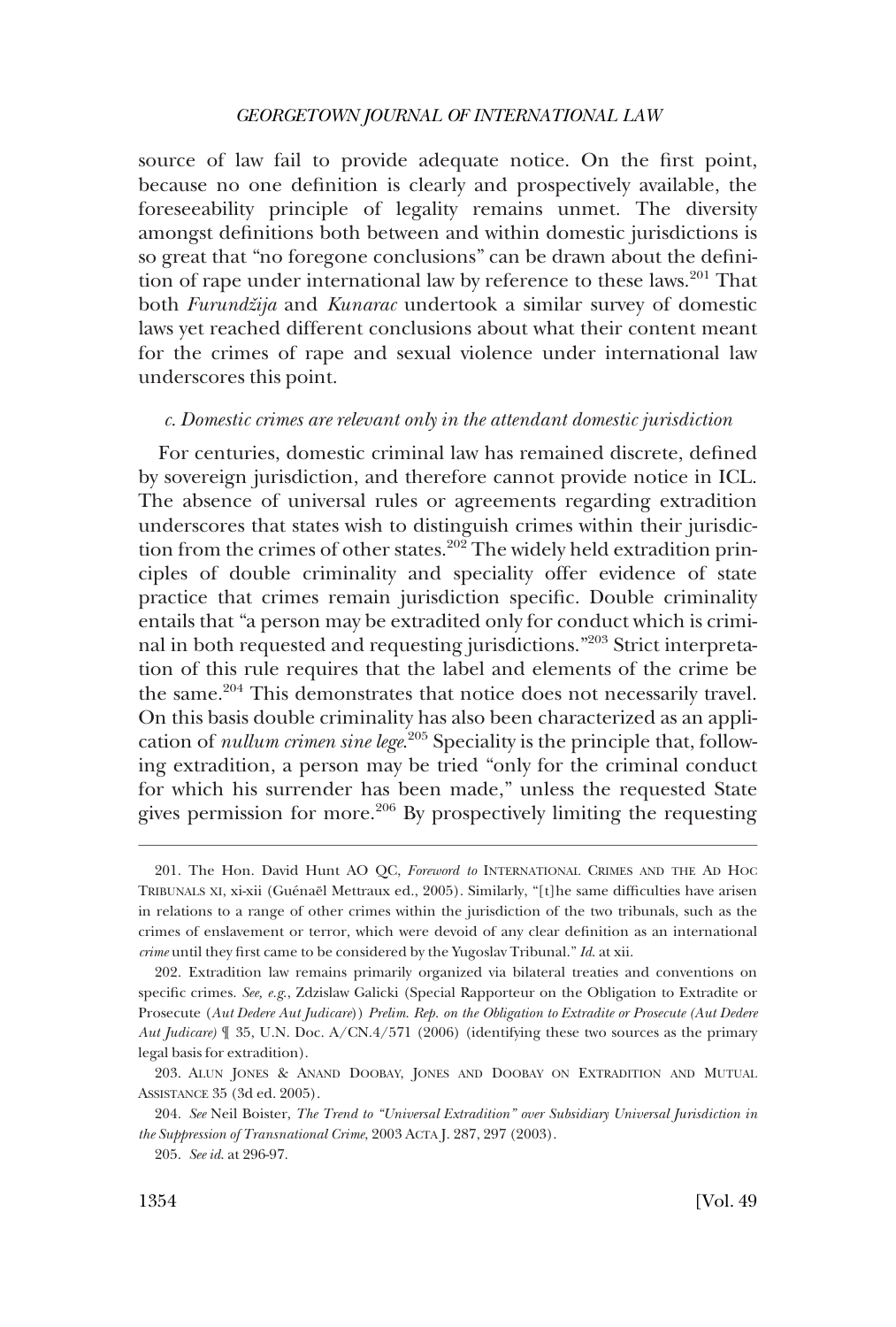state's powers, this principle offers an additional safeguard for ensuring against double criminality and thus of some aspects of legality. Additionally, there is no agreement on whether there is either a general or regional customary international law obligation to extradite or prosecute.207 And, states dispute this obligation for even *jus cogens* crimes.208 This further indicates that states view both the content of crimes and criminal law processes as jurisdiction-specific. In turn, this undermines the idea that notice anywhere is notice everywhere.

In contrast, universal jurisdiction—or the right of a national court to assert jurisdiction over a person whose conduct has no nexus to its national territory209—applies *stricto sensu* to purely international crimes.210 Absent universal jurisdiction, domestic courts have criminal jurisdiction over a person only to the extent that a legislature has the power to criminalize the conduct in question.<sup>211</sup> A binary exists between a national court's jurisdiction to prescribe and jurisdiction to enforce.<sup>212</sup> A State's power to exercise criminal jurisdiction are inherently limited, stopping at its borders.213 This binary offers further evidence that domestic law as such does not provide notice for ICL or ICTs, because proscriptive power is limited by a State's territorial sovereignty or the nationality of the accused. This limitation challenges the notion that notice anywhere is

<sup>206.</sup> *Id*.

<sup>207.</sup> *See, e.g*., Int'l Law Comm'n, Final Rep. of the Working Group on the Obligation to Extradite or Prosecute (*Aut Dedere Aut Judicare*), ¶¶ 8-14, U.N. Doc. A/CN.4/L.844 (Jun. 5, 2015) [hereinafter ILC Final Report] (noting the continued disagreement on the issue and refusing to declare whether or not there exists a CIL obligation to extradite and prosecute). In 2012, the majority of ICJ judges ruled that it did not have jurisdiction to answer Belgium's claim that Senegal was violating a CIL obligation to extradite or prosecute and decided the case based on CAT instead. Questions Relating to the Obligation to Prosecute or Extradite (Belgium v. Senegal), Judgment, I.C.J. Rep. 2012, ¶¶ 53-5, 122(2) (Jul. 20).

<sup>208.</sup> ILC Final Report, *supra* note 207,  $\parallel$  10; *see also* Miša Zgonec-Rožej & Joanne Foakes, *International Criminals: Extradite or Prosecute?* (Chatham House, Briefing Paper No. 1, 2013).

<sup>209.</sup> LUC REYDAMS, UNIVERSAL JURISDICTION: INTERNATIONAL AND MUNICIPAL LEGAL PERSPECTIVES 5 (2003).

<sup>210.</sup> Frederick A. Mann, *The Doctrine of Jurisdiction in International Law, in* COLLECTED COURSES OF THE HAGUE ACADEMY OF INTERNATIONAL LAW 39 (1964).

<sup>211.</sup> Roger O'Keefe, *Universal Jurisdiction: Clarifying the Basic Concept*, 2 J. INT'L CRIM. JUST. 735, 737 (2004). This is only one explanation of universal jurisdiction; others suggest that universal jurisdiction is solely or additionally a species of power to enforce, rather than merely prescribe. *See, e.g*., PRINCETON PROJECT ON UNIVERSAL JURISDICTION, PRINCETON PRINCIPLES ON UNIVERSAL JURISDICTION 16 (2001); Jiewuh Song, *Pirates and Torturers: Universal Jurisdiction as Enforcement Gap-Filling*, 23 J. POL. PHIL. 471 (2015); Ilias Bantekas, *Criminal Jurisdiction of States under International*  Law, in THE MAX PLANCK ENCYCLOPEDIA OF PUBLIC INTERNATIONAL LAW  $\mathbb{I}$  22 (2011).

<sup>212.</sup> O'Keefe, *supra* note 211, at 738-39.

<sup>213.</sup> *Id*. at 741-44.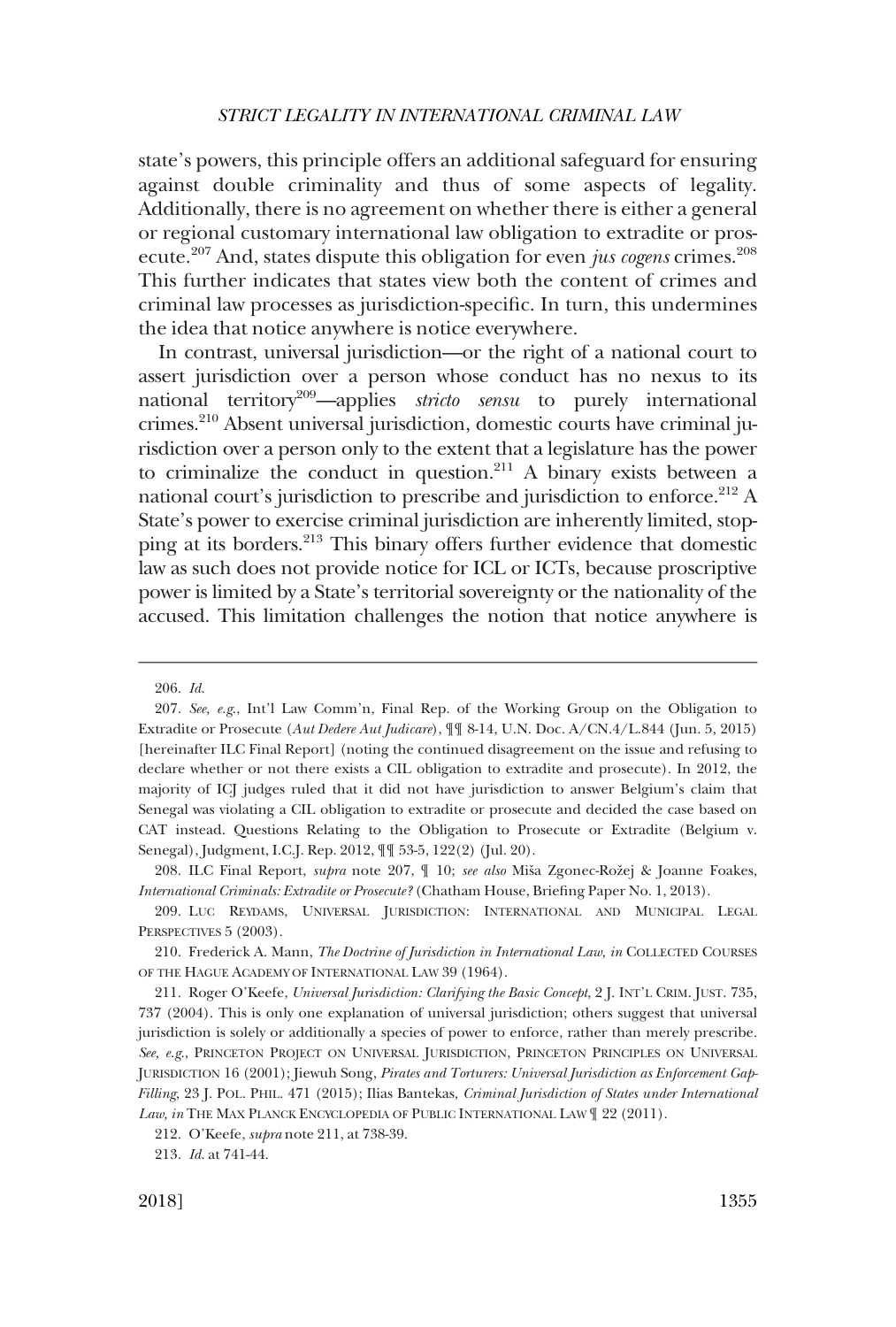<span id="page-35-0"></span>notice everywhere, by underscoring the discrete versus universal nature of domestic criminal law. Further, if a State were to impose criminal sanctions on a foreign national whose conduct occurred in a jurisdiction in which this conduct was not criminal at its commission, it would violate legality's prohibition on retroactive criminalization. $2^{14}$  This is so precisely because crimes do not jump jurisdictions.

### 2. IHL prohibitions do not provide notice

IHL violations did not provide notice for the purposes of legality in ICL, for at least four reasons. First, (a) there is very little evidence that IHL treaties prior to the work of the ICTs concerned themselves with rape and sexual violence. Second, (b) IHL treaties mostly prohibited rather than criminalized conduct, and prohibition and criminalization should not be conflated. Third, (c) and building on the second point, IHL prohibitions are for the most part too vague to satisfy legality. Fourth, (d) IHL prohibitions and ICL crimes can articulate very different standards, undermining the idea that IHL provides notice in an ICL context.

#### *a. Scant evidence of rape and sexual violence in IHL treaties*

The ICT judgements cited IHL prohibitions regarding rape to argue that rape had been criminalized under international law prior to their  $temporal$  jurisdiction.<sup>215</sup> Their reliance on IHL is unsurprising given that the ICTY Statute gave it subject matter jurisdiction over grave breaches of the Geneva Conventions of 1949  $(GCs)$ ;  $^{216}$  violations of the laws and customs of war;<sup>217</sup> and genocide.<sup>218</sup> Similarly the ICTR Statute established the tribunal with competence over "serious violations of international humanitarian law"219 and subject matter jurisdiction over genocide;<sup>220</sup> crimes against humanity;<sup>221</sup> and violations of Article 3 common to the GCs and of Additional Protocol II.<sup>222</sup> None of the specific provisions cited in these Statutes mentioned rape or sexual violence, and, prior to the ICTs, rape had been mentioned as a crime against

<sup>214.</sup> *Id*.

<sup>215.</sup> *E.g.*, Prosecutor v. Furundžija, Case No. IT-95-17/1, Judgment,  $\P$  [163, 165, 170, 171. (Int'l Crim. Trib. for the Former Yugoslavia Dec. 10, 1998).

<sup>216.</sup> *See* ICTY Statute, *supra* note 140, art. 2.

<sup>217.</sup> *See id*. art. 3.

<sup>218.</sup> *See id*. art. 4.

<sup>219.</sup> ICTR Statute, *supra* note 140, art. 1.

<sup>220.</sup> *Id*. art. 2.

<sup>221.</sup> *Id*. art. 3.

<sup>222.</sup> *Id*. art. 4.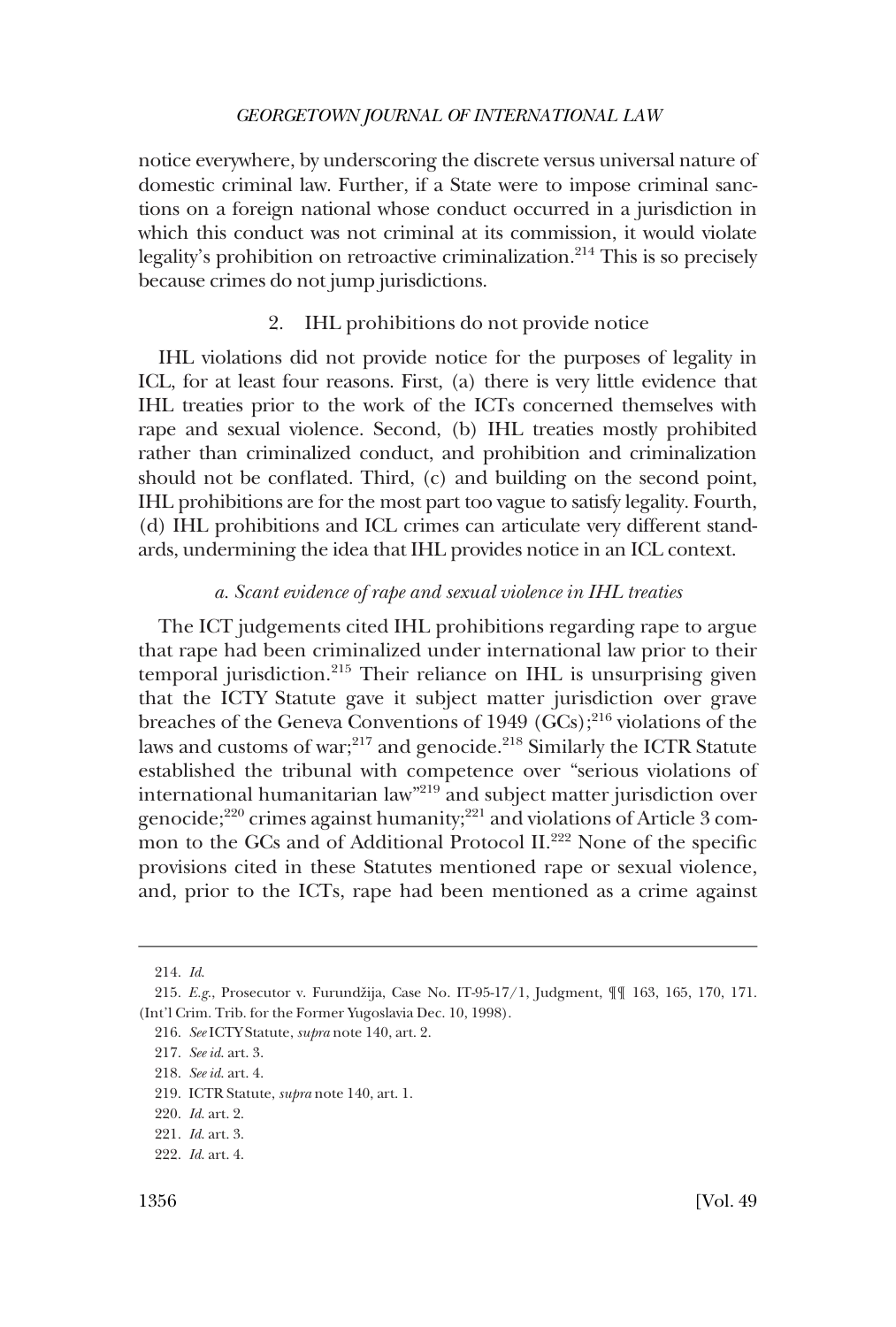<span id="page-36-0"></span>humanity only once, in Control Council Law No. 10.<sup>223</sup> This is a key reason why these IHL prohibitions did not provide notice for the purposes of ICL.

# *b. Prohibition and criminalization should not be conflated*

Additionally, the above-cited treaties were insufficient for the purposes of notice because legality underscores the distinction between an illegal and a criminalized act and requires sources that articulate individual criminal liability.224 The grave breaches regime instructs States to criminalize acts enumerated as a grave breach, $225$  but "did not provide" for any international criminal liability for grave breaches."<sup>226</sup>

The Genocide Convention classifies genocide as a crime under international law.227 However, none of the other above prohibitions criminalized the prohibited acts. For example, Common Article 3 states that the Parties to a conflict "shall be bound to apply" its provisions, and then that the subsequently articulated acts are "prohibited." Nothing in the Article mentions crimes or criminal sanctions. Treating a mere prohibition as the basis of a crime is a "conflation of illegality and criminality."228 Unless explicitly stated, there is no reason that a mere prohibition in law should give rise to individual criminal liability.

225. Convention [No. 1] for the Amelioration of the Condition of the Wounded and Sick in Armed Forces in the Field art. 49, 51, Aug. 12, 1949, 6 U.S.T. 3114, 75 U.N.T.S. 31 [hereinafter *First Geneva Convention*]; Convention [No. 2] for the Amelioration of the Condition of Wounded, Sick and Shipwrecked Members of Armed Forces at Sea art. 50-1, Aug. 12, 1949, 6 U.S.T. 3217, 75 U.N.T.S. 85 [hereinafter *Second Geneva Convention*]; Convention [No. 3] Relative to the Treatment of Prisoners of War art. 129, Aug. 12, 1949, 6 UST 3316, 75 U.N.T.S. 13 [hereinafter *Third Geneva Convention*]; and Convention [No. 4] Relative to the Protection of Civilian Persons in Time of War art. 146, 148, Aug. 12, 1949, 6 U.S.T. 3516, 75 U.N.T.S. 287 [hereinafter *Fourth Geneva Convention*].

226. Marko D. Öberg, *The Absorption of Grave Breaches Into War Crimes Law*, 91 INT'L REV. RED CROSS 163, 165 (2009).

227. Convention on the Prevention and Punishment of the Crime of Genocide preamble, art.1, 9 Dec. 1948, 78 U.N.T.S. 277.

<sup>223.</sup> TELFORD TAYLOR, FINAL REPORT TO THE SECRETARY OF THE ARMY ON THE NUERNBERG WAR CRIMES TRIALS UNDER CONTROL COUNCIL LAW NO. 10, Appendix D: Control Council Law No.10,  $art II(1)(c) 250 (1949).$ 

<sup>224.</sup> ANTONIO CASSESE ET AL., INTERNATIONAL CRIMINAL LAW: CASES AND COMMENTARY 117 (2011) ("[I]nternational crimes are breaches of international rules entailing the personal criminal liability of the individuals concerned.").

<sup>228.</sup> Van Schaack, *supra* note 1, at 127. Andrea Bianchi has characterized prohibitions as "primary rules of conduct" and individual criminal liability as falling into "secondary rules of responsibility." *State Responsibility and Criminal Liability of Individuals, in* THE OXFORD COMPANION TO INTERNATIONAL CRIMINAL JUSTICE 18 (Antonio Cassese ed., 2008). While this is a useful distinction, it does not explain how a rule of the first category would result, or should result, in penal sanctions specifically as opposed to another type of remedy.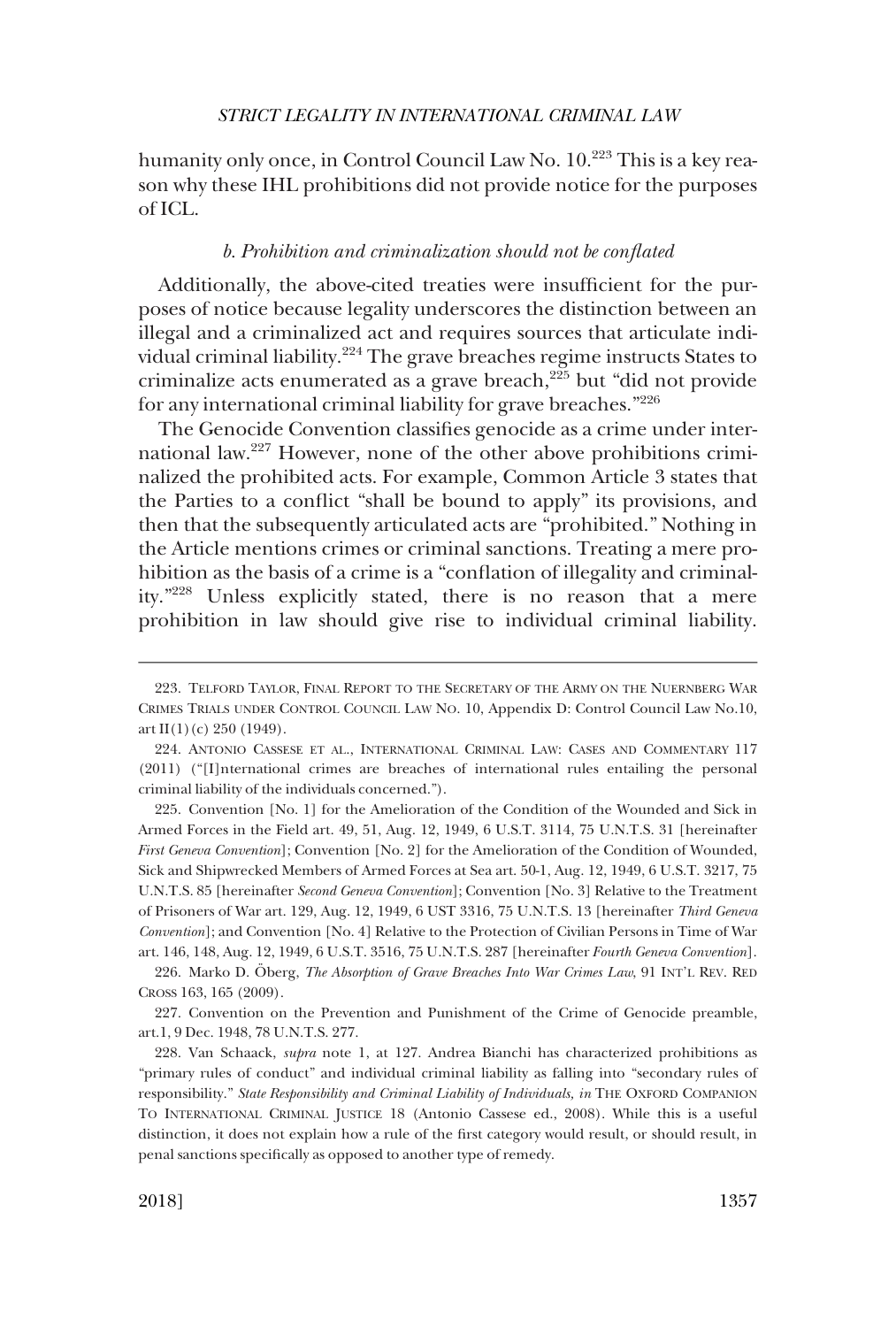Recent amendments to the Rome Statute support this; for example, Article 8 was modified to criminalize the use of certain weapons previously prohibited under IHL.<sup>229</sup> These updates underscore the distinction between a prohibition and criminalization, and demonstrate that there is no automatic mechanism for incorporating IHL prohibitions as an international crime.

There are several reasons that prohibitions and criminalization are distinct. One is that the above-cited prohibitions were originally directed at States, not individuals.<sup>230</sup> In contrast, only individuals can be held criminally liable.<sup>231</sup> This is true despite the fact that State Responsibility extends to peremptory norms,<sup>232</sup> including prohibitions on committing or assisting in the commission of core international crimes such as genocide. Ultimately, "state responsibility for an international crime is by its nature not criminal, but remains 'civil,'"233 in the sense that it will never amount to criminal punishment, nor bear the label and stigma of criminality. Additionally, prohibitions and crimes are often fundamentally dissimilar. Prohibitions are general and lack the detailed content of a crime and the precision required by legality.234 For example, Article 27(2) of the Fourth Geneva Convention states that "Women shall be especially protected against any attack on their honour, in particular against rape, enforced prostitution, or any form of indecent assault." Nothing about the phrase "especially protected" denotes criminalization. And, this brief sentence contrasts sharply with criminal law definitions that require an *actus reus* and *mens rea*, as well as often articulating applicable defenses. Thus, although the ICTY judges searched the Geneva Conventions and related treaties for the definitions of rape, prohibitions such as those found in Common Article 3 of

<sup>229.</sup> Amendment to the Rome Statute of the International Criminal Court: Adoption of Amendment to Art. 8 (Kampala, Jun. 10, 2010), Depositary Notification C.N.533.2010. TREATIES-6 (*not yet in force*), [https://treaties.un.org/doc/Publication/CN/2010/CN.533.2010-](https://treaties.un.org/doc/Publication/CN/2010/CN.533.2010-Eng.pdf) [Eng.pdf.](https://treaties.un.org/doc/Publication/CN/2010/CN.533.2010-Eng.pdf)

<sup>230.</sup> Hunt, *supra* note 201, at xi.

<sup>231.</sup> *See, e.g*., Andre´ Nollkaemper, *State Responsibility for International Crimes: A Review of Principles of Reparation, in* ESSAYS IN HONOUR OF PROFESSOR KALLIOPI KOUFA (Aristotle Constantinides & Nikos Zaikos eds., 2009); *see also* Application of the Convention on the Prevention and Punishment of the Crime of Genocide (Bosnia and Herzegovina v. Serbia and Montenegro), Judgment, I.C.J. Rep. 2007, ¶ 173 (Feb. 26) (noting that the distinction between State and individual responsibility "continues as a constant feature of international law").

<sup>232.</sup> Int'l Law Comm'n, *Responsibility of States for Internationally Wrongful Acts*, art. 26 (2001), *at* [http://legal.un.org/ilc/texts/instruments/english/draft\\_articles/9\\_6\\_2001.pdf](http://legal.un.org/ilc/texts/instruments/english/draft_articles/9_6_2001.pdf).

<sup>233.</sup> Marko Milanovic´, *State Responsibility for Genocide*, 17 EURO. J. INT'L L. 553, 562 (2006).

<sup>234.</sup> Hunt, *supra* note 201, at xi.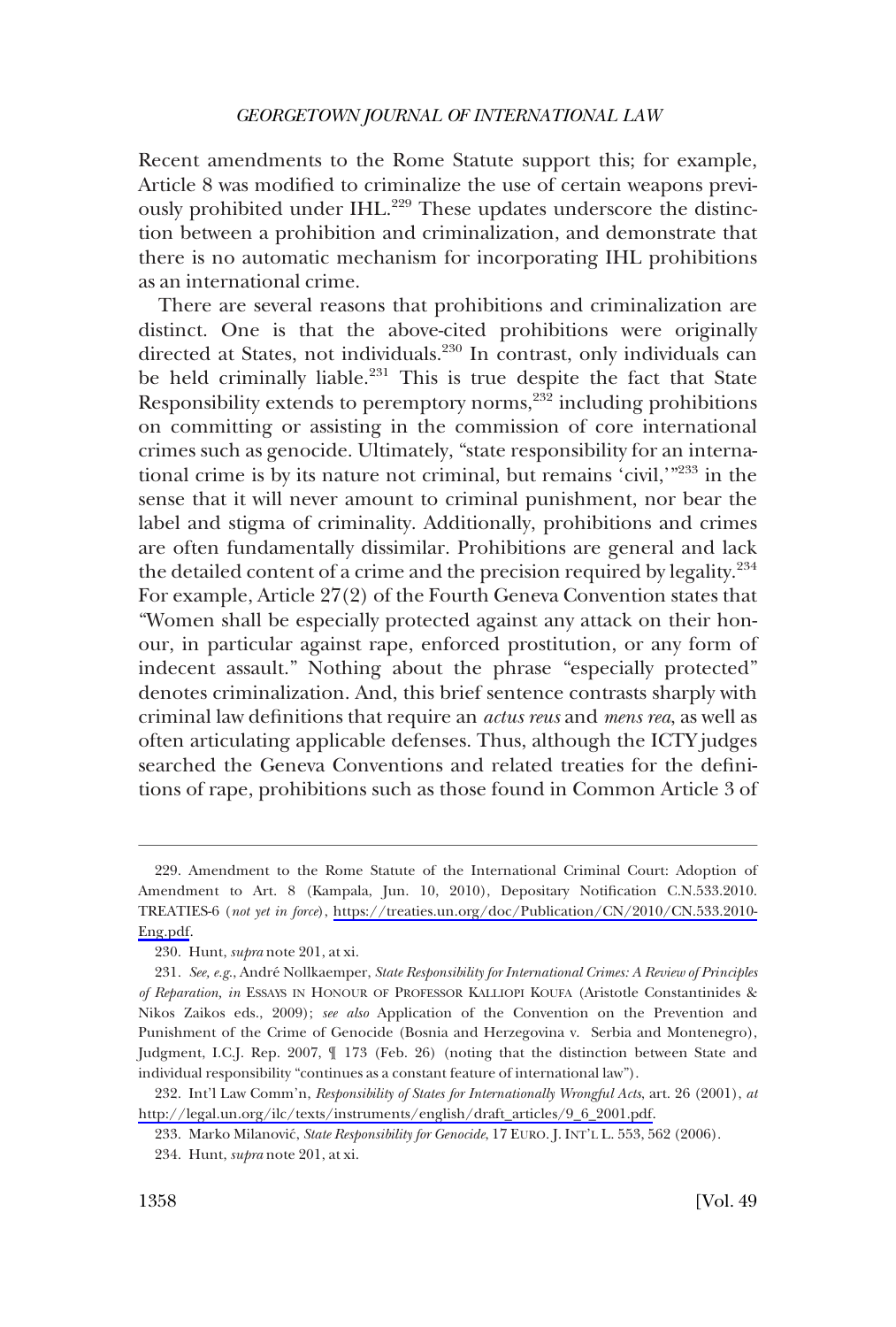<span id="page-38-0"></span>the GCs failed to criminalize rape. $235$  Further, the diversity of domestic criminal law definitions for rape indicate the impossibility of interpreting a mere prohibition to provide the basis of an international crime.<sup>236</sup> Given that there is no uniform definition of rape amongst States, locating a prohibition of rape directed towards States cannot provide a clear definition of rape under international law. Thus, notice requirements remain unsatisfied.

Additionally, the distinction between IHL prohibitions and criminalization is long standing. The grave breaches regime directed itself to States Parties, instructing them to enact domestic penal legislation and to take action to prosecute those suspected of a breach. $237$  And, while the ICTR was granted subject matter jurisdiction over violations of Article 3 common to the GCs and of Additional Protocol II, Article 3 and AP II were not considered part of the GCs' penal regime.<sup>238</sup> Until the work of the ICTY, the orthodox view was that IHL applicable to non-international armed conflict did "not provide for international penal responsibility of persons guilty of violations."239 Thus, until the work of the ICTs, there were clearly defined limitations to the penal effects of IHL. Because IHL's penal regime was so limited, it was inaccurate to characterize many of its provisions as providing notice for the purposes of legality.

### *c. IHL Prohibitions are Insufficiently Precise*

The open-textured nature of IHL prohibitions is insufficiently precise for the purposes of legality under ICL.240 As previously stated, the few times IHL treaties briefly mention rape, such as in the Fourth Geneva Convention, Art. 27, no elements are provided. Accordingly, at

240. HILMI M. ZAWATI, FAIR LABELLING AND THE DILEMMA OF PROSECUTING GENDER-BASED CRIMES AT THE INTERNATIONAL CRIMINAL TRIBUNALS 44 (2014).

<sup>235.</sup> *Id*. at xi-xii.

<sup>236.</sup> *Id*. at xii.

<sup>237.</sup> First Geneva Convention, supra note 225, at art. 49; Second Geneva Convention, supra note 225, at art. 50; Third Geneva Convention, supra note 225, at art. 129; Fourth Geneva Convention, supra note 225, at art.146.

<sup>238.</sup> *See* SANDESH SIVAKUMARAN, THE LAW OF NON-INTERNATIONAL ARMED CONFLICT 475 (2012) ("[T]here is no indication on the face of any of these provisions that their breach constitutes a war crime.").

<sup>239.</sup> Denise Plattner, *The Penal Repression of Violations of International Humanitarian Law Applicable in Non-International Armed Conflicts*, 30 INT'L REV. RED CROSS 409, 414 (1990); Peter Rowe, *Liability for "War Crimes" during a Non-international Armed Conflict*, 34 MIL. L. & L. WAR REV. 149 (1995); Theodor Meron, *War Crimes in Yugoslavia and the Development of International Law*, 88 AM. J. INT'L L. 78, 80 (1994); Daphna Shraga & Ralph Zacklin, *The International Criminal Tribunal for the Former Yugoslavia*, 5 EURO. J. INT'L L. 360, 366 n.20 (1994).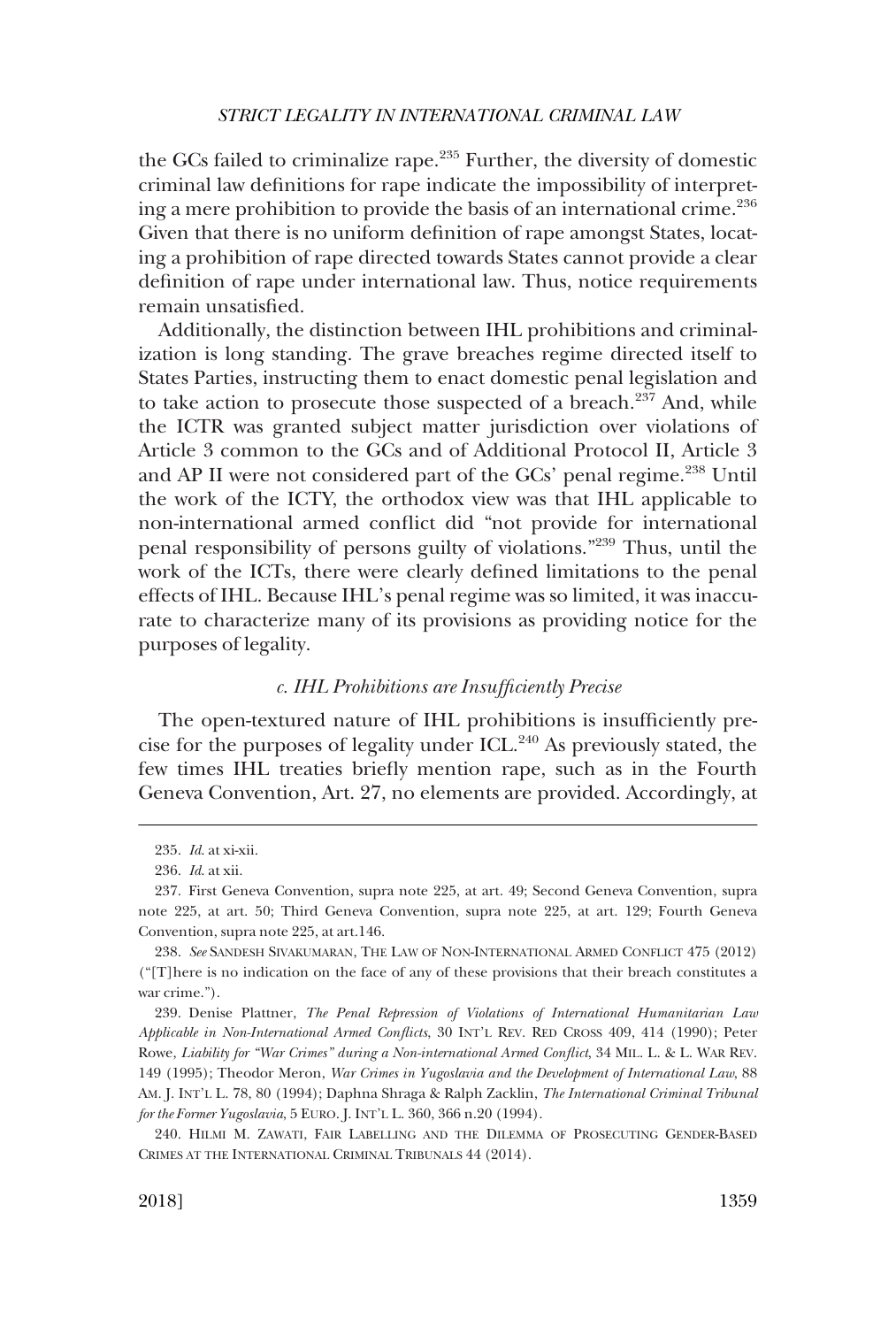times the ICTs have acquitted defendants on the basis of such imprecision. The *Vasiljević* trial chamber decided that "violence to life and person, prohibited under Common Article 3 of the GCs, was insufficiently precise to form the basis of a criminal conviction."241 More often than not, however, the ICTs acknowledged this imprecision but chose to fill the gaps. For example, the *Kupreskic* trial chamber considered that "other inhuman acts" under Art. 5(i) of the ICTY Statute "lacks precision and is too general to provide a safe yardstick for the work of the Tribunal and, hence, that it is contrary to the principle of the 'specificity' of criminal law."242 Yet, the judges decided that this prohibition was designed as a residual category, and that the chamber could look to international human rights law to "identify a set of basic rights appertaining to human beings, the infringement of which may amount, depending on the accompanying circumstances, to a crime against humanity."<sup>243</sup> This reasoning is insufficient, for a number of reasons.

First, as argued *supra*, human rights principles support strict legality, rather than undermine it. Second, expecting a defendant to have been on notice based on cobbling together multiple sources of international law is unrealistic and defies common sense. Third, criminal law is not designed to work this way—one body of law should not depend on seemingly random cross-references to other bodies of law for the core of its content. Fourth, the system should have cured itself by defining these crimes. As Bassiouni writes, "[G]iving substance and content to these words and identifying the legalelements which make them criminal was problematic in 1946. Not to have cured these problems 50 years later is even more troublesome."244 He goes on to highlight the divide between the penalist and the publicist, the former supposedly favoring strict legality and the latter being comfortable with open-ended sources for international crimes: "For the publicist, the fact that these words have withstood the test of time and are reaffirmed in succeeding documents strengthens them. For the penalist, the absence of specificity is neither cured by time nor by repetition.<sup>245</sup>

This article argues that it possible to be both penalist and publicist, and to recognize that ICL is a unique field of PIL. Taking this position means

<sup>241.</sup> Prosecutor v. Vasiljević, Case No. IT-98-32-T, Trial Judgment,  $\parallel$  193-204 (Int'l Crim. Trib. for the Former Yugoslavia Nov. 29, 2002).

<sup>242.</sup> Prosecutor v. Kupreškić, Case No. IT-95-16, Trial Judgment,  $\int$  563 (Int'l Crim. Trib. for the Former Yugoslavia Jan. 14, 2000); *see also* Prosecutor v. Blagojevic´, Case No. IT-02-60, Trial Judgment, ¶ 625 (Int'l Crim. Trib. for the Former Yugoslavia Jan. 17, 2005).

<sup>243.</sup> Kupreškić, *supra* note 242, ¶ 566.

<sup>244.</sup> BASSIOUNI, *supra* note 29, at 95.

<sup>245.</sup> *Id*.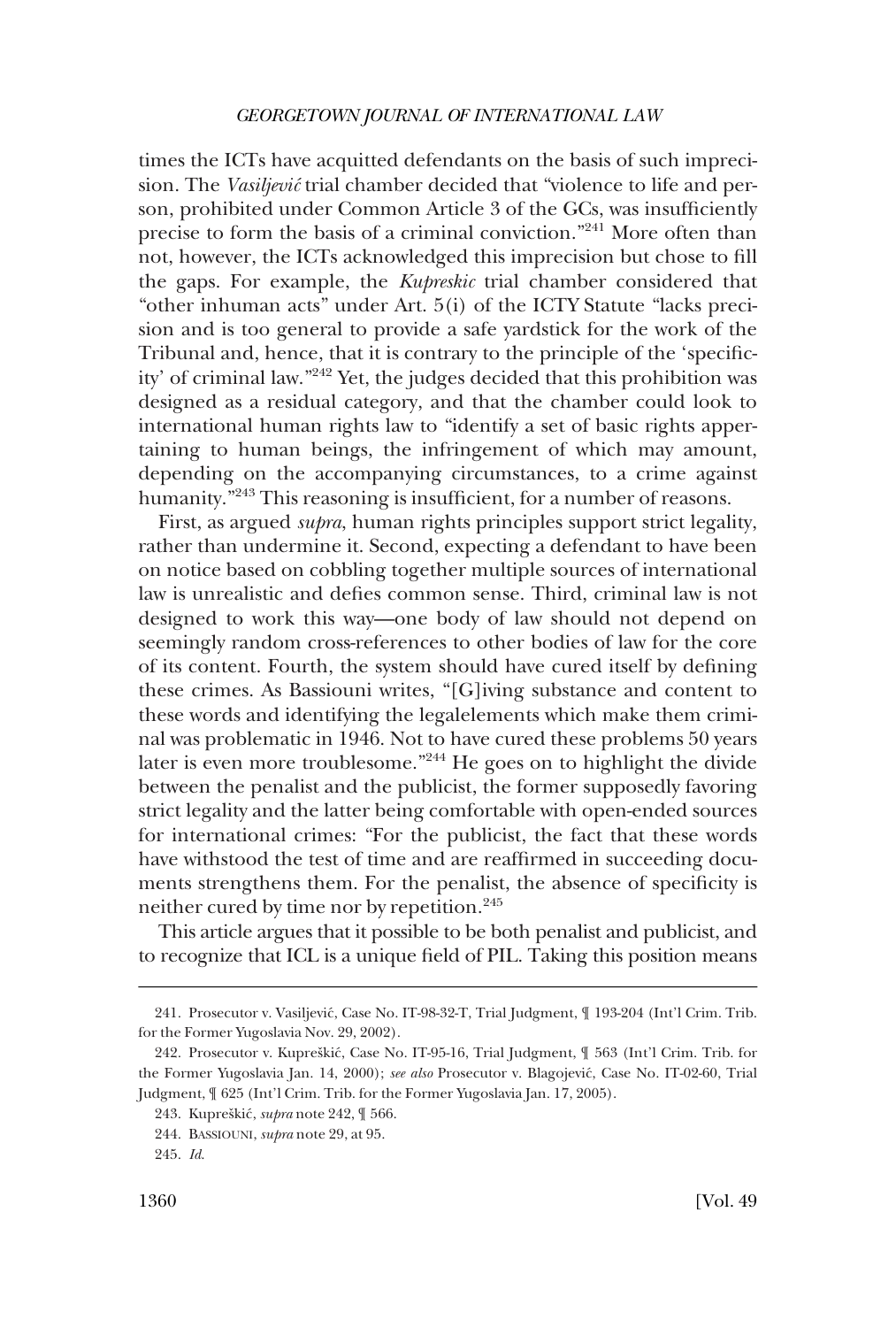<span id="page-40-0"></span>moving away from the IHL origins of the field, to develop a level of precision in defining crimes that satisfies ICL's core needs and promises.

### *d. IHL Prohibitions and ICL Crimes Can be Meaningfully Distinct*

The content of IHL prohibitions and ICL crimes can be meaningfully distinct. The treatment of civilians is but one example. The *Kordic´ and Cerkez* trial chamber interpreted the war crime of attacks on civilian populations to require death, serious bodily injury, or equivalent harm.<sup>246</sup> Under IHL, however, this provision is intended to prohibit the deliberate targeting of civilians, regardless of the resultant harm. $247$ Because the IHL prohibition is concerned only with preventing the attack, "irrespective of resultant harm," the IHL and ICL standards should not be equated. $248$ 

More recently, the ICC stated in the *Katanga* case that, under the Rome Statute, a crime occurs when an attack on civilians is launched irrespective of resulting harm. $249$  Thus, for the purposes of the ICC at least, this judgment harmonizes the IHL and ICL definitions of an attack on civilians. This judgment demonstrates an evolving standard and the fact that IHL prohibitions left substantial scope for judicial interpretations. It further demonstrates that differing judicial interpretations created meaningfully distinct *actus rei*. Notably, the ICC's update does not satisfy notice under the temporal jurisdiction of the ICTs. Rather, these shifts underscore the imprecision of IHL prohibitions and the role of judicial crime creation at the ICTs.

Additionally, the content of the two bodies of law can be deployed in substantially different ways. The ICTY Appeals Chamber decided in its 2008 *Martic´* judgment to incorporate "the definition of civilian

<sup>246.</sup> Prosecutor v. Kordic, Case No. IT-9495-14/2, Judgment, ¶ 55-68 (Int'l Crim. Trib. for the Former Yugoslavia Dec. 17, 2004).

<sup>247.</sup> The prohibition on attacks on civilians can be found in multiple locations. *See, e.g*., Protocol Additional to the Geneva Conventions of 12 August 1949, and relating to the Protection of Victims of International Armed Conflicts (Protocol II) art. 13(2), June 8, 1977, 1125 U.N.T.S. 609; Convention on Prohibitions or Restrictions on the Use of Certain Conventional Weapons Which May Be Deemed to Be Excessively Injurious or to Have Indiscriminate Effects (with Protocols I, II and III) Amended Protocol II, art. 3(7), and Protocol III, art. 2(1), Oct. 10, 1980,1342 U.N.T.S. 137.

<sup>248.</sup> SIVAKUMARAN, *supra* note 238, at 338-39.

<sup>249.</sup> Prosecutor v. Katanga, Case No. ICC-01/04-01/07, Decision on the Confirmation of Charges, ¶ 270 (Sep. 30, 2008).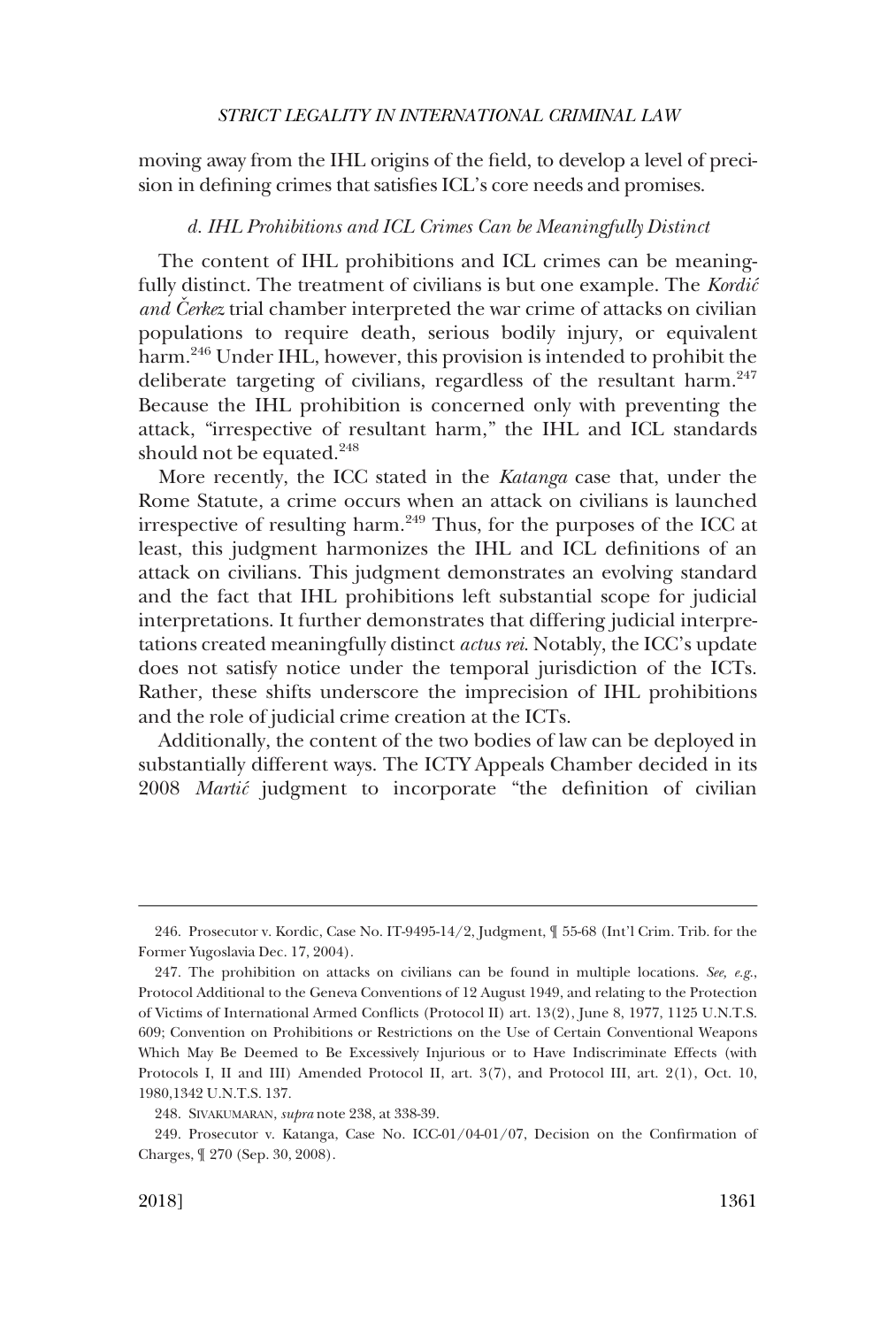<span id="page-41-0"></span>contained in Article 50 of Additional Protocol I"250 for the purposes of determining attacks on civilians. However, in the subsequent 2009 *Mrkšić and Sljivančanin* Appeals Judgment, it separated satisfying the IHL definition of civilian for the purposes of attacks on civilians from prosecuting attacks as crimes against humanity. Noting that "the civilian status of the victims, the number of civilians, and the proportion of civilians within a civilian population are factors relevant to the determination of whether" a population is civilian under Article 5 of the ICTY Statute, "there is no requirement nor is it an element of crimes against humanity that the victims of the underlying crimes be 'civilians.'"251 In declaring that an attack on civilians could be prosecuted at the ICTY as a crime against humanity even if none of the victims meets IHL's definition of "civilian," it created further separation between IHL and ICL.

In contrast, the ICTR's definition of civilians was broader than that found in IHL. The *Akayesu* judgment stated that "members of the civilian population . . . includ[e] members of the armed forces who have laid down their arms and those persons placed *hors de combat*."252 This definition was reinforced in the 1999 *Rutaganda* and 2000 *Musema* trial judgments.<sup>253</sup> Under IHL treaties such as the GCs, civilians, members of the armed forces who have laid down their arms, and *hors de combat*  are treated as distinct categories and addressed in separate treaties. This is but one way that the content of IHL and ICL diverge, and one example of how it was unpredictable which way the judges at the ICTs would interpret IHL as relevant to ICL crimes. This lack of predictability undermines notice.

### 3. Characterizing Rape as an Act Mala in se is Insufficient for Notice

Similar to reliance on national law or IHL, some have argued that notice for rape was provided via the character of the act as *mala in se*, or, inherently wrong. *Malum in se* acts are so deemed because they are "bad in and of themselves."254 They are distinguished from *malum prohibitum*, acts designated criminal by virtue of positive law as opposed to their inherent wrongness.<sup>255</sup> Hallevy writes that the distinction originated in

<sup>250.</sup> Prosecutor v. Martić, Case No. IT-95-11, Appeals Judgment,  $\int$  302 (Int'l Crim. Trib. for the Former Yugoslavia Oct. 8, 2008).

<sup>251.</sup> Prosecutor v. Mrkšić, Case No. IT-95-13/1, Appeals Judgment,  $\parallel$  32 (Int'l Crim. Trib. for the Former Yugoslavia May 5, 2009).

<sup>252.</sup> Prosecutor v. Akayesu, Case No. ICTR-96-4, Judgment, ¶ 582 (Sep. 2, 1998).

<sup>253.</sup> Prosecutor v. Rutaganda, Case No. ICTR-96-3, Trial Judgment (Dec. 6, 1999); Prosecutor v. Musema, Case No. ICTR-96-13, Trial Judgment (Jan. 27, 2000).

<sup>254.</sup> HALLEVY, *supra* note 22, at 23.

<sup>255.</sup> *Id*.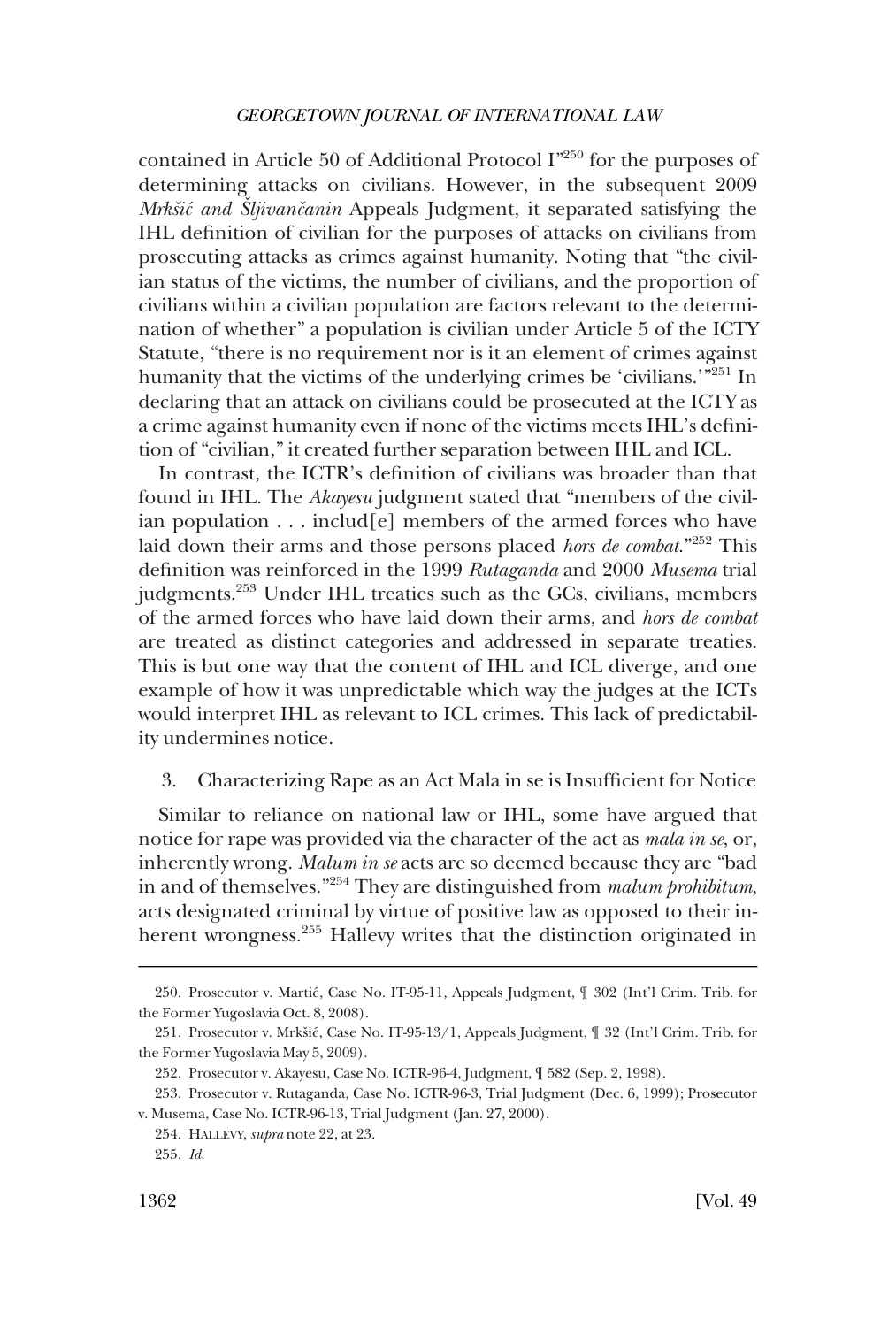"medieval concepts of morality, religion, and society, as well as from the concept of natural law." 256 It was then "transferred to criminal law in the nineteenth and twentieth centuries," and modified based on the social context of the countries in which it was applied.257 *Malum in se*  crimes are thought to provide notice by their very nature: "The belief behind this distinction is that there is a basic core of offenses that are understandable to any rational human being, even if there is no specific provision that explicitly prohibits them. These offenses contain an intrinsic evil. . . .<sup>"258</sup> The *Šainović et al* Trial Judgment is important to the evolution of the crimes of rape and sexual violence at the ICTs. The *Sainovic<sup>\*</sup>* et al Decision on Dragoljub Ojdanic<sup>\*</sup>s Motion Challenging Jurisdiction claimed that notice was provided by the inherently wrongful character of the charged acts.259 Similarly, a *Hadzihasanovic* Decision stated that notice was satisfied because the accused "must be able to appreciate that the conduct is criminal in the sense generally understood, without reference to any specific provision."260 Van Schaack characterizes this approach as disregarding legality when judges deem an act *malum in se*.<sup>261</sup> The reasoning of the *Šainovic<sup>\*</sup> et al* Decision mirrored the definition of *mala in se* crimes provided *supra*, emphasizing that the inherent evil of the acts in question provided notice. The judges wrote that:

Although the immorality or appalling character of an act is not a sufficient factor to warrant its criminalization under customary international law, it may in fact play a role in that respect, insofar as it may refute any claim by the Defence that it did not know of the criminal nature of the acts.<sup>262</sup>

This argument relies on morality as a substitute for positive criminal law. Additionally, it conflates an understanding of an act as criminal with the actual criminalization of an act; the former is a subjective

<sup>256.</sup> *Id*.

<sup>257.</sup> *Id*.

<sup>258.</sup> *Id*.

<sup>259.</sup> Prosecutor v. Sainović, Case No. IT-05-87, Decision on Dragoljub Ojdanic's Motion Challenging Jurisdiction: Indirect Co-Perpetration, ¶ 42 (Int'l Crim. Trib. for the Former Yugoslavia Mar. 22, 2006).

<sup>260.</sup> Prosecutor v. Hadzihasanovic, Case No. IT-01-47-AR72, Decision on Interlocutory Appeal Challenging Jurisdiction in Relation to Command Responsibility, ¶ 34 (Int'l Crim. Trib. for the Former Yugoslavia Jul. 16, 2003).

<sup>261.</sup> Van Schaack, *supra* note 1, at 156.

<sup>262.</sup> Šainović, ¶ 10.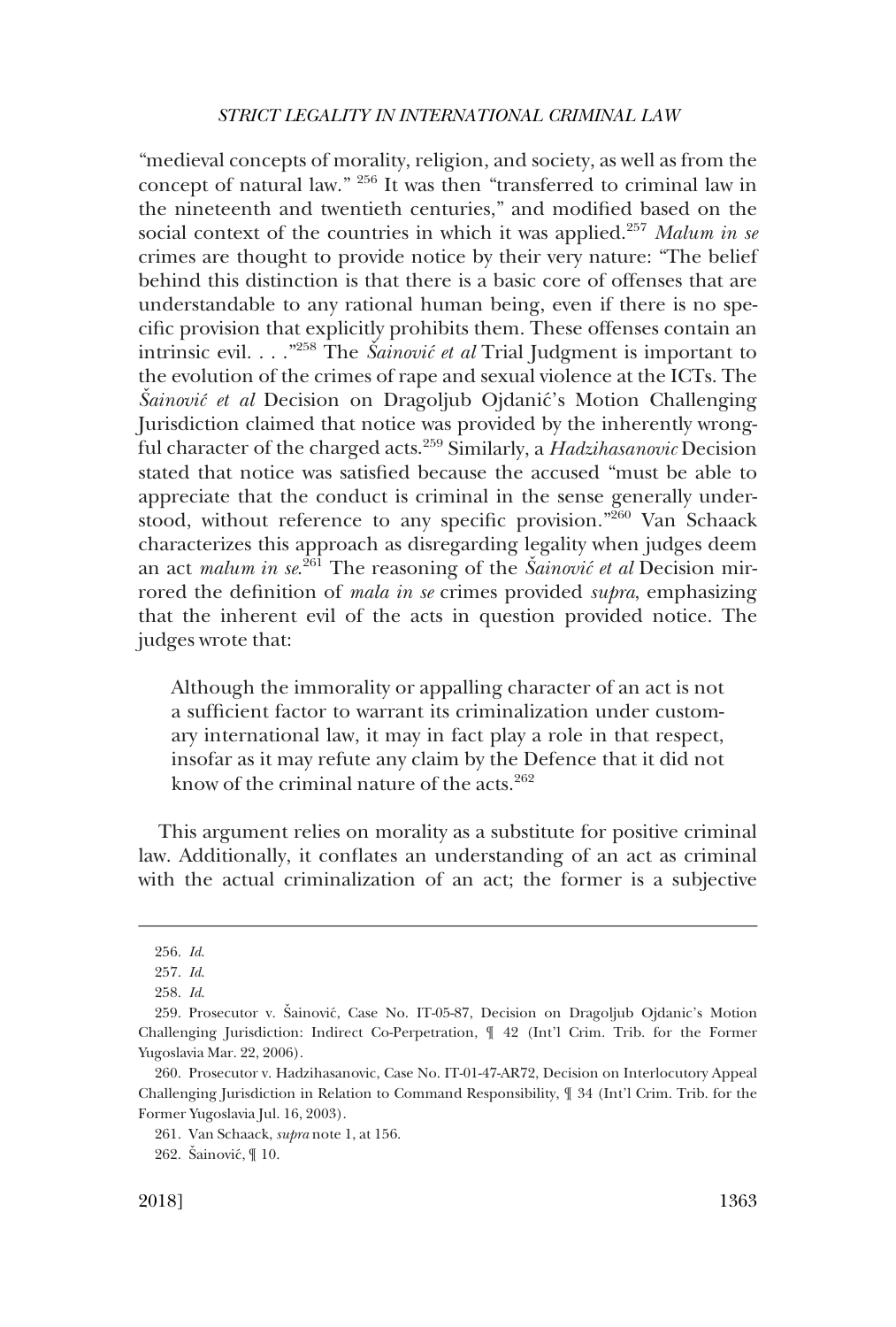understanding and as such may be a presumption or a mistake. The latter should be a fact if it is to form the basis of a conviction. This conflation is unwarranted: "[t]he moral and legal systems are two distinct checks on human behaviour."263 A resort to morality invokes natural rather than positive law. To grossly summarize the distinctions, natural law is said to be knowable to all people via their faculty of reason.<sup>264</sup> It exists outside the creation of human made law.265 In this way it parallels the idea that acts *mala in se* should be known by all to be criminal, even in the absence of positive criminal law. In contrast, a hallmark of positivism is the divorce between law and morality. <sup>266</sup>

The tension within ICL between positive and natural law predates the ICTs: Justice Robert Jackson argued at the Nuremberg trials that allowing war criminals to go free due to the absence of formal law "would mock the dead and make cynics of the living,"<sup>267</sup> while Justice" Pal contended at the Tokyo Tribunal that the tribunal operated based on political ideology rather than law.268 The interplay between legality and law creation at the ICTs has been described as a judicial balancing between positive and natural law, $^{269}$  and the tendency of the ICT judges

265. *Id*.

266. Defining legal positivism is challenging given the diversity of theories. However, some commonalities within the positivist school are uncontroversial, including its rejection of natural law as a source of law and a focus on the proper sources of law as fundamental in defining law as such. *See, e.g*., Herbert L.A. Hart, *Positivism and the Separation of Law and Morals*, 74 HARV. L. REV. 593 (1958); Frauke Lachenmann, *Legal Positivism, in* 6 THE MAX PLANCK ENCYCLOPEDIA OF PUBLIC INTERNATIONAL LAW 785 (Wolfrum Rüdiger ed., 2012). Leading positivists acknowledge that judges make law. *See, e.g*., Herbert L.A. Hart, *Formalism and Rule-Scepticism, in* THE CONCEPT OF LAW (Joseph Raz & Penelope A. Bulloch eds., 3rd ed. 2012).

267. ROBERT H. JACKSON, THE NUREMBERG CASE 8 (1947).

268. *See, e.g*., Elizabeth S. Kopelman, *Ideology and International Law: The Dissent of the Indian Justice at the Tokyo War Crimes Trial*, 23 N.Y.U. J. INT'L L. & POL. 373 (1991).

269. Noora J. Arajärvi, *Between Lex Lata and Lex Ferenda? Customary International (Criminal) Law and the Principle of Legality*, 15 TILBURG L. REV.: J. INT'L & EURO. L. 163 (2011) ("Courts face constant juxtaposition between the positivist and natural law approaches. Neither end of the spectrum, however, seems to provide fully satisfactory outcomes in international criminal law, an area of public international law in which the principle of legality and moral standards often collide."). Arajärvi has also written of this relationship in regard to customary international law in particular. Noora J. Arajärvi, *Customary International Law and the Principle of Legality in International Criminal Courts*, ACADEMIA.EDU, 1 [https://www.academia.edu/202248/Customary\\_International\\_](https://www.academia.edu/202248/Customary_International_Law_and_the_Principle_of_Legality_in_International_Criminal_Courts)  [Law\\_and\\_the\\_Principle\\_of\\_Legality\\_in\\_International\\_Criminal\\_Courts.](https://www.academia.edu/202248/Customary_International_Law_and_the_Principle_of_Legality_in_International_Criminal_Courts) David Kennedy has noted a similar tendency among international lawyers who seek to avoid categorization as either formalists or proponents of flexibility and the goals of the "international community." David

<sup>263.</sup> Richard L. Gray, *Eliminating the (Absurd) Distinction Between Malum In Se and Malum Prohibitum Crimes*, 73 WASH. U. L. REV. 1369, 1394 (1995).

<sup>264.</sup> *See, e.g*., Alexander Orakhelashvili, *Natural Law and Justice, in* THE MAX PLANCK ENCYCLOPEDIA OF PUBLIC INTERNATIONAL LAW 523 (Wolfrum Rüdiger ed., 2012).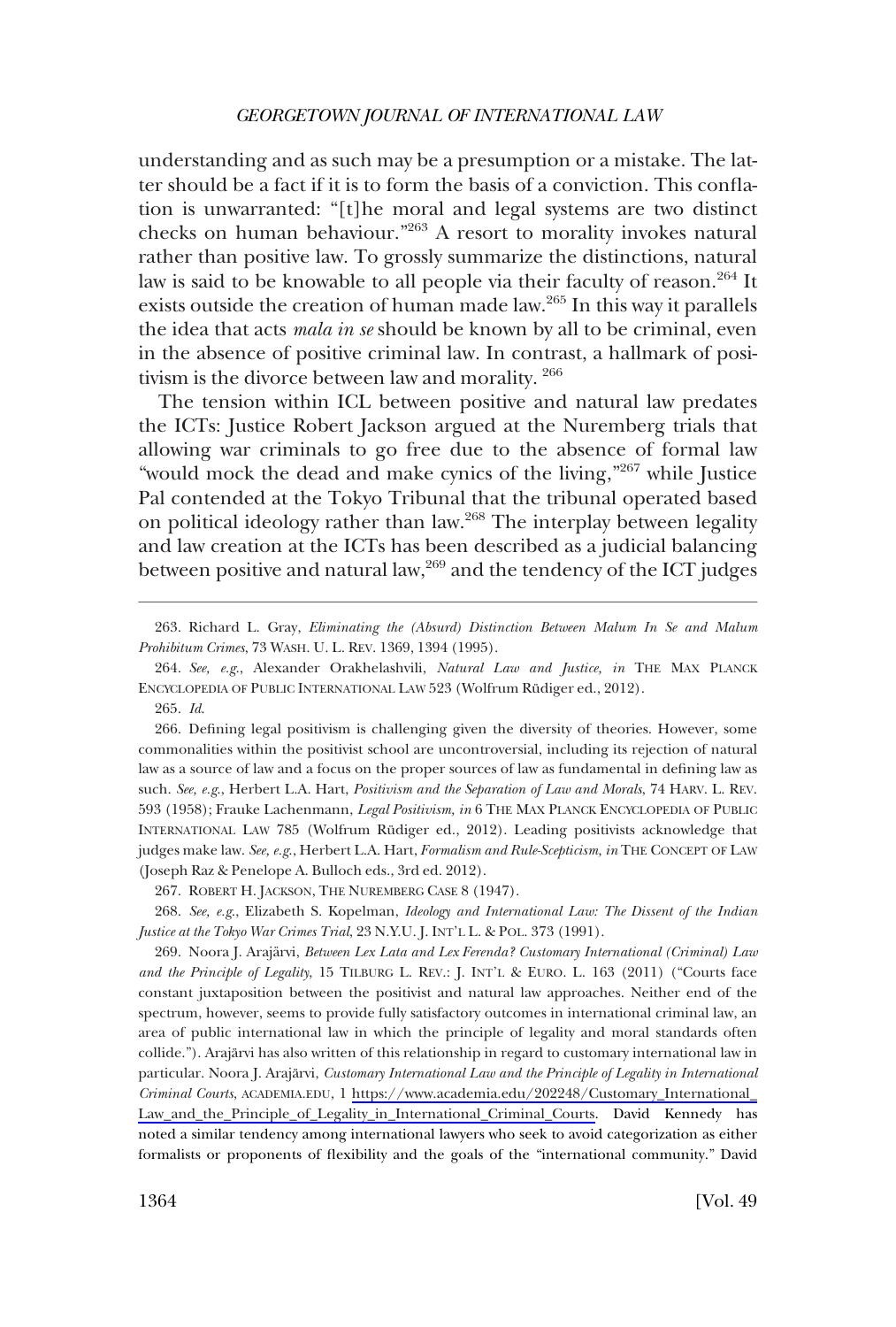to cloak their resort to natural law in positivist language has not gone unnoticed.270 The split between positivism and natural law mirrors what Koskenniemi has described as apology versus utopia, or the "attempt[] to ensure the *normativity* of the law by creating distance between it and State behaviour, will and interests. . .[and] to ensure the law's *concreteness* by distancing it from a natural morality."<sup>271</sup> The effort to achieve both at the same time creates an unworkable paradox: the normativity must come from something higher than the State, but the validity of international law as such continues to rely on the State as opposed to something outside of it.

A natural law-focused approach prompts the judge to fill the gap in the name of justice, incurring a trade-off between legality and a particular notion of morality.272 Meron stated that

[T]he tribunals have [thus] been guided, and are likely to continue to be guided, by the degree of offensiveness of certain acts to human dignity; the more heinous the act, the more the tribunal will assume that it violates not only a moral principle of humanity but also a positive norm of customary law.<sup>273</sup>

Meron's comments underscore that, in articulating new elements of crimes, the ICT judges were balancing different, sometimes conflicting, principles. Relying on *mala in se* as a substitute for notice requires judges to make moral decisions about the nature of crimes.<sup>274</sup> This will inevitably lead to situations in which notice was not provided, as judicial values are not a source of ICL.

Kennedy, *The Last Treatise: Project and Person (Reflections on Martti Koskenniemi's From Apology to Utopia)*, 7 GERMAN L. J. 987 (2006).

<sup>270.</sup> Robert Cryer, *The Philosophy of International Criminal Law, in* RESEARCH HANDBOOK ON THE THEORY AND HISTORY OF INTERNATIONAL LAW 250 (Alexander Orakhelashvili ed., 2011).

<sup>271.</sup> Koskenniemi, *supra* note 147, at 2.

<sup>272.</sup> Comparing Hart's version of positivism and Fuller's version of natural law, Noora Arajärvi writes that "[a]s a consequence of absolute fidelity to positive (and 'black-letter') law, it follows that some perpetrators can never be brought to justice. On the other side, allowing for the 'inner morality' of law to prevail over the principle of legality may lead to an abuse of law, perhaps in a form of political trials, and destruct the legal safeguards protecting individuals from arbitrary exercise of power by the courts." Arajärvi, *Customary International Law and the Principle of Legality in International Criminal Courts*, *supra* note 269, at 4.

<sup>273.</sup> Theodor Meron, *The Geneva Conventions as Customary Law*, 81 AM. J. INT'L L. 348, 361 (1987).

<sup>274.</sup> *See* Jared Wessel, *Judicial Policy-Making at the International Criminal Court: An Institutional Guide to Analyzing*, 44 COLUM. J. TRANSNAT'L L. 377, 385 (2006) ("In cases of ambiguity . . . judges often make interpretations with reference to their own values.").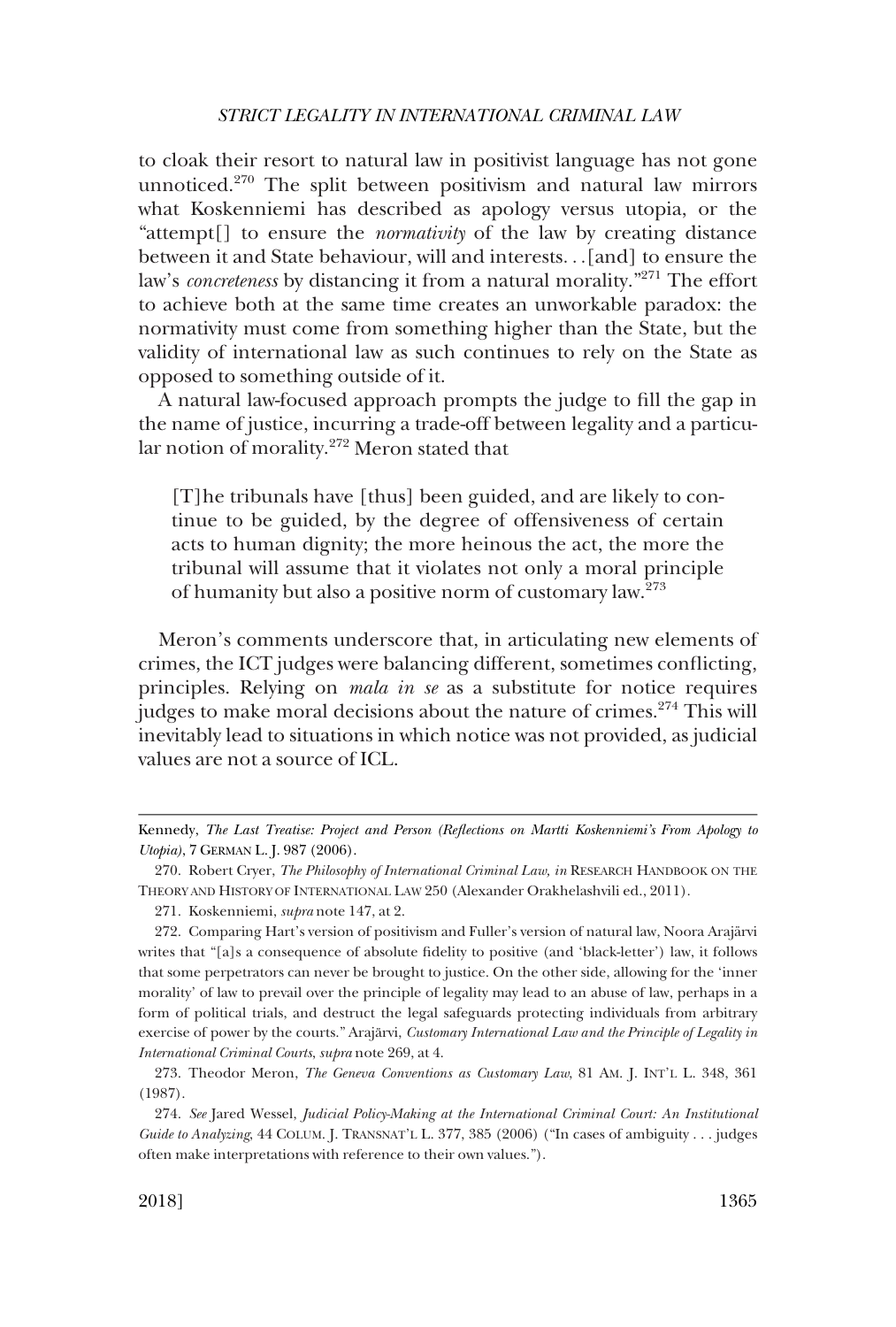In these situations, the judges "assume that international law is imbued with the core values of an international community."275 Core values and a common understanding of inherent wrong are essential for declaring an act *mala in se*. Whether or not it is possible to achieve such uniformity and thus foreseeability in ICL depends on one's views of international law. However, there is a huge diversity of approaches to international law. The validity of considering the role of acts *malum in se* likewise depends on one's vision of law. For example, a contractarian view of law argues that "*[m]alum in se* conduct cannot be understood as wrong prior to the social contract, prior to or independently of the agreement to enter into mutually beneficial cooperation."<sup>276</sup> On this view, while acts *malum in se* "can be understood as wrong prior to their legal prohibition,"<sup>277</sup> they need a context of social contract.<sup>278</sup> Absent a social contract to act peacefully and for mutual benefit, the moral invocation not to harm has little meaning. The emphasis on the social contract strains the power of international law to punish, since the concept of the international community is ambiguous<sup>279</sup> and disputed.<sup>280</sup> However, there is at least one category of crime that might be said to represent undisputed values in the international community and that

275. ALAN BOYLE & CHRISTINE CHINKIN, THE MAKING OF INTERNATIONAL LAW 281 (2007). An appeal to lofty principles has not escaped harsh criticism. *See, e.g*., Kenneth Anderson, *The Rise of International Criminal Law: Intended and Unintended Consequences*, 20 EURO. J. INT'L L. 339 (2009). Anderson writes of the righteousness of such a position that:

*Id*.

277. *Id*.

278. *Cf*. Martha Nussbaum, *Beyond the Social Contract: Capabilities and Global Justice*, 32 OXFORD DEV. ST. 3 (2004) (sidestepping the need for a social contract and offering a critique to contractarian theory with her capabilities approach to international law).

279. *Cf*. Dino Kritsiotis, *Imagining the International Community* 12 EURO. J. INT'L L. 961 (2002) (presenting the divergence of ideas as to what "international community" means as multiple communities and valuable inclusiveness).

280. Stephen Neff, *An International Community - Is There Any Such Thing?* LAUTERPACHT CENTRE FOR INT'L LAW (Oct. 9, 2015), [http://www.lcil.cam.ac.uk/events/lcil-friday-lecture-international](http://www.lcil.cam.ac.uk/events/lcil-friday-lecture-international-community-there-any-such-thing-dr-stephen-neff)[community-there-any-such-thing-dr-stephen-neff;](http://www.lcil.cam.ac.uk/events/lcil-friday-lecture-international-community-there-any-such-thing-dr-stephen-neff) Brian Urquhart, *The International Community— Fact or Friction?* 1 MACALESTER INT'L 3 (1995) [http://digitalcommons.macalester.edu/cgi/](http://digitalcommons.macalester.edu/cgi/viewcontent.cgi?article=1006&context=macintl)  [viewcontent.cgi?article=1006&context=macintl.](http://digitalcommons.macalester.edu/cgi/viewcontent.cgi?article=1006&context=macintl)

Justice may be a matter for the angels, above all things and looking down, but the administration of justice is an earthly mission that partakes as much of partiality as impartiality, peculiar as that must sound to international criminal lawyers and those, like the human rights organizations, who believe they have unique purchase on the categorical imperative because they incarnate Kant."

<sup>276.</sup> Susan Dimock, *Contractarian Criminal Law Theory and Mala Prohibita Offences, in* THE POLITICAL MORALITY OF THE CRIMINAL LAW 151, 151-52 (R.A. Duff et al. eds., 2014).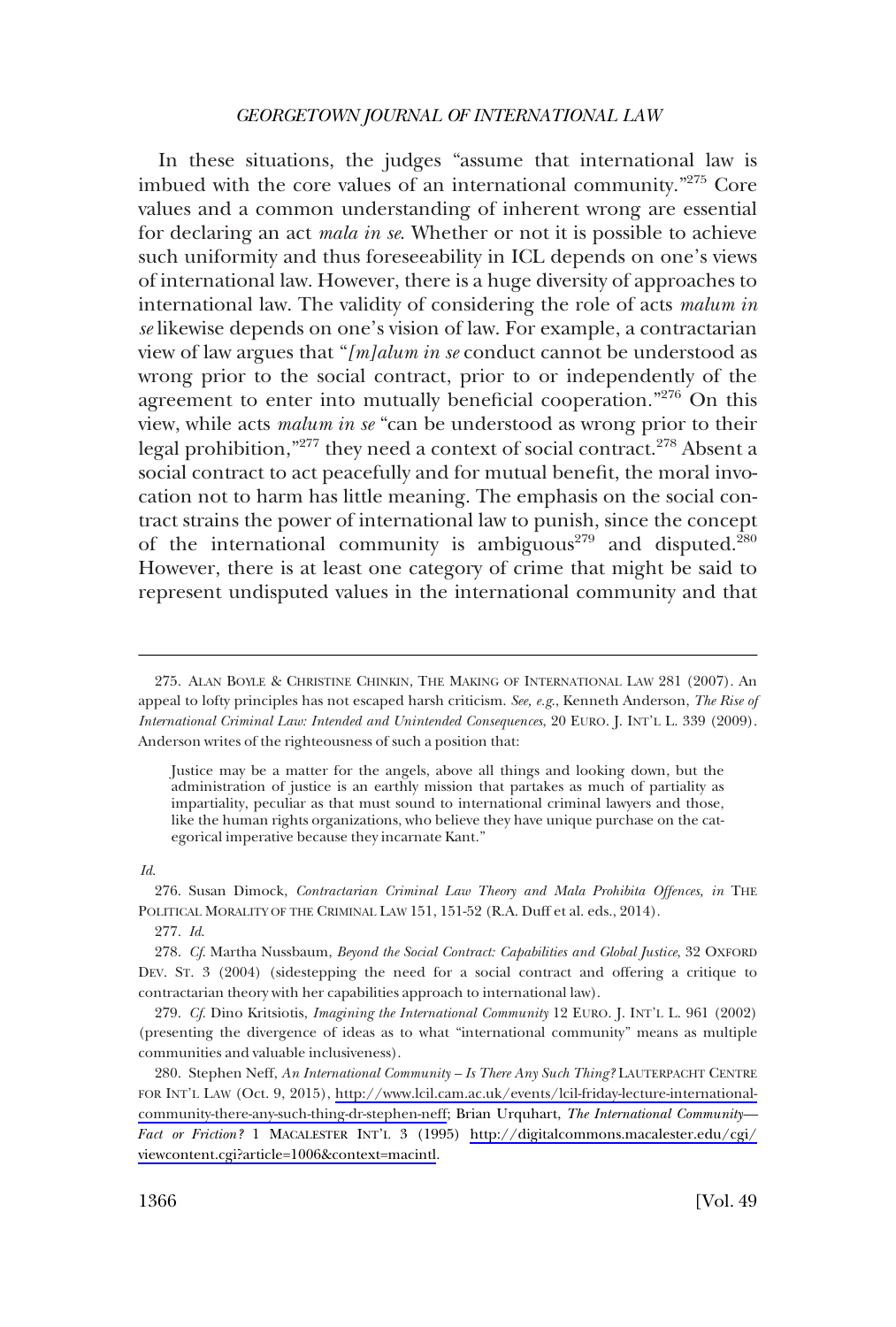exists above the State and without need for a social contract. This category is *jus cogens*.

The theory and origin of the distinction between *mala in se* and *mala prohibita* seems parallel to *jus cogens* rules. The separation dates at least as early as 1400s England, when the King was said to rule by divine right and had the power to pardon people for *mala prohibita* but not *mala in se*. 281 The rationale behind this distinction was that there are some things higher even than the power of the King, and some wrongs so egregious that they could not be pardoned.<sup>282</sup> Similarly, in international law, *jus cogens* rules are beyond the capacity of States to modify, except by a norm of a similar character.<sup>283</sup> Finnis has written of *jus cogens* in international law and *mala in se* in the common law tradition as parallel.<sup>284</sup> ICL is concerned with only the gravest crimes. The Rome Statute mentions that the ICC has jurisdiction over "the most serious crimes of concern to the international community as a whole" four times.285 On this basis, it could be inferred that ICL crimes are *mala in se* crimes.

However, there is no such category in international law. Schabas has used the terms *mala in se* and *mala prohibita* to denote different types of crimes in ICL, but without definitive effect.<sup>286</sup> His writing implies that so-called "core crimes" that "shock the conscience of humanity" might be considered *malum in se*, and that other international crimes denoted as "treaty crimes" might be deemed *malum prohibitum*. 287 Yet, several international crimes suggest a gray area between such categories.<sup>288</sup> Indeed, he notes that any such distinctions in ICL are muddled and lack clarity.289 Similarly Hallevy points out that in the domestic sphere

<sup>281.</sup> ROLLIN M. PERKINS, PERKINS ON CRIMINAL LAW 784 (2nd ed. 1969) (dating the distinction to a judicial decision from 1496). *But see* HALL, *supra* note 31, at 338 (arguing it is "an ancient and revered theory that is much older.").

<sup>282.</sup> Gray, *supra* note 263, at 1374.

<sup>283.</sup> Vienna Convention on the Law of Treaties art. 53, May 23, 1969, 1155 U.N.T.S. 331.

<sup>284.</sup> John Finnis, *Natural Law Theories*, STANFORD ENCYCLOPEDIA OF PHILOSOPHY (Nov. 4, 2015) <https://plato.stanford.edu/entries/natural-law-theories/>("*Ius gentium—ius cogens—mala in se* human rights: legal rules and rights posited because morally necessary parts of any legal system.").

<sup>285.</sup> Rome Statute, Preamble, ¶¶ 4, 9 and arts. 1, 5(1).

<sup>286.</sup> William A. Schabas, *International Crimes, in* ROUTLEDGE HANDBOOK OF INTERNATIONAL LAW 273 (David Armstrong ed., 2009).

<sup>287.</sup> *Id*. at 272-74.

<sup>288.</sup> *Id*. at 273.

<sup>289.</sup> *Id*. *See also* Jeremy Waldron, *Torture and Positive Law: Jurisprudence for the White House*, 105 CLMLR 1681 (2005). Waldron argues that prohibitions on torture must be understood as *mala in se*. *Id*. at 1693. However, he arrives at this conclusion by arguing that torture is both wrong and has been legally regulated for a long time, in order to argue against the idea that there is unregulated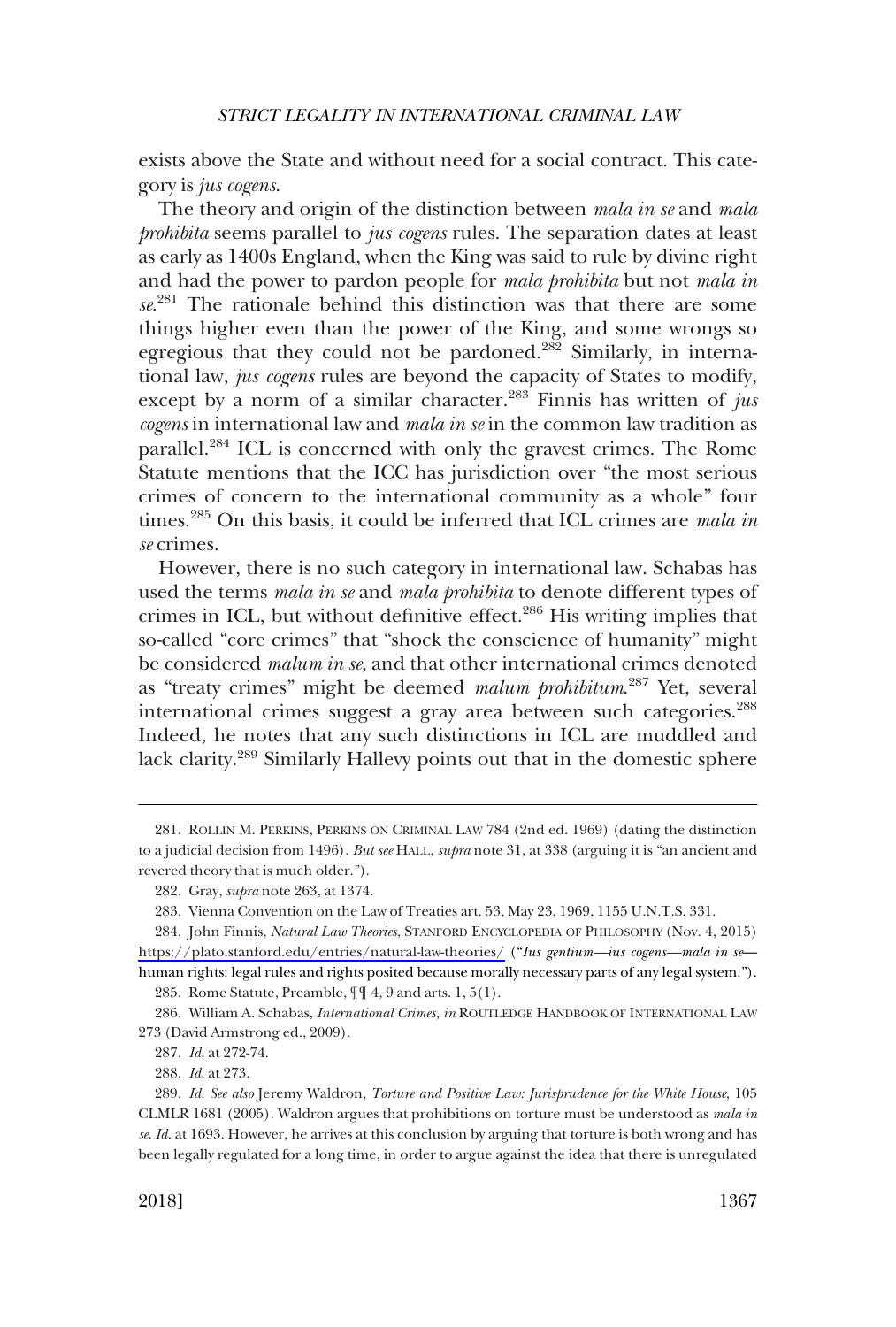many crimes, such as driving under the influence of alcohol and intoxication in a public place, have at different times been classified as *mala in se* and *mala prohibita*. 290 Notice requires more clarity and predictability than exhibited in either ICL's references to *mala in se* or the shifts in *mala in se* in the domestic context.

Rather than existing as a separate category that supersedes legality, even acts *mala in se* are subject to legality's restrictions. Legal philosopher Brand-Ballard writes that "[t]aken literally, *nullum crimen* also extends to these cases. . .[in which] actions *mala in se*. . .are not prohibited under criminal law."<sup>291</sup> He examines several theories of punishment, including minimalist retribution, retribution, and actconsequentialism, declaring that under all of them "*nullum crimen*  forbids reaching the optimal result" of punishing the wrongdoer even when the act in question is *malum in se*.<sup>292</sup> He classifies this juncture as a "fork in the road"—a choice must be made as to whether to follow strict legality and possibly acquit or to modify legality based on ideas of morality.<sup>293</sup> Bending the criminal law to notions of morality undermines the very purpose of criminalization: not everything wrong is criminalized.294 There are many wrongs that *ought* to be criminalized, but that does not mean they *are* or *have been* criminalized. Rather, the relationship between morality and criminalization is inconsistent: "[m]any moral behaviors may be considered offenses, and immoral behaviors be absolutely legal." 295

Sexual violence in particular is a place where morality and notice for the purposes of legality diverge. Domestic rape laws exhibit a profound diversity in their scope and content. Hallevy writes that "definition of specific offenses is complicated to such a degree that it is not entirely understandable to a reasonable person" and cites as an example that "[r]ape of a wife was not considered rape until the end of the twentieth century, and rape was classified as a *mala in se* offense."296 This lack of clarity is one reason why choosing strict legality over notice via *malum in se* can be characterized as the more "moral" action, particularly in "our

292. *Id*. at 173

space to torture, rather than by explaining what it means for a crime to be *mala in se* under ICL. *Id*. at 1693-95.

<sup>290.</sup> HALLEVY, *supra* note 22, at 24.

<sup>291.</sup> JEFFREY BRAND-BALLARD, LIMITS OF LEGALITY: THE ETHICS OF LAWLESS JUDGING 172 (2010).

<sup>293.</sup> *Id*.

<sup>294.</sup> Dimock, *supra* note 276, at 165.

<sup>295.</sup> HALLEVY, *supra* note 22, at 25.

<sup>296.</sup> *Id*.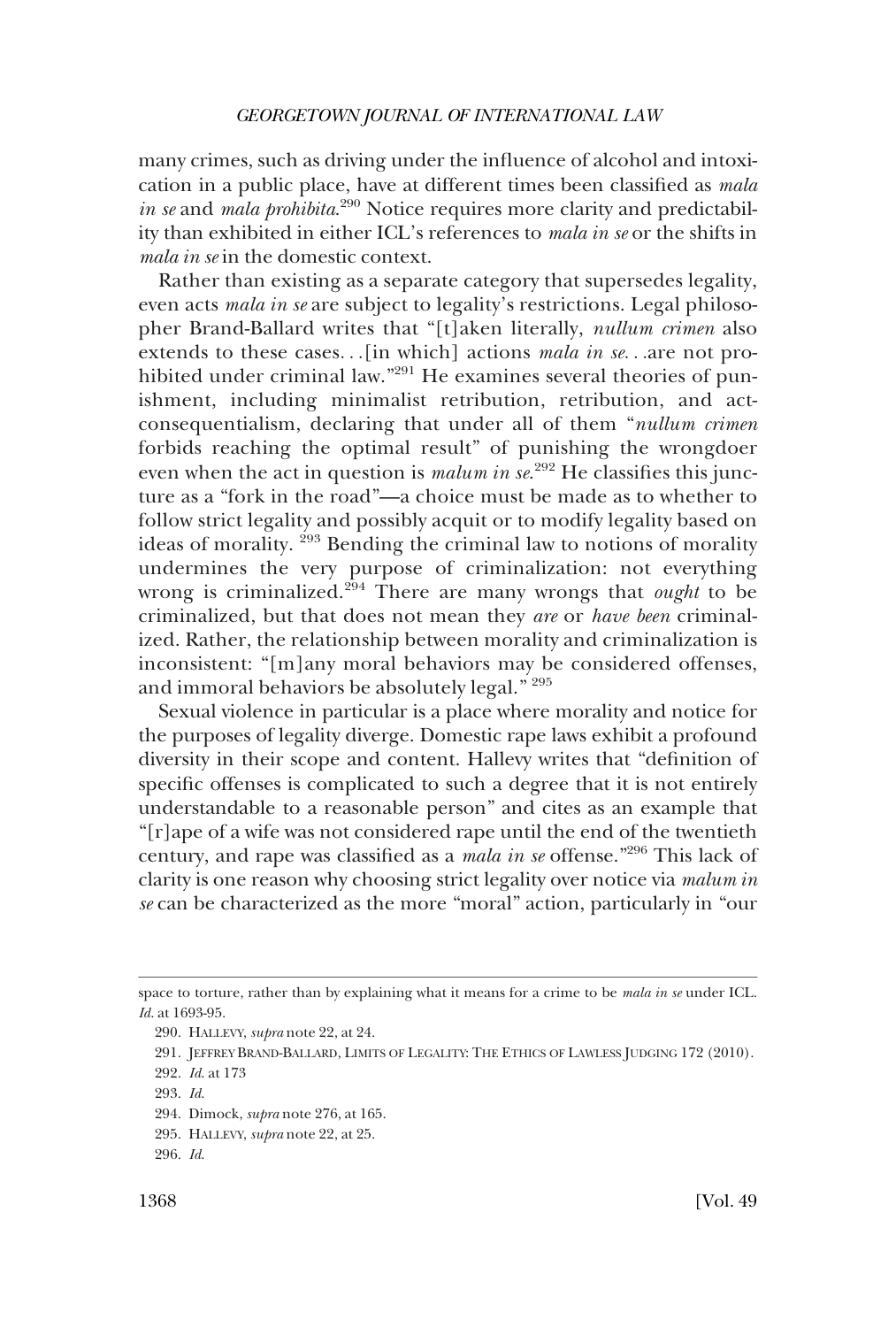<span id="page-48-0"></span>morally complex world."<sup>297</sup> The predictability and impartiality strict legality provides is its own form of morality and integrity. A strict positivist view of legality protects "the inner morality of law,"298 even when such a view fails to criminalize undesirable behavior, because this position protects the rule of law.

# B. *Legality in ICL Should Be Weaker Than in Domestic Spheres*

A key argument of this article is that legality in ICL should be as strong as, if not stronger than, the principle of legality in the municipal sphere. However, some argue that the nature of the international systems makes a weaker standard more appropriate for ICL. Luban opines that legality in ICL can be more relaxed than legality in municipal jurisdictions, because it is directed at regulating weak institutions rather than powerful States.299 Yet, it is precisely because ICL institutions are weaker than States that the ICL principle of legality must be as strong or stronger than its domestic counterpart. ICL institutions need a strong legality principle to shore up legitimacy and thus the political will of the States it depends upon for enforcement. Without the strong foundation that legality provides, ICL is open to crippling criticism. In this way, strict legality acts as a shield, undergirding ICL's reach and power.

An additional argument for a weaker version of legality in ICL is the notion that the system is too frail, or too inefficient, to bear a higher standard. Van Schaack describes the international system as slow and loath to update treaties. She points out the absence of a global legislature with oversight over key legal tasks such as gap filling, modernization of out-dated law, or reworking of bad law.300 She describes amendments to treaties as "sporadic and sluggish," presenting high transaction costs for reluctant States.<sup>301</sup> However, States Parties to the Rome Statute have as of 2010 approved substantial amendments, 302 including for the provision of a definition of the crime of aggression<sup>303</sup>

<sup>297.</sup> Nicola Lacey, *Philosophy, Political Morality, and History: Explaining the Enduring Resonance of the Hart-Fuller Debate*, 83 NYULR 1059, 1066 (2008).

<sup>298.</sup> *See generally* LON L. FULLER, THE INNER MORALITY OF LAW (1958).

<sup>299.</sup> Luban, *supra* note 169, at 19.

<sup>300.</sup> Van Schaack, *supra* note 1, at 137.

<sup>301.</sup> *Id*.

*See* Amendment to the Rome Statute of the International Criminal Court: Adoption of 302. Amendment to Art.8 (Kampala, Jun. 10, 2010), Depositary Notification C.N.533.2010.TREATIES-6 (*not yet in force*), [https://treaties.un.org/doc/publication/CN/2010/CN.533.2010-Eng.pdf.](https://treaties.un.org/doc/publication/CN/2010/CN.533.2010-Eng.pdf)

<sup>303.</sup> Amendments to the Rome Statute of the International Criminal Court: Adoption of Amendment to Art.8 (Kampala, Jun. 11, 2010), Depositary Notification C.N.651.2010.TREATIES-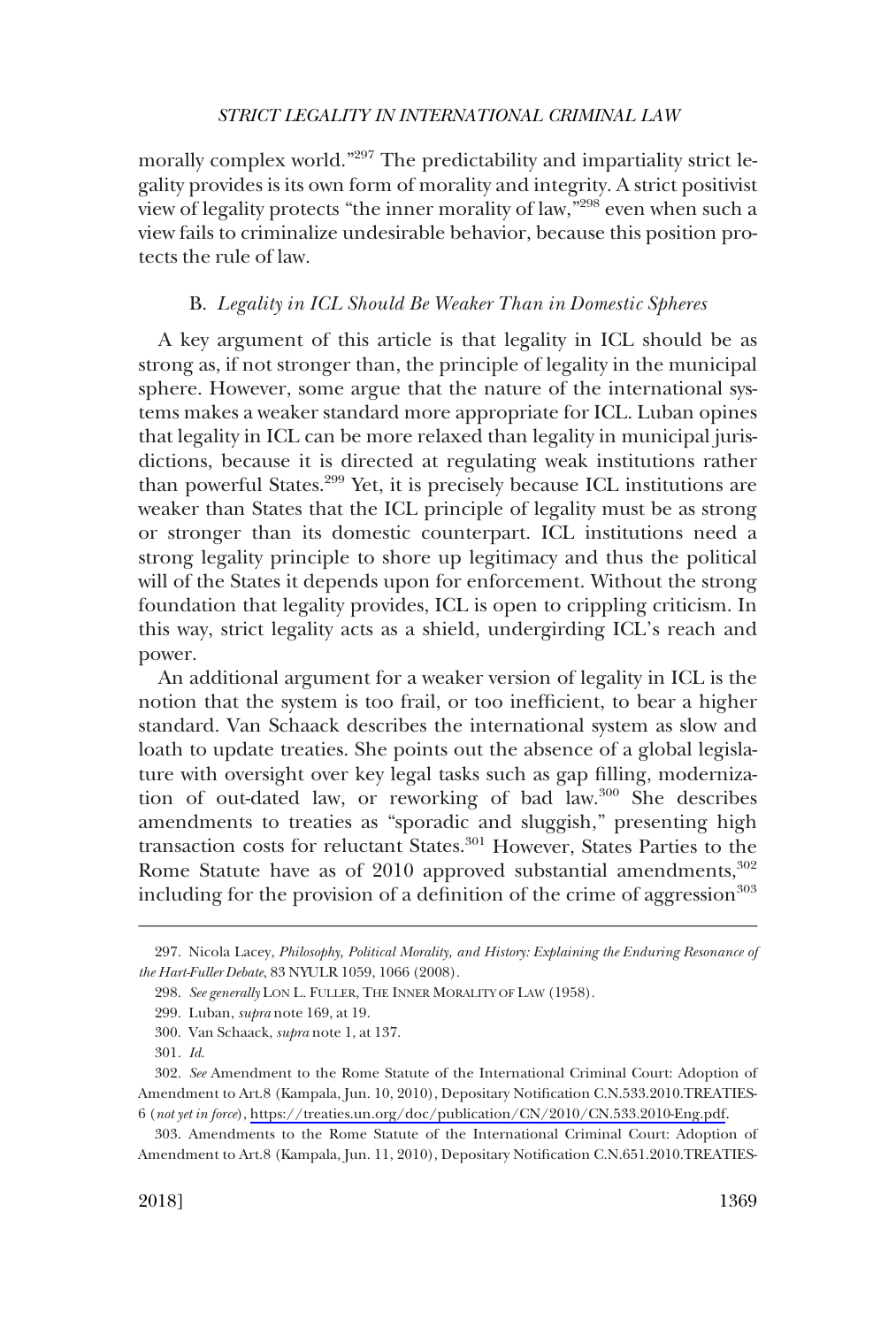over which the ICC will have jurisdiction beginning January 2017 if the Assembly of the Parties approves jurisdiction.<sup>304</sup> These amendments demonstrate the willingness of the Rome Statute's States Parties to update the ICC's legal regime, undermining the idea that States Parties will not take action to update relevant ICL treaties. At the same time, other key treaties, such as the Genocide Convention, remain frozen in time.<sup>305</sup> However, if the States Parties to the Rome Statute stay active, absence of changes to other legal regimes may be irrelevant, given the ICC's jurisdiction over all core international crimes.

The above arguments to make legality weaker based on the deficiencies of ICL are paradoxical: if the system is so flawed, why should it be empowered to punish? Highlighting the deficiencies in the system hardly inspires faith in its capacity to detain, try, and imprison. Conversely, if it is a problematic system, higher standards might mitigate such flaws. In the end, the similarities between the domestic and international criminal justice systems are perhaps more important than the differences, at least for the purposes of legality. For example, Pellet's argument that international crimes are more creative and thus require a more flexible principle of legality fails to take into account that crimes in the municipal sphere are similarly limited only by "men's criminal imagination."306 Overall, the two spheres exhibit key commonalities: enforcement powers must be held in check; judicial discretion

<sup>8 (</sup>*not yet in force*), [https://asp.icc-cpi.int/iccdocs/asp\\_docs/RC2010/AMENDMENTS/CN.651.](https://asp.icc-cpi.int/iccdocs/asp_docs/RC2010/AMENDMENTS/CN.651.2010-ENG-CoA.pdf) [2010-ENG-CoA.pdf](https://asp.icc-cpi.int/iccdocs/asp_docs/RC2010/AMENDMENTS/CN.651.2010-ENG-CoA.pdf)

<sup>304.</sup> On 26 June 2016, Palestine became the 30th country to ratify the amendment, making the only remaining barrier to its implementation a decision by the Rome Statute's Assembly of States Parties to exercise jurisdiction over the crime of aggression. *See* Press Release, United Nations General Assembly, State of Palestine Becomes the Thirtieth State to Ratify the Kampala Amendments on the Crime of Aggression (June 29, 2016), [https://asp.icc-cpi.int/en\\_menus/](https://asp.icc-cpi.int/en_menus/asp/press%20releases/Pages/PR1225.aspx)  [asp/press%20releases/Pages/PR1225.aspx](https://asp.icc-cpi.int/en_menus/asp/press%20releases/Pages/PR1225.aspx). Since that date, the Netherlands, Chile, Argentina and Portugal have also ratified the amendment, bringing the total as of October 20, 2017 to 34. United Nations Treaty Collection, 10. b Amendments on the crime of aggression to the Rome Statute of the International Criminal Court (May 8, 2013), [https://treaties.un.org/doc/](https://treaties.un.org/doc/Treaties/2010/06/20100611%2005-56%20PM/CN.651.2010.pdf) [Treaties/2010/06/20100611%2005-56%20PM/CN.651.2010.pdf](https://treaties.un.org/doc/Treaties/2010/06/20100611%2005-56%20PM/CN.651.2010.pdf). The next step is for the Assembly of States Parties to consider activation of the Court's jurisdiction over the crime of aggression, which it is set to do at its next session in December 2017. *See* International Criminal Court Assembly of States Parties, Sixteenth session, Provisional Agenda (Mar. 6, 2017), U.N. Doc. ICC-ASP/16/1.

*See, e.g*., William A. Schabas, writing that, despite being "much criticised for its limited 305. scope . . . the crime of genocide has been left alone, where it occupies a special place as 'the crime of crimes'." *Introductory Note: Convention on the Prevention and Punishment of the Crime of Genocide* ¶ 19, U.N. AUDIOVISUAL LIBRARY, [http://legal.un.org/avl/ha/cppcg/cppcg.html.](http://legal.un.org/avl/ha/cppcg/cppcg.html)

<sup>306.</sup> *See* Pellet, *supra* note 24, at 1059 (arguing against strict legality by claiming it weakens ICL's opportunity to respond to atrocity).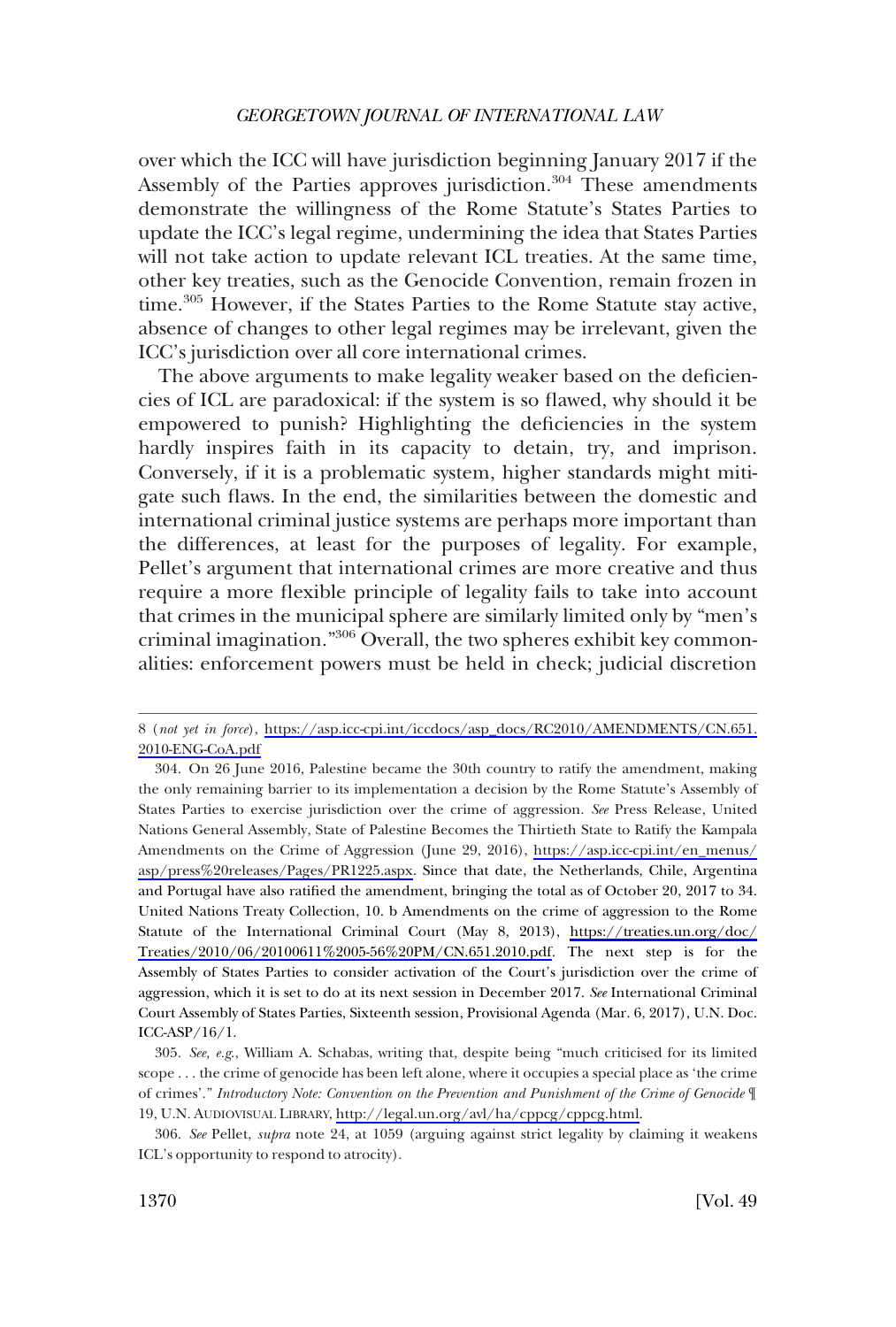<span id="page-50-0"></span>will always be faster and more flexible than amending legislation or treaties; and those who commit serious harm will sometimes outpace the law. This is why, in the end, "[d]irect enforcement systems of ICL are, for the purposes of the principles of legality, indistinguishable from national criminal justice systems, and thus there is no justification for applying a lesser standard of legality to this method of ICL enforcement method."307

# 1. Nullum Crimen Sine Iure in Place of Sine Lege

An example of the argument that legality in the international context should be "more liberal"308— broader, more fluid—than in domestic sphere is the proposition that, in international law, the maxim *nullum crimen sine iure* replaces *nullum crimen sine lege*. 309 It is not clear what this reformulation means: *iure* itself means law or by law.<sup>310</sup> This suggests that the distinction lies in the *type* of law referenced, for example as between written or unwritten law.311 Gallant treats *sine iure* as "indicat [ing] that both written statutory law and uncodified (but binding) law, such as common law and customary international law, can be used to meet the strictures of legality."312 He also submits that *iure* might be similar to *droit* in French, and *lege* to *lois*, with *lois* indicating statutes and *droit* capturing other types of law and/or conveying law in the broadest sense.<sup>313</sup>

If this reformulation is meant to clarify that the sources of ICL are often unwritten, it is simply a restatement of the sources of PIL, and thus does not seem to add anything. Perhaps it is being offered in defense of the fact that ICL has thus far failed to embody *lex scripta*, or a rejoinder to the argument that custom and general principles cannot satisfy legality. In this way it may serve as a retroactive justification of the trajectory of ICL in the 1990s. This position is falling out of fashion with the advent of the Rome Statute and its detailed list of the elements, defences, and penalties,<sup>314</sup> and an emphasis on

<sup>307.</sup> BASSIOUNI, *supra* note 29, at 95.

<sup>308.</sup> *See, e.g*., Haveman, *supra* note 19, at 267 (summarizing and criticizing the "more liberal" version of this principle in ICL).

<sup>309.</sup> *See, e.g*., BASSIOUNI, *supra* note 29, at 88; Van Schaack, *supra* note 1, at 144.

*Iure*, COLLINS DICTIONARY,<http://www.collinsdictionary.com/dictionary/english/iure>. 310.

<sup>311.</sup> BASSIOUNI, *supra* note 29, at 88.

<sup>312.</sup> GALLANT *supra* note 36, at 14 (referencing Stefan Glaser, *La Me´thode d'Interpretation en Droit International Pe´nal*, 9 REV. IT. DIRITTO & PROCEDURA PENALE NUOVA 757, 766 (1966)).

<sup>313.</sup> *Id*. (noting the contrast between "droit" and "lois au sens strict de ce terme" or statutes).

<sup>314.</sup> *See* Elements of Crimes, arts. 77, 78, 110, U.N. Doc. PCNICC/2000/1/ Add.2 (2000).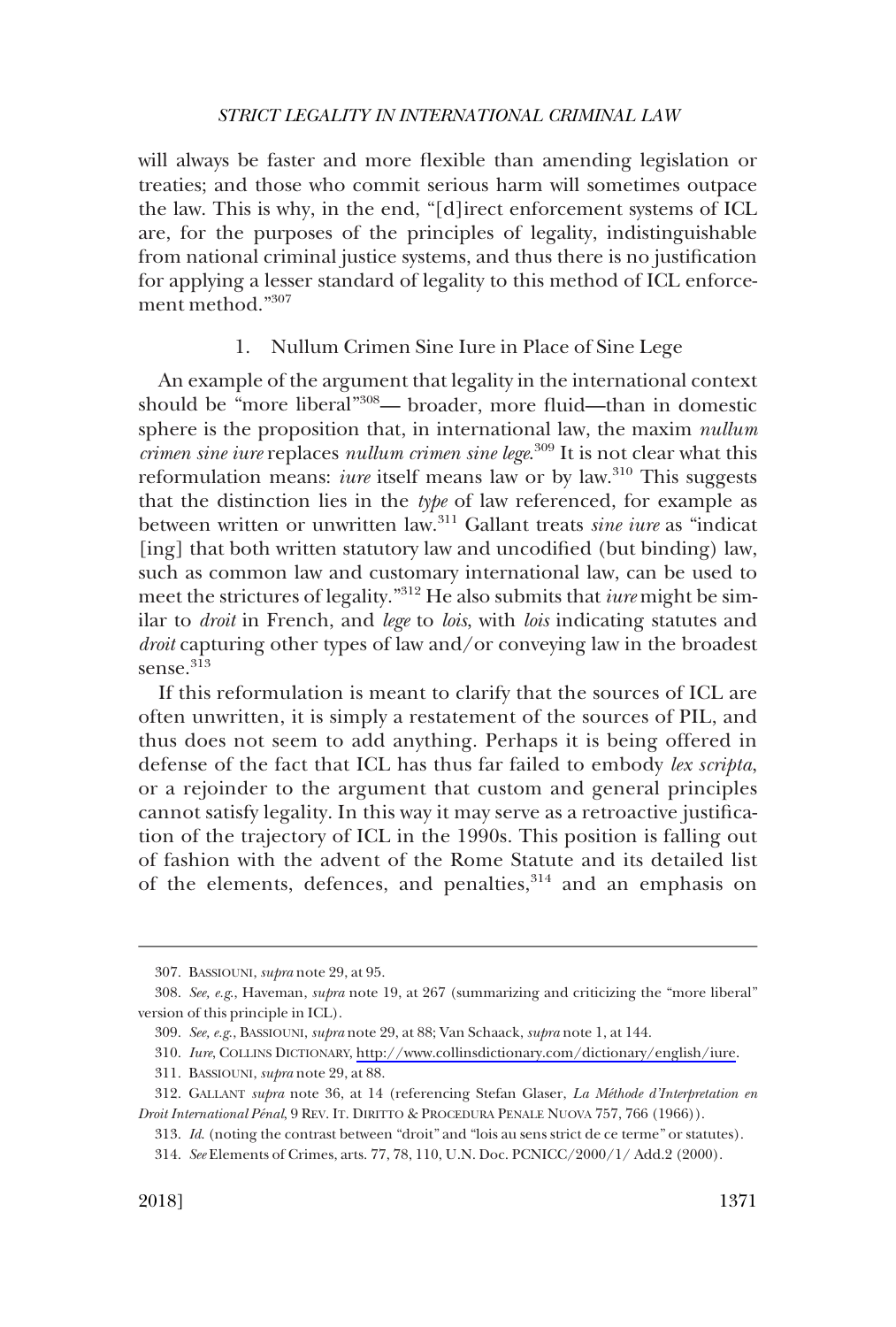<span id="page-51-0"></span>proactive rather than reactive ICL.<sup>315</sup>

On the other hand, reference to *iure* instead of *lege* may go beyond the distinction between written and unwritten law to refer to a broader, natural law justification. The rephrasing could be meant as an excuse to do away with the standards of legality practiced in the domestic sphere and give an alternative justification—just as justice defined by the judge or the tribunal or the lawyer or the diplomat—as opposed to predefined in criminal law. If this is the case, there is no explanation for this rejection and so the end result is without foundation. As Haveman writes,

[B]y rephrasing the principle, the problem is 'defined away': by giving a new meaning to the principle, humanitarian law is less incompatible with the principle, and maybe even not incompatible at all any more. But in the meantime, the original background of the principle, the rationale behind it, has been neglected. Why would a citizen in international law be entitled to guarantee against abuse of authority by the state to a lesser extent than he is under national law? Why would it be less important under international (criminal) law to define the conduct which can make him a suspect than under national law?<sup>316</sup>

The questions Haveman raise cannot be answered. There is no justifiable reason to provide less protection under international law. Since individuals hold the right to legality's protections, there is also no explanation for this right disappearing in different legal fora. Rather, it is always there, wherever any human stands before a court. And, there is no ground for the claim that it is "less important" for ICL to uphold legality. ICL has many imperatives for upholding the principle. Further, every system calling itself a justice system and imposing criminal sanctions is either bound by legality, or is not a criminal justice system as such.

### C. *Violations of Legality Can Be Mitigated Through Sentencing*

Some argue that violations of legality can be excused or offset at the sentencing phase. Van Schaack has suggested that "any lingering concerns about the rights of the defendants [that arise from legality issues]

<sup>315.</sup> The establishment of the ICC as a permanent, global criminal court indicates the interest of over 120 states and the UN in taking a proactive approach to ICL, as opposed to an approach based on retrospective reaction to specific events.

<sup>316.</sup> Haveman, *supra* note 19, at 267.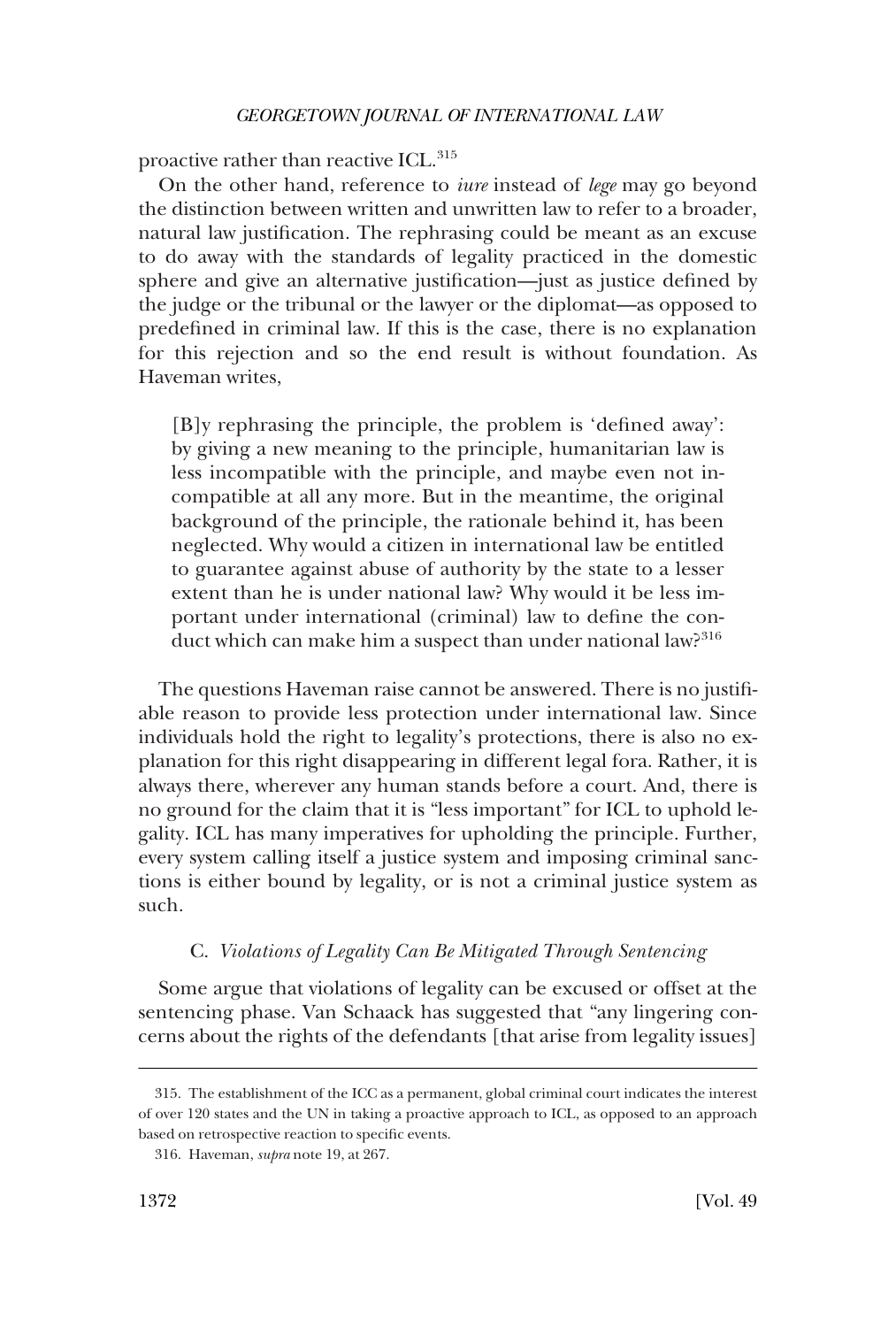can and should be mitigated by sentencing practices."317 She states that using domestic sentencing guidelines for analogous crimes can ensure fairness.<sup>318</sup> However, this argument is unsatisfactory, for several reasons.

First, in ICL, the same judges violating legality are likely those imposing the sentences. Thus, there is no reason to think that they would be cognizant of nor inclined to "mitigate" a problem of their own creation, or that they would recognize this situation as problematic. Second, it is unclear what is meant by mitigating a violation of legality—does it mean reducing the sentence, or perhaps something else? Third, there are no ICL guidelines by which to decide sentencing or how to mitigate it. Neither the ICTY nor ICTR used international sentencing guidelines, but rather referred to the sentencing practice of the former Yugoslavia and Rwanda, respectively.<sup>319</sup> Van Schaack states that reference to domestic sentencing practice ensures fairness and "minimizes the tangible impact of retroactive adjudication."320 This argument lacks foundation. There is no guiding principle that argues in favor of the fairness of these domestic sentencing regimes. Further, the "tangible impact" of retroactive adjudication is unclear, as is the mechanism by which sentencing minimizes these harms.

Fourth, the ICTs' sentencing practices have been heavily criticized, further calling into question the assumed fairness. Academic critique highlights such issues as a lack of positive law on the topic and inconsistency of sentencing rationales across various cases,321 the *ad hoc* aggravating and mitigating circumstances put forth by judges in different cases which demonstrated wide discretion and competing rationales —,<sup>322</sup> and perceived leniency and the absence of clear sentencing guidelines.<sup>323</sup> This in itself is a legality problem: *nulla poena sine lege*, no punishment without law, speaks to the need to have clear and prospective sentencing

320. Van Schaack, *supra* note 1, at 188.

<sup>317.</sup> Van Schaack, *supra* note 1, at 124.

<sup>318.</sup> *Id*.

<sup>319.</sup> ICTY Statute, art. 24, made reference to "the general practice regarding prison sentences in the courts of the former Yugoslavia" as the baseline for sentencing at the ICTY. ICTR Statute, art. 23, stated that the tribunal "shall have recourse to the general practice regarding prison sentences in the courts of Rwanda."

<sup>321.</sup> *See* Barbara Hola, *Sentencing of International Crimes at the ICTY and ICTR*, 4 AMSTERDAM L.F. 3 (2012).

<sup>322.</sup> *See* Mirko Bagaric & John Morss, *International Sentencing Law: In Search of a Justification and Coherent Framework*, 6 INT'L CRIM. L. REV. 191, 255 (2006).

<sup>323.</sup> *See* Mark B. Harmon; Fergal Gaynor, *Ordinary Sentences for Extraordinary Crimes*, 5 J. INT'L CRIM. JUST. 683 (2007).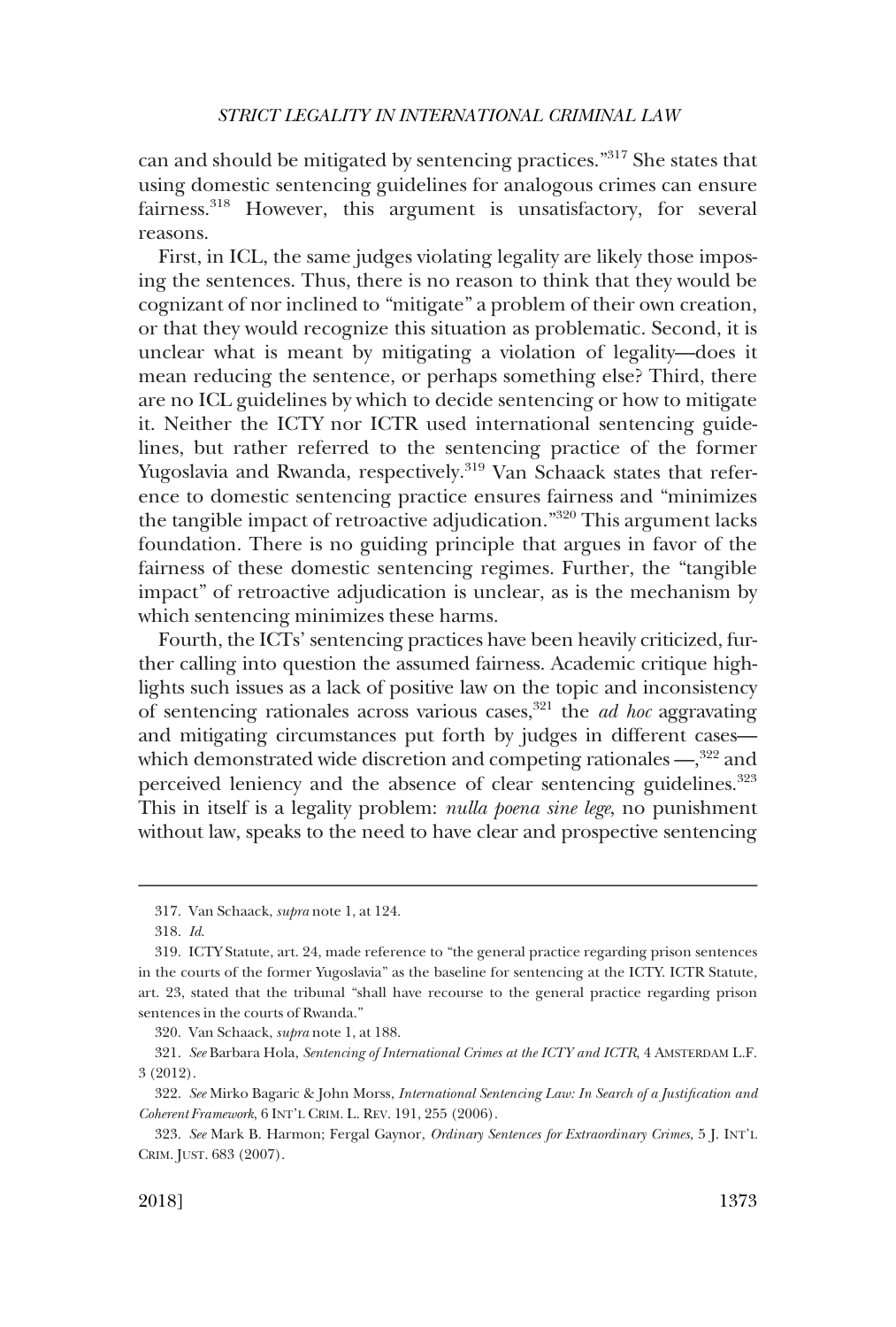guidelines so that punishment is protected from arbitrariness and abuse.324 That *nulla poena* and sentencing law are underdeveloped areas of ICL makes it an unlikely space for addressing legality violations.325 This issue is further compounded by the absence of fair labelling of sexual violence crimes within the ICT statutes.<sup>326</sup> Fair labelling would assist judges in determining the relative gravity of offenses and thus the proportional sentences.<sup>327</sup> However, the ICT Statutes lacked such differentiation.

Fifth, a violation of a fundamental right of the defendant is not typically considered a mitigating factor. Rather, mitigation of a sentence is based on the seriousness of the offense or the culpability of the defendant, not errors committed by the justice system.<sup>328</sup> Sixth, relying on global domestic sentencing practice will yield an astonishing array of sentencing, including the death penalty, which the UN has systematically opposed since the  $1960s^{329}$  Of course, this can be limited by choosing the sentencing practice of a particular country, as was done at the ICTs, but this does not provide a consistent ICL approach nor one justified by legal principles. Seventh, the idea that sentencing could mitigate violations of legality sidesteps the main issues, which is the need to uphold the rule of law and human rights. It focuses on the

<sup>324.</sup> *See* Jerome Hall, *Nulla Poena Sine Lege*, 47 YALE L. J. 165 (1937).

<sup>325.</sup> Positive sentencing law at the ICTs was bare bones to say the least: arts. 24 and 23 of the ICTY and ICTR Statutes respectively contained only very general instructions, citing gravity and individual circumstances as sentencing factors, without further detail. United Nations, Only Rules of Procedure and Evidence, Rule 151, Dated June 8, 2012, Mechanism for International Criminal Tribunals, U.N. Doc. IT/32/Rev.4Y (2012) added additional sentencing factors, but lacked specifics such as a list of aggravating or mitigating factors, articulating only two mitigating factors; *see also* Shahram Dana, *Beyond Retroactivity to Realizing Justice: A Theory on the Principle of Legality in International Criminal Law*, 99 J. CRIM. L. & CRIMINOLOGY 857 (2009) (arguing that ICL's failure to develop a coherent and just sentencing doctrine must be rectified).

<sup>326.</sup> Zawati, *supra* note 240, at 27.

<sup>327.</sup> *Id*.

<sup>328.</sup> E.g., Rules of Procedure and Evidence, Rule 151, U.N. Doc. IT/32/Rev.4Y (2012) mentions "substantial cooperation with the Prosecutor" as a mitigating factor. In the sentencing law of England and Wales, mitigating factors include a greater degree of provocation; mental illness; youth or age; a minor role in the offence; remorse; or cooperation with the authorities. *See*  Aggravating and Mitigating Factors, [https://www.sentencingcouncil.org.uk/explanatory](https://www.sentencingcouncil.org.uk/explanatory-material/item/aggravating-and-mitigating-factors/)[material/item/aggravating-and-mitigating-factors/](https://www.sentencingcouncil.org.uk/explanatory-material/item/aggravating-and-mitigating-factors/).

<sup>329.</sup> The drafters of the ICCPR argued for the abolition of the death penalty under international law in the 1960s. *See* Death Penalty, OFFICE OF THE HIGH COMMISSIONER FOR HUMAN RIGHTS, [http://](http://www.ohchr.org/EN/Issues/DeathPenalty/Pages/DPIndex.aspx)  [www.ohchr.org/EN/Issues/DeathPenalty/Pages/DPIndex.aspx.](http://www.ohchr.org/EN/Issues/DeathPenalty/Pages/DPIndex.aspx) Opposition continued steadily and most recently has resulted in General Assembly resolutions calling for a global moratorium on the death penalty. *See, e.g*., Moratorium on the Use of the Death Penalty, G.A. Res. 149, U.N. G.A.O.R., 62nd Sess., U.N. Doc. A/RES/62/149 (2007).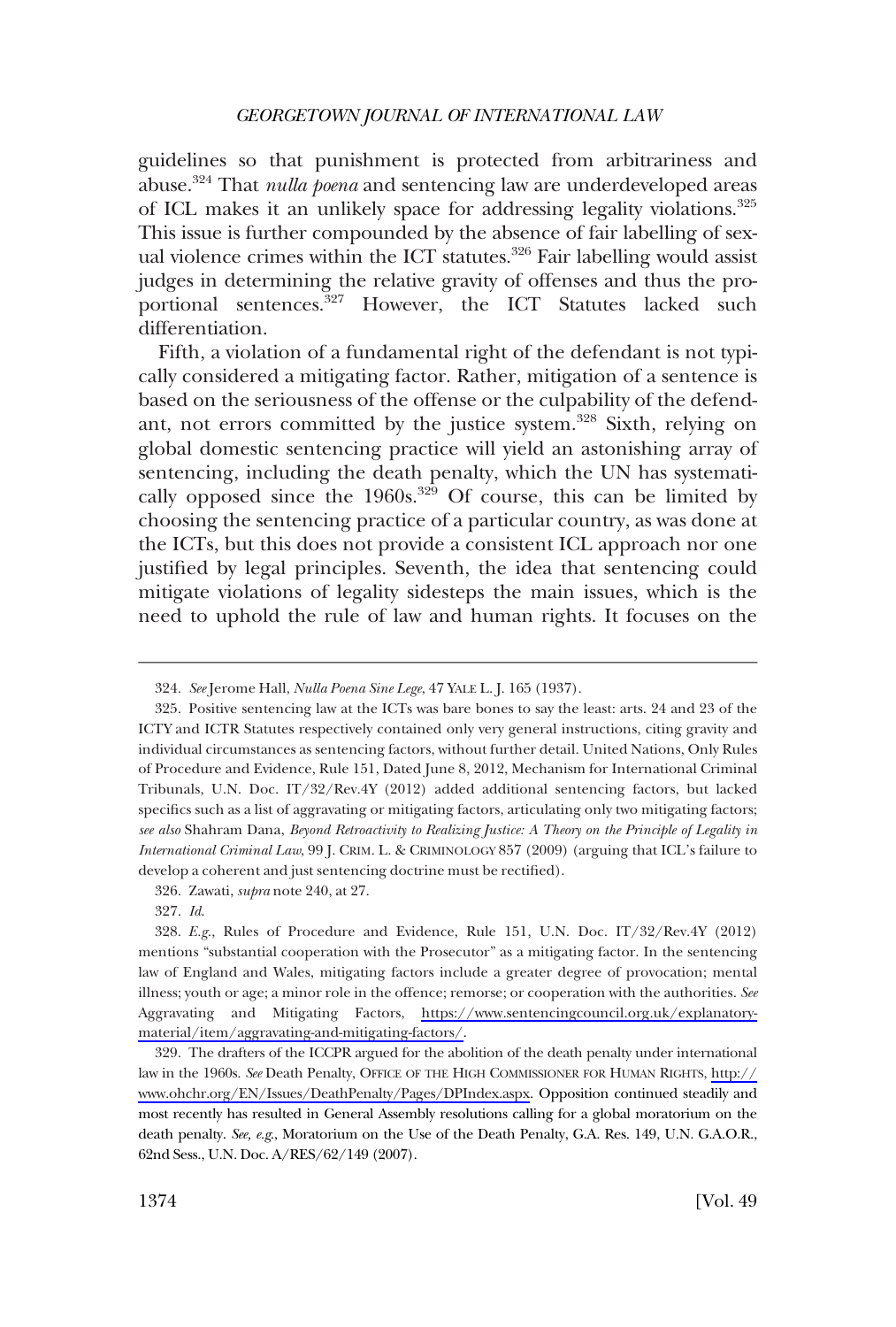<span id="page-54-0"></span>wrong stage of ICL development: in this era of creating a new legal system, it behoves the architects to focus carefully on just construction, rather than repair in the final stages.

Finally, as with all violations of fundamental rights, while remedies might be necessary,<sup>330</sup> the original violation cannot be undone.<sup>331</sup> While domestic criminal justice systems allow for a stay of proceedings in which fair trial cannot be achieved,<sup>332</sup> international criminal tribunals have been reluctant to permit this.<sup>333</sup> A legal system that allows for slippage of fundamental principles—in particular ones that comprise its core nature—cannot hope to repair this damage via lighter sentencing. Such an approach does not serve justice.

# VII. CONCLUSION

Modern ICL has an opportunity to learn from its past and to be proactive rather than reactive. Crafting a clear and comprehensive legality principle will better protect the integrity of the international criminal justice system. To avoid abuses of power, protect human rights, and better achieve ICL's aims, actors within the field must faithfully develop and adhere to a robust definition of legality. Enshrining the principle as the keystone of the international criminal justice system is necessary to ensure fidelity to it. Previous treatment of legality as a flexible principle can be understood but not defended. It is time to believe in an

332. E.g., in the criminal law of England and Wales, a stay of proceedings is the appropriate response for serious abuse of proceedings i.e. violations of fundamental fair trial rights. *See R v Loosely*, Attorney General's Reference (No.3 of 2000), [2002] 1 Cr. App. R. 29 (HL); *R v Mullen (Nicholas)*, [1999] 2 Cr. App. R. 143 (HC(QB)); *R v Horseferry Road Magistrates Court Ex p. K*, [1996] 2 Cr. App. R. 574 (HC(QB)); *Ex Parte Bennett*, [1809] 34 E.R. 1070 (Ct of Chancery).

333. E.g., in March 2011, Trial Chamber I judges dismissed Thomas Lubanga's application to permanently stay proceedings, stating that "the Chamber must weigh the nature of the alleged abuse of process against the fact that only the most serious crimes of concern for the international community as a whole fall under the jurisdiction of the Court." Prosecutor v Lubanga Dyilo, ICC-01/04-01/06, Trial Judgment ¶ 195 (Mar. 14, 2012). This decision has been criticized. *See, e.g*., INT'L BAR ASSOCIATION HUMAN RIGHTS INSTITUTE [IBA], *Fairness at the International Criminal Court*, at 28, IBA/ICC Programme (2011) (stating that "the *Lubanga* case has established a high threshold for abuse of process applications and no interim remedy has been devised to fully address alleged breaches of a defendant's fair trial rights prior to the conclusion of the trial").

<sup>330.</sup> See DINAH SHELTON, REMEDIES IN INTERNATIONAL HUMAN RIGHTS LAW (1999) for a thorough explication of when and why violations of human rights should be remedied.

<sup>331.</sup> Various legal responses to violations communicate the view that fundamental violations cannot be undone. For example, the appropriate response to evidence obtained by torture is exclusion, not mitigation. *See, e.g*., Tobias Thienel, *The Admissibility of Evidence Obtained by Torture under International Law*, 27 EURO. J. INT'L L. 349 (2016) (citing authorities such as ECHR, *supra*  note 51, art. 6; ICCPR, *supra* note 50, art.14; CAT, art. 15; and English law).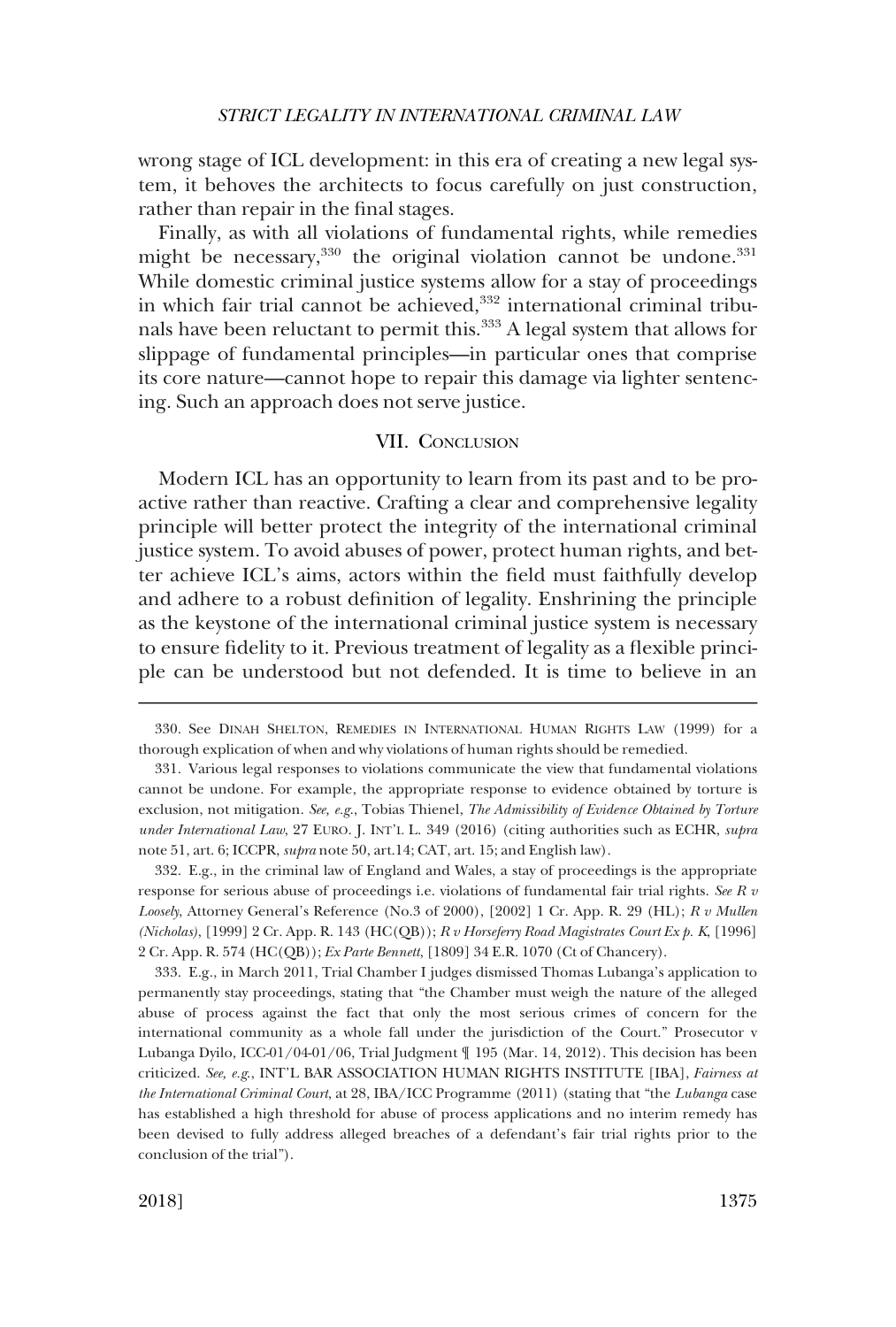international system that can function as equal to or better than the most developed domestic criminal justice counterpart. Only once the belief is there will the actions to achieve it follow.

Today, the gold standard for legality in ICL resides in the Rome Statute. The Rome Statute's definition of legality is an improvement on legality at the ICTs, and in many ways a reaction to the ICTs' perceived shortcomings.334 Distinct from the ICT Statutes, which only list broad categories of crime rather than enumerating or defining specific crimes, the Rome Statute articulates more than ninety crimes.335 Interestingly, it lists sexual violence crimes in a non-exhaustive manner with residual categories.<sup>336</sup> However, given the clarity and diversity of the acts specified as sexual violence in the Elements, as well as the certainty with which the term sexual violence is defined under the Rome Statute, this residual category exhibits a low risk of violating legality. The Statute also sets out and articulates the general principles applicable to the crimes within the ICC's jurisdiction.<sup>337</sup>

To many, this is an important step forward from the ICTs, as without these clarifications, the ICC would likely simply to continue to apply the ICTs' flawed approaches. Of course, the Rome Statute only applies to the ICC and, despite the impending closure of the ICTs, other *ad hoc*  tribunals such as the Special Tribunal for Lebanon and the newly minted Kosovo Specialist Chambers may still find themselves on the wrong side of legality. And, not everyone agrees that the Rome Statute's legality standard is an improvement. The addition of this detailed hierarchy of applicable law has been both praised and condemned, with some stating that it better serves legality by providing judges with instruction on which law(s) to apply if "[t]he Rome Statute, Elements of Crime and Rules of Procedure and Evidence fail to resolve an issue,"338 and others arguing that it "unnecessarily, and problematically, limited the way in which the ICC can approach the sources of

<sup>334.</sup> WILLIAM A. SCHABAS, AN INTRODUCTION TO THE INTERNATIONAL CRIMINAL COURT 201 (5th ed. 2017) ("Article 22(2) is in many respects a reaction to the large and liberal approach to construction taken by the judges of the International Criminal Tribunal for the Former Yugoslavia. The approach to the definition of crimes taken in such cases as the *Tadić* jurisdiction decision, which quite dramatically opened up the category of war crimes to include offences committed in non-international armed conflict, was rather clearly not within the spirit of strict construction.")

<sup>335.</sup> Elements of Crimes, U.N. Doc. PCNICC/2000/1/ Add.2 (2000).

<sup>336.</sup> *See* Rome Statute, arts. 7(1)(g), 8(b)(xxii) and (e)(vi) (listing "any other form of sexual violence of comparable gravity" among specific enumerated acts).

<sup>337.</sup> *Id*. arts. 22-33.

<sup>338.</sup> GROVER, *supra* note 91, at 107.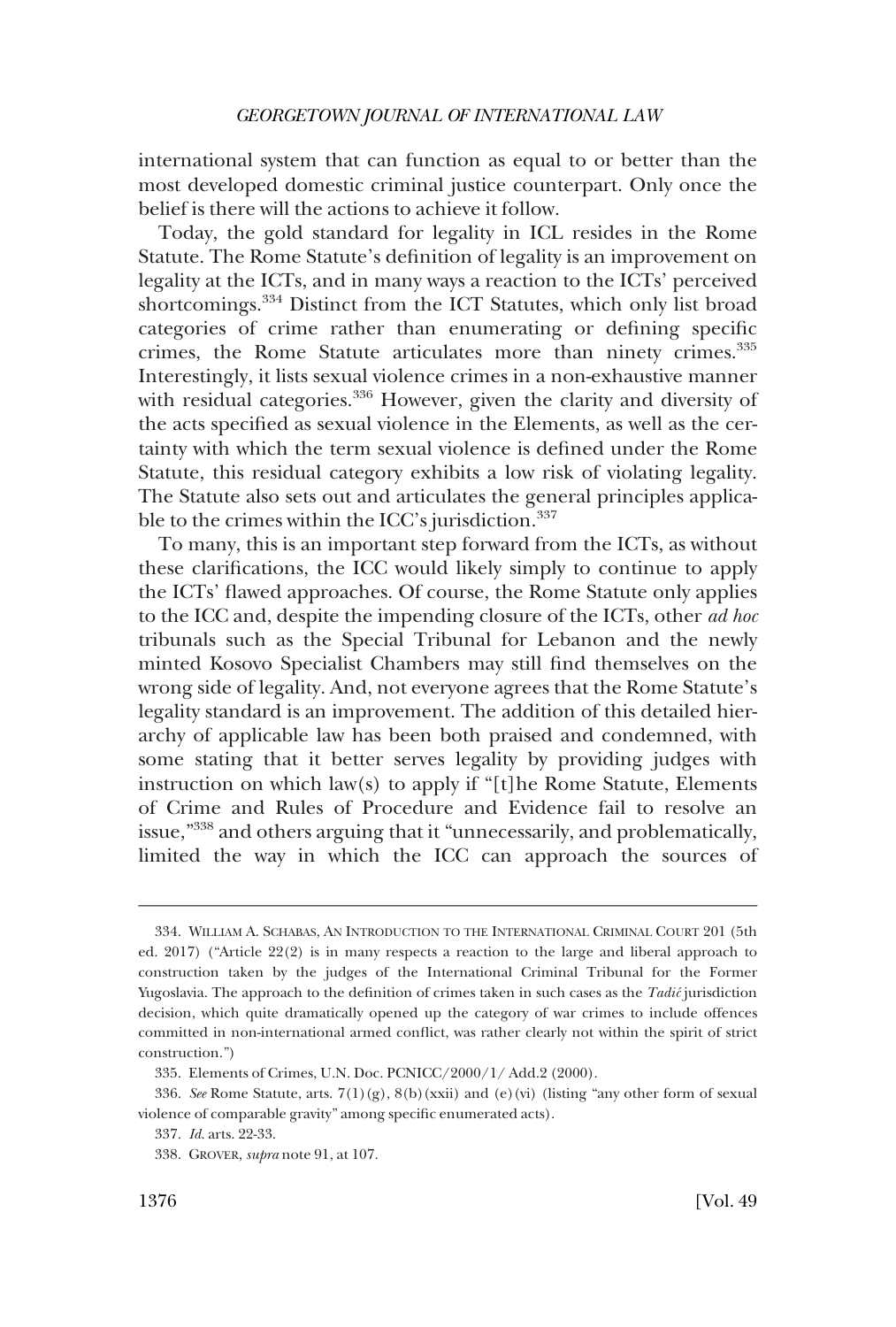international law."339 The decision to circumscribe the sources of law has been characterized as political $340$  and as exhibiting a mistrust of the ICC judges.341 Mistrust is not the issue. Rather, judges—and all other relevant actors—are necessarily circumscribed by legality. This means prospectively clarifying sources, the hierarchy of sources, and the definitions of crimes, and embracing *lex scripta* for ICL, if not other areas of public international law. Further, for the Rome Statute, there is a predefined, transparent, published process for how crimes can evolve that is profoundly distinct from the way they evolved at the ICTs. This means that it satisfies both legality and flexibility.

In the end, the choice between strict or flexible legality comes down to a value judgment. This paper contends that "the legality principle should override all other criminal law doctrines."342 Arguing for strict legality in ICL belies faith in the international criminal justice system. In contrast, fear of strict legality suggests that positive law running out, especially in the face of an atrocity, is the worst thing that could happen to the international legal system. Yet, a focus on positive law is a solution to disagreements about the meaning of justice, $343$  suggesting that strict legality solves the issue of norm clash, divergent values, and morals and values that evolve irregularly across time and space. The core issue is that substantive justice claims can be weighed equally against the claim that legality occupies untouchable normative ground upon which ICL depends.

With so much diversity in the international sphere, positive international law is the only solution to legality's demands. This also helps the law occupy a healthy—and more importantly, predictable—middle ground between "superpositive law (such as the "Radbruch formula" in Germany) or retrospective interpretation of pre-transition law" <sup>344</sup> "[t]hat [the defendant] will go largely unpunished. . . is frustrating,"<sup>345</sup> to say the least. It can also be a grave injustice. In this sense, it serves as a wake up call to update international law. Together with and indeed

<sup>339.</sup> Robert Cryer, *Royalism and the King: Article 21 of the Rome Statute and the Politics of Sources*, 12 NEW CRIM. L. REV. 390, 392 (2009).

<sup>340.</sup> *Id*.; Bruce Broomhall, *Article 22 – Nullum crimen sine lege*, *in* COMMENTARY ON THE ROME STATUTE OF THE INTERNATIONAL CRIMINAL COURT 713-17 (Otto Triffterer ed., 2nd ed., 2008).

<sup>341.</sup> *See* Pellet, *supra* note 24; David Hunt, *The International Criminal Court: High Hopes, 'Creative Ambiguity' and an Unfortunate Mistrust in International Judges*, 2 J. INT'L CRIM. JUST. 56 (2004).

<sup>342.</sup> DRESSLER, *supra* note 20, at 41.

<sup>343.</sup> Jeremy Waldron, *Torture and Positive Law: Jurisprudence for the White House*, 105 COLUM. L. REV. 1563, 1692-95 (2005).

<sup>344.</sup> MARTTI KOSKENNIEMI, THE POLITICS OF INTERNATIONAL LAW 178 (2011).

<sup>345.</sup> Hughes v. State, 868 P.2d 730, 736 (Okla. Crim. App. 1994).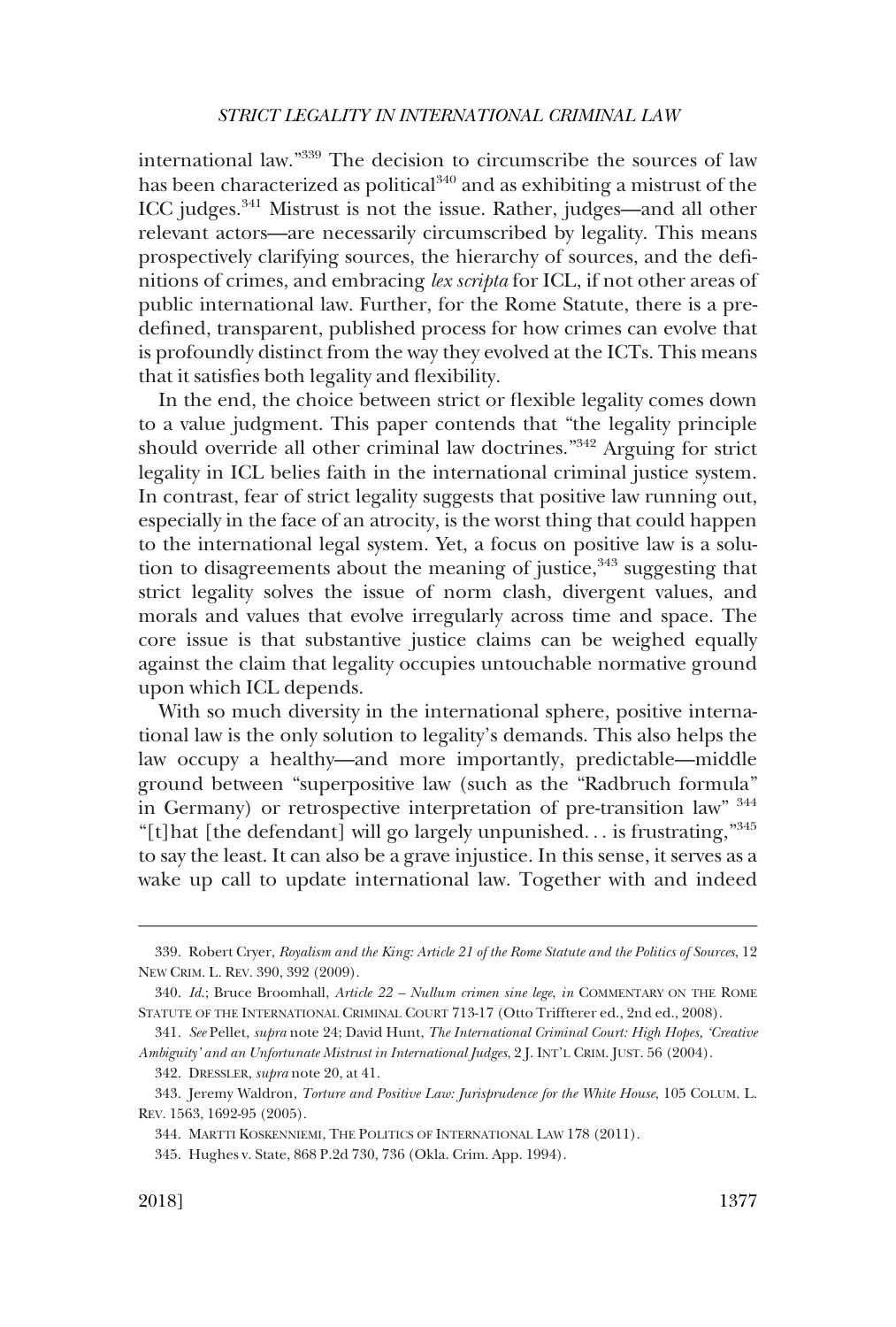fostered by strict legality, such sea change moments can help ensure core goals of international criminal justice can be better secured.

The best way to ensure for strict legality and positive International Law Commission is through a comprehensive, written international criminal code. This could be achieved via the ILC, via civil society initiatives later taken up by the ILC as per the current draft convention on crimes against humanity, or via a group of interested states that later broaden and eventually universalize the process. Unlike previous suppression treaties, this code would truly be directed at the individual rather than states, although state acceptance of the code will remain crucial if it is to become a document with the force of CIL behind it. This code could achieve many things. It would be a place to articulate both the general part of international law, solving thorny issues like *mens rea* in ICL and modes of participation,<sup>346</sup> as well as a place to enshrine specific crimes including detailed elements. Legality and its effect on sources and judicial interpretation could be codified in the general part. The code could also address sentencing, which has been woefully underdeveloped in ICL, and could offer detailed rules of evidence, another area in which ICL could grow substantially.

Arguing for an international criminal code is not new. The interwar period following World War I appears to be the first time that international jurists advocated for such a code. Matthew Lippman notes that multiple lawyers and academics, spurred by the small number of trials and convictions and the short sentences for the war crimes that were prosecuted under the Versailles Treaty, promoted an international criminal code as the best way to promote adherence to international law.347 Lippman noted that, in this same vein, in 1920 the advisory committee of jurists regarding the League of Nation's Permanent Court for International Justice (PCIJ) adopted a resolution calling for an international criminal court and annexed it to the PCIJ's Draft Statute.<sup>348</sup> This idea stalled when the first Assembly of the League of Nations decided

<sup>346.</sup> *See, e.g*., Mohamed Elewa Badar, The Concept of Mens Rea, in INTERNATIONAL CRIMINAL LAW: THE CASE FOR A UNIFIED APPROACH (Hart ed., 2013); Kai Ambos, Remarks on the General Part of International Criminal Law, 4 J. INT'L. CRIM. JUSTICE 660 (2003); James G. Stewart, *Ten Reasons for Adopting a Universal Concept of Participation in Atrocity, in* PLURALISM IN INTERNATIONAL CRIMINAL LAW (Elies van Sliedregt & Sergey Vasiliev eds., 2014).

<sup>347.</sup> Matthew Lippman, *Nuremberg: Forty-Five Years Later*, 7 CONN. J. INT'L L. 1, 12-14 (1991).

<sup>348.</sup> BENJAMIN FERENCZ, AN INTERNATIONAL CRIMINAL COURT: A STEP TOWARD WORLD PEACE – A DOCUMENTARY HISTORY AND ANALYSIS 36, 193 (1980).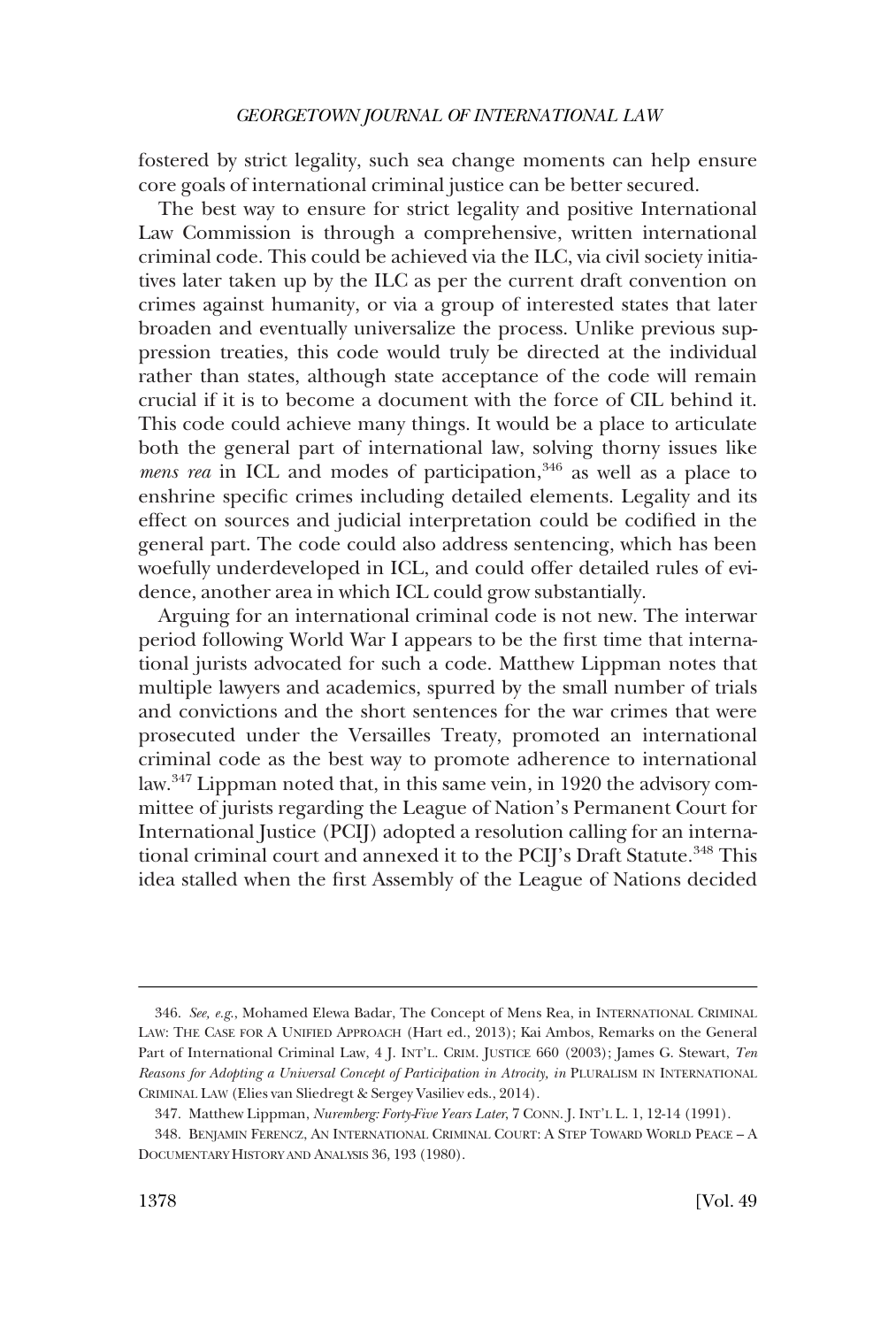that an international criminal code would be necessary for an international criminal court.349

The topic re-emerged following the assassination of King Alexander of Yugoslavia in 1934 and Italy's refusal to extradite his assassin, resulting in a 1937 League of Nations resolution to establish an international criminal court.<sup>350</sup> However, no State ratified this convention,<sup>351</sup> and thus the idea of an international criminal court stalled again. Some academics seemed to support this, arguing that practically and politically such a court was untenable;<sup>352</sup> others continued to call for an international code.<sup>353</sup>

Calls for an international criminal code continued following WWII. Justice Jackson declared that the Nuremberg Principles would be applied beyond the post WWII trials to any future leader acting against them.354 Initially, this claim seemed to have some traction, when in December, 1946 the UN General Assembly (UNGA) unanimously adopted a resolution affirming these principles.<sup>355</sup> Decades before the creation of the ICC, Bassiouni claimed that these principles formed the legal basis for an international criminal code.<sup>356</sup> In 1947, the UNGA took steps towards creating this code, adopting a resolution asking the ILC to create a Draft Code of Offenses Against the Peace and Security of Mankind.<sup>357</sup> The ILC completed the first draft in 1950,<sup>358</sup> but the UNGA did not adopt it. Following this, the ILC presented several drafts

<sup>349.</sup> *See* League of Nations Assembly, *Voeux Submitted by the Advisory Committee of Jurists at the Hague, III Committee, Permanent Court of International Justice, in* Permanent Court of Justice Documents 19-40 (20/48/249) (Dec. 17, 1920).

<sup>350.</sup> *See Reports Adopted by the Committee for the International Repression of Terrorism*, League of Nations Doc. C.222. M. 162 1937 V (1937).

<sup>351.</sup> FERENCZ, *supra* note 348, at 54.

<sup>352.</sup> *See* J.L. Brierly, *Do We Need an International Criminal Court?*, 8 BRIT. Y.B. INT'L. L. 81, 83 (1927).

<sup>353.</sup> *See* Philip M. Brown, *International Criminal Justice*, 35 AM. J. INT'L. L. 118, 120 (1941); George Manner, *The Legal Nature and Punishment of Criminal Acts of Violence Contrary to the Laws of War*, 37 AM. J. INT'L. L. 407, 432 (1943).

<sup>354.</sup> *See* Robert H. Jackson, *Report of Robert H. Jackson, United States Representative to the International Conference on Military Trials*, US GOV'T PRINTING OFF., 1945, at 362-63

<sup>355.</sup> *See* G.A. Res. 95(I), U.N. Doc. A/RES/1/95), Affirmation of the Principles of International Law Recognized by the Charter of the Nurnberg Tribunal (Dec. 11, 1946).

<sup>356.</sup> M. Cherif Bassiouni, *International Law and the Holocaust*, 9 CAL. W. INT'L L. J. 202, 235 (1979).

<sup>357.</sup> ILC, *Report of the International Law Commission to the General Assembly Covering its Second Session, 5 June–29 July 1950*, U.N. Doc. A/1316 (1950).

<sup>358.</sup> *See Text Prepared by the Drafting Committee* (A/CN/4/R.6) (1950), Summary Record of the 72nd Meeting, U.N. Doc. A/CN.4/SR.72 (ILC, 1950).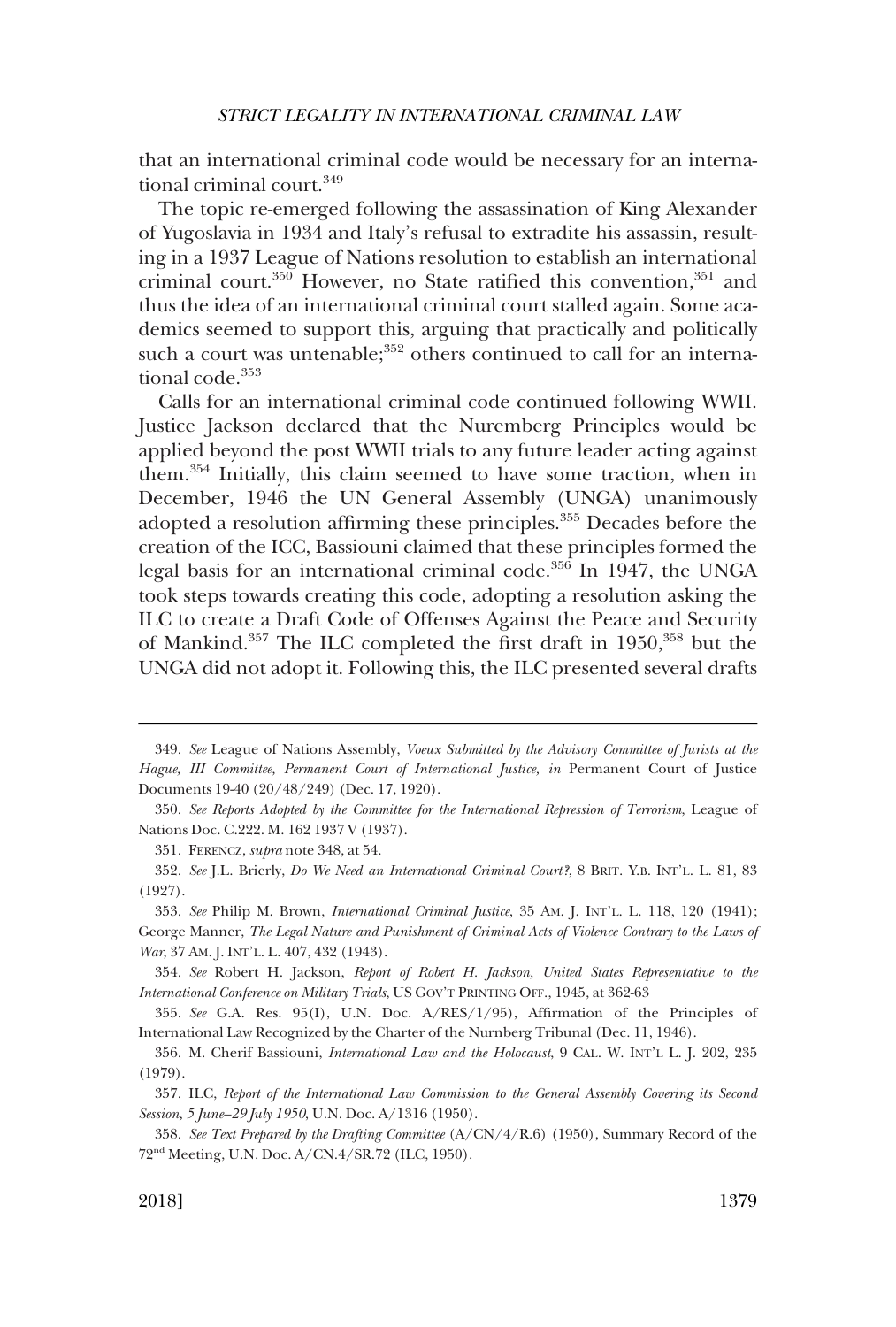until 1954, when it halted its efforts.<sup>359</sup> Commentators cite the Cold War<sup>360</sup> and the inability of States to agree on the definition of the crime of aggression as the main reasons.<sup>361</sup>

When the work of the ILC halted, ICL developed via suppression treaties on topics such as drug trafficking and terrorist crimes.<sup>362</sup> Unlike the concept of an international criminal code, "[t]hese suppression treaties did not seek to be comprehensive."363 James Crawford has opined that "these developments took us further away from, not closer to, an international criminal court" and international as opposed to national jurisdiction.<sup>364</sup> He noted that these suppression treaties "effectively provided for the extension of national process and jurisdiction. There was no international criminal process as such."365 Additionally, these suppression treaties did not contain gravity thresholds, resembling national law more than early ICL documents such as the Nuremberg Principles or the Genocide Convention.366 All of this led to what Crawford called a huge "institutional problem" facing those trying to review the idea of an international criminal code or international criminal court in the 1990s.<sup>367</sup>

Notably, later ILC draft codes became more limited and circumscribed, and therefore less and less like a complete international criminal code. This narrowed even further as the ILC transitioned from drafting a global code to drafting the Rome Statute. As Crawford stated, "[i]t is a remarkable feature that the ICC's subject-matter jurisdiction

<sup>359.</sup> *See* G.A. Res. 897 (IX) United Nations General Assembly, *Draft Code of Offences Against the Peace and Security of Mankind* (1954).

<sup>360.</sup> *See, e.g*., James Crawford, *The Drafting of the Rome Statute, in* FROM NUREMBERG TO THE HAGUE: THE FUTURE OF INTERNATIONAL CRIMINAL JUSTICE 119 (Philippe Sands ed., 2003); Philippe Kirsch & Valerie Oosterveld, *The Preparatory Commission for the International Criminal Court*, 25 FORDHAM INT'L L.J. 1145 (2001); Robert Cryer, *The Doctrinal Foundations of International Criminalization*, *in* BASSIOUNI, *supra* note 29, at 115.

M. Cherif Bassiouni, *The History of the Draft Code of Crimes Against the Peace and Security of*  361. *Mankind*, 27 ISR. L. REV. 247, 253, 257-59 (1993). *See generally* International Law Commission, *Analytical Guide to the Work of the International Law Commission – Draft Code of Crimes Against the Peace and Security of Mankind (Part I)* (Aug. 3, 2015), [http://legal.un.org/ilc/guide/7\\_3.shtml.](http://legal.un.org/ilc/guide/7_3.shtml)

<sup>362.</sup> *See, e.g*., Single Convention on Narcotic Drugs, Mar. 13, 1961, 520 UNTS 151, *entered into force* Dec. 13, 1964, as amended by the Protocol amending the Single Convention on Narcotic Drugs, 1961 (Geneva, 25 Mar. 1972) 976 U.N.T.S. 3, *entered into force* 8 Aug. 1975; Convention on the Prevention and Punishment of Crimes Against Internationally Protected Persons, Including Diplomatic Agents, Dec. 14, 1973, 1035 UNTS 167, *entered into force* Feb. 20, 1977.

<sup>363.</sup> Crawford, *supra* note 360, at 120.

<sup>364.</sup> *Id*.

<sup>365.</sup> *Id*.

<sup>366.</sup> *Id*. at 122-23.

<sup>367.</sup> *Id*. at 124.